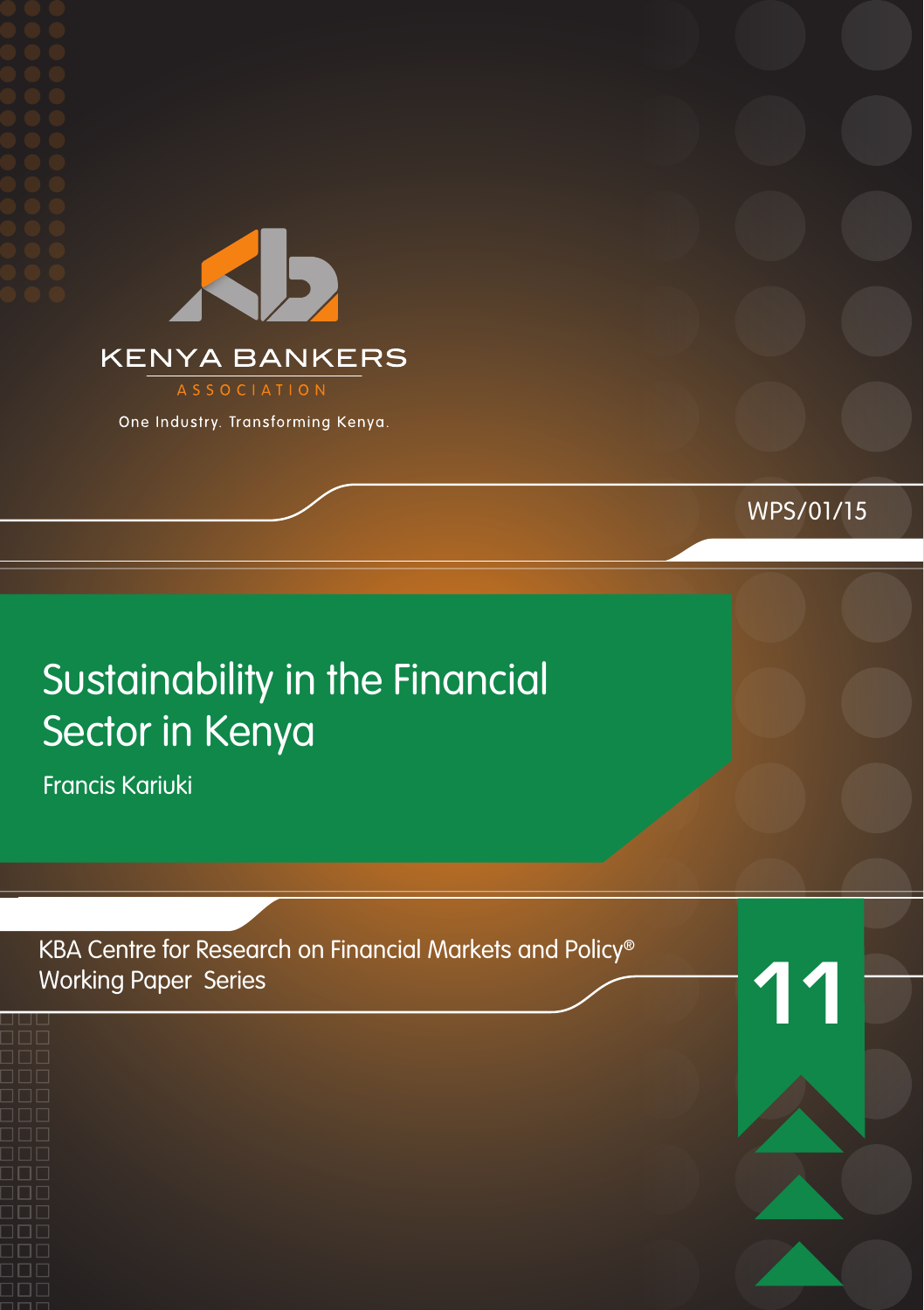



## **Working Paper Series**

## **Centre for Research on Financial Markets and Policy**

The Centre for Research on Financial Markets and Policy was established by the Kenya Bankers Association in 2012 to offer an array of research, commentary, and dialogue regarding critical policy matters that impact on financial markets in Kenya. The Centre sponsors original research, provides thoughtful commentary, and hosts dialogues and conferences involving scholars and practitioners on key financial market issues. Through these activities, the Centre acts as a platform for intellectual engagement and dialogue between financial market experts, the banking sector and the policy makers in Kenya. It therefore contributes to an informed discussion that influences critical financial market debates and policies.

The Kenya Bankers Association (KBA) Working Papers Series disseminates research findings of studies conducted by the KBA Centre for Research on Financial Markets and Policy. The Working Papers constitute "work in progress" and are published to stimulate discussion and contribute to the advancement of the banking industry's knowledge of matters of markets, economic outcomes and policy. Constructive feedback on the Working Papers is welcome. The Working Papers are published in the names of the author(s). Therefore their views do not necessarily represent those of the KBA.

The entire content of this publication is protected by copyright laws. Reproduction in part or whole requires express written consent from the publisher.

© Kenya Bankers Association, 2015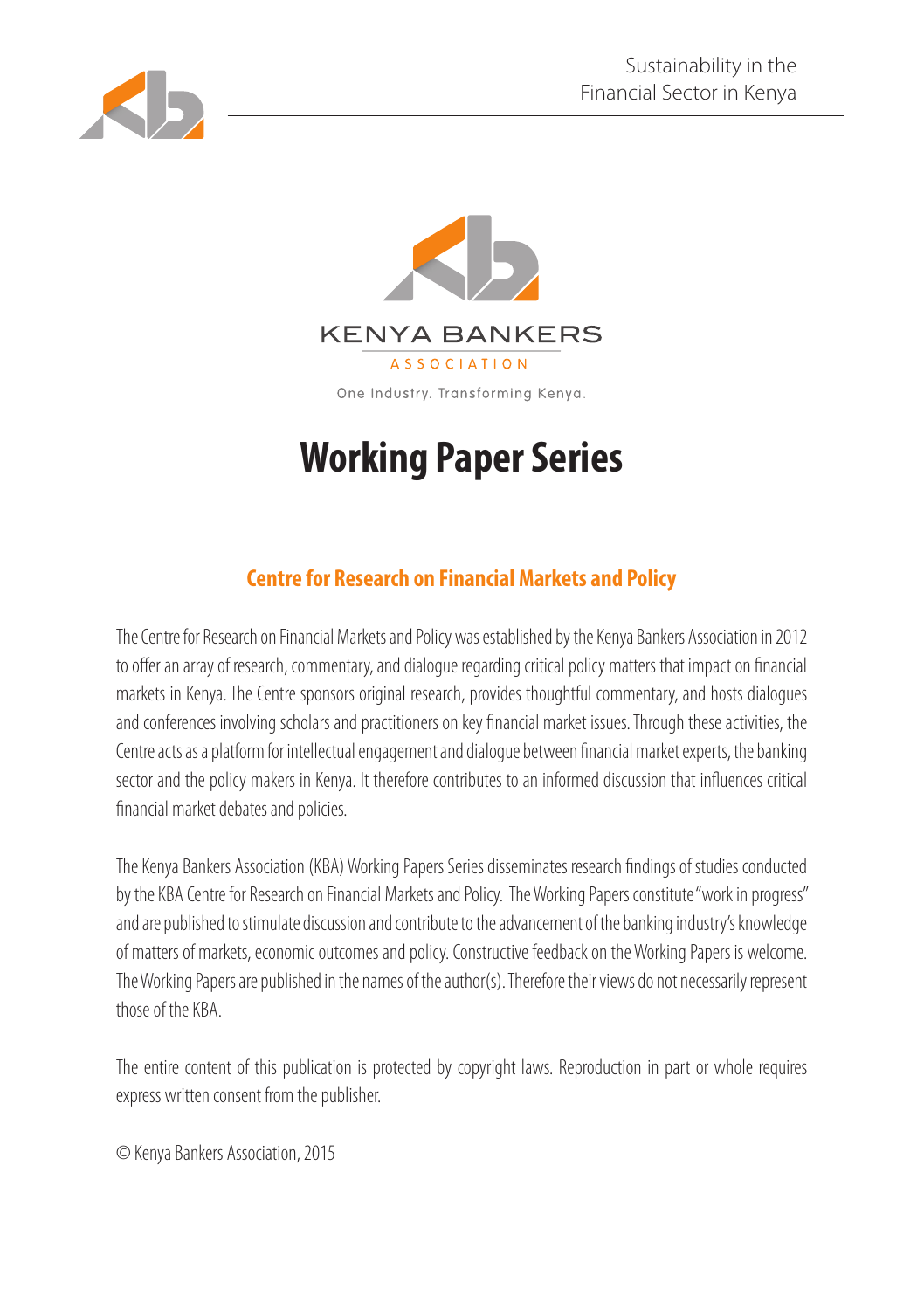## Sustainability in the Financial Sector in Kenya

By Francis Kariuki\*

February 2015

## **Abstract**

*At the core of the concept of sustainability is the need to take into account the social, economic and environmental concerns in development. Sustainability ensures that economic growth takes into consideration social and environmental issues. In the financial sector, sustainability is necessary due to the critical role played by the sector in national development. In Kenya, financial institutions are financing investments in the agricultural, manufacturing, housing, infrastructural, energy and extractive industries. These investments have significant environmental and social impacts creating the need for adoption of sustainable finance. In spite of this, initiatives aimed at sustainability in the sector, are diverse and uncoordinated, and are therefore not likely to result in tangible long term benefits for society, environment and the business community. A synergistic approach to sustainability in the industry is thus imperative. The paper proposes the adoption of a hybrid approach in implementing sustainable banking in Kenya. The model would harness the positive attributes of market-driven and compliance approaches to regulation. Such a model could have voluntary codes and guidelines developed by the industry, and a regulator to enforce and ensure compliance with those guidelines.* 

*\* Strathmore Law School*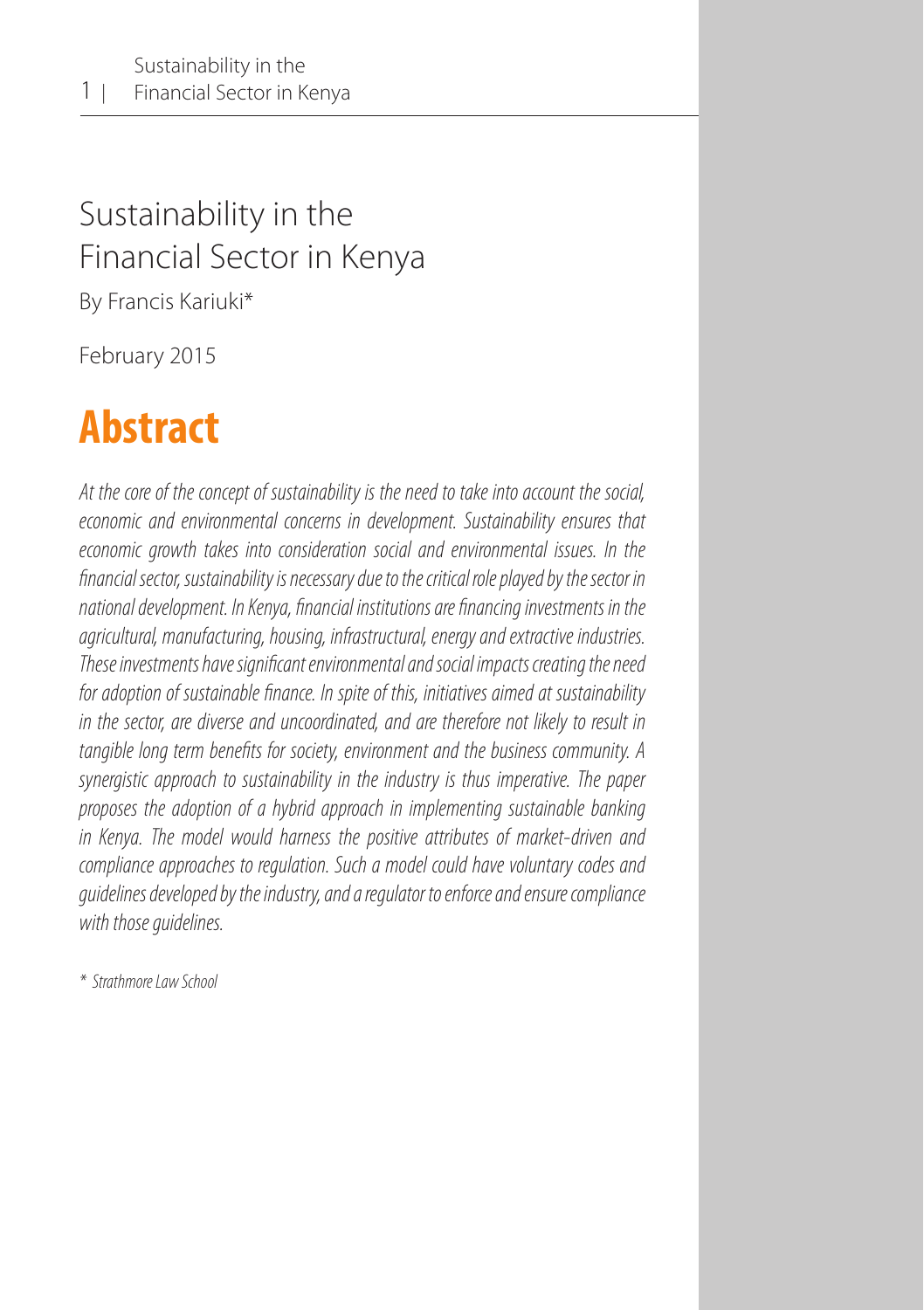## **Introduction**

This study sought to explore the initiatives being undertaken by banks<br>towards sustainable banking in Kenya. In particular, the study sought to towards sustainable banking in Kenya. In particular, the study sought to find out the sustainability initiatives the banks under survey had adopted in their operations and activities. And secondly, the study aimed at making recommendations on the implementation of sustainable banking.

Sustainable banking is a business strategy that balances economic, social and environmental issues in business.<sup>1</sup> It integrates social and environmental considerations in lending decisions; ensures good governance, transparency and integrity; promotes environmental protection; embeds resource efficiency and brings about financial inclusion by supporting small and medium enterprises.<sup>2</sup> It also refers to a decision by banks to provide products and services only to those customers who take into account environmental and social issues in their work.<sup>3</sup> Babalola describes sustainability in banking, as a value system stipulating that a bank's commercial activities must benefit its staff, shareholders, customers and the economy and conserves the natural environment.<sup>4</sup> The role of financial institutions in development actuates the need for sustainability. According to Jeucken, '*their role is an intermediary one, transferring money by space, term, scale and risk. This function thus affects the development and direction of the economy…*' 5

<sup>1</sup> IFC, *"Sustainable and Responsible Banking in Africa-A Getting Started Guide,"* available at http*://www.ifc.org/wps/wcm/connect/a38d2c8043fe9ffc8f87bf869243d457/Sustaina*ble +and+Responisble+Banking.pdf?MOD=AJPERES, accessed on 11/12/2014.

<sup>2</sup> *Ibid*.

<sup>3</sup> IFC, *"Banking on Sustainability: Financing Environmental and Social Opportunities in Emerging Markets,"* (IFC, 2007).

<sup>4</sup> A. Babalola, *"Corporate Governance and Sustainable Banking Sector: Evidence from Nigeria," Research Journal of Finance and Accounting,* Vol.5, No.12, 2014, pp. 32 – 43.

<sup>5</sup> M. Jeucken, *Sustainable Finance and Banking; The Financial Sector and the Future of the Planet,* Earth scan Publications, London, 2002, p.52.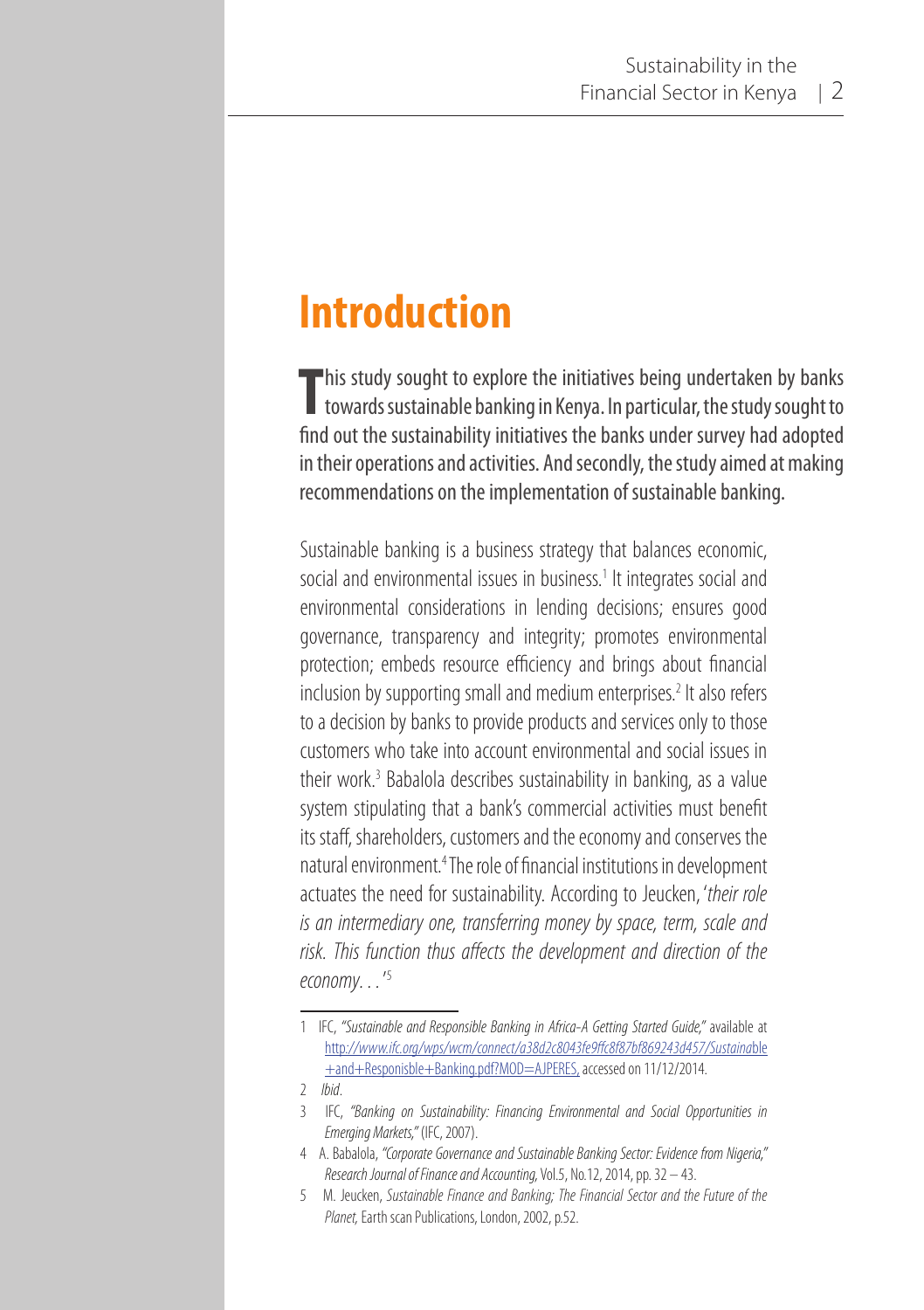

However, financial services and products extended by financial institutions have adverse effects on the environment, human rights, society and the economy.6 In effect, banks must be cognizant of the social, environmental, credit, reputational and compliance risks they may be exposed to.<sup>7</sup> Moreover, financial institutions operate within a web of complex and competing interests with diverse expectations. This requires a balancing of the diverse expectations and weighing the impact of their decisions on the different actors<sup>8</sup>

The paper proceeds in seven parts. Part I is the introduction and structural outline of the paper. Part II offers some background to the study. Part III contains the literature review. Part IV discusses the research methodology. Part V contains the data. Part VI outlines the findings and an analysis of the data. Part VII concludes and gives the recommendations.

<sup>6</sup> J.W.Gelder, *"The do's and don'ts of Sustainable Banking: A Bank Track Manual",* available at *www.banktrack.org/.../061129\_the\_dos\_ and\_donts\_of\_sustainablebanking,* (accessed on 2/08/ 2014). 7 *Ibid*.

<sup>8</sup> A.M.E. Mendoza & C.T. Toralba, '*Shareholder Value and the Common Good,' in D. Lutz & P. Mimbi, The Challenge of Business: Going Beyond Wealth Maximisation and Profit Maximisation,* (Law Africa, 2011), pp. 112-114.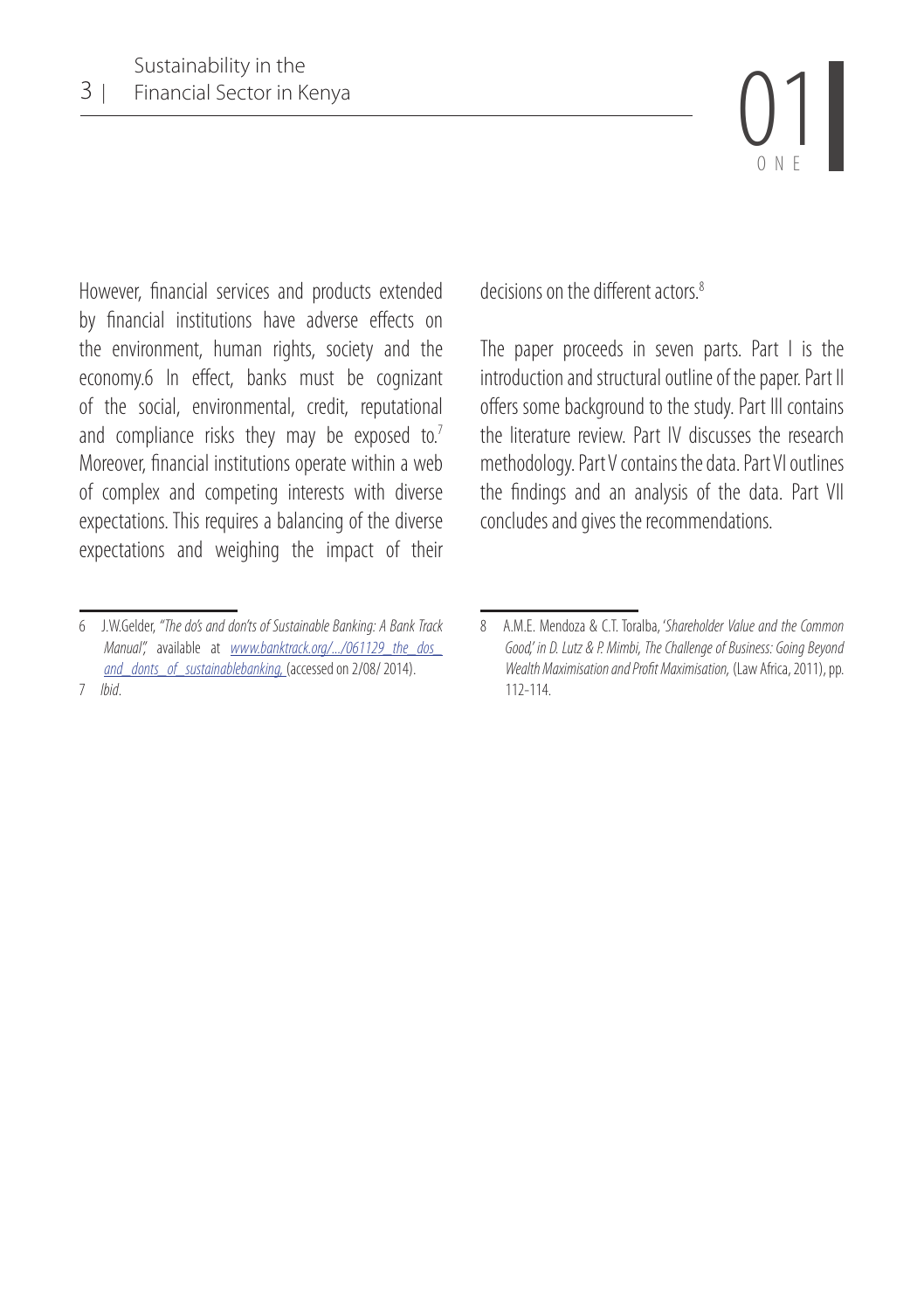# **Background to the Research**

#### **2.1 An Overview of the Financial Sector in Kenya**

The financial sector in Kenya is bank-led explaining why the banking<br>sub-sector is leading the current efforts towards sustainable **he financial sector in Kenya is bank-led explaining why the banking** finance. Banks are not only doing traditional commercial banking. Top commercial banks have departments dealing with investment, insurance, microfinance, custodial services, private equity ventures and engagement with the capital markets to raise long term funding.

Currently, the financial sector is comprised of the Central Bank of Kenya as the regulator,<sup>9</sup> forty four (44) commercial banks, one (1) mortgage finance company, seven (7) representative offices of foreign banks, nine (9) microfinance institutions, two (2) credit reference bureaus and one hundred and one (101) forex bureaus.10 The main laws governing the sector are the Constitution of Kenya 2010, the Banking Act,<sup>11</sup> the Central Bank of Kenya Act,<sup>12</sup> the Microfinance Act, 2006,<sup>13</sup> the Companies Act,<sup>14</sup> the Building Societies Act,<sup>15</sup> the Prudential Guidelines issued by the Central Bank of Kenya and recently the Consumer Protection Act, 2012.16

The Central Bank of Kenya classifies banks according to shareholding or listing in the Nairobi Securities Exchange. According to shareholding, banks are categorized as foreign owned, banks with government

<sup>9</sup> Sections 4 and 4A, Central Bank of Kenya Act, Chapter 491, Laws of Kenya.

<sup>10</sup> Central Bank of Kenya, Bank Supervision Annual Report, 2013, p.1.

<sup>11</sup> Chapter 488, Laws of Kenya.

<sup>12</sup> Chapter 491, Laws of Kenya.

<sup>13</sup> Chapter 493D, Laws of Kenya.

<sup>14</sup> Chapter 486, Laws of Kenya.

<sup>15</sup> Chapter 489, Laws of Kenya.

<sup>16</sup> Act. No.46 of 2012.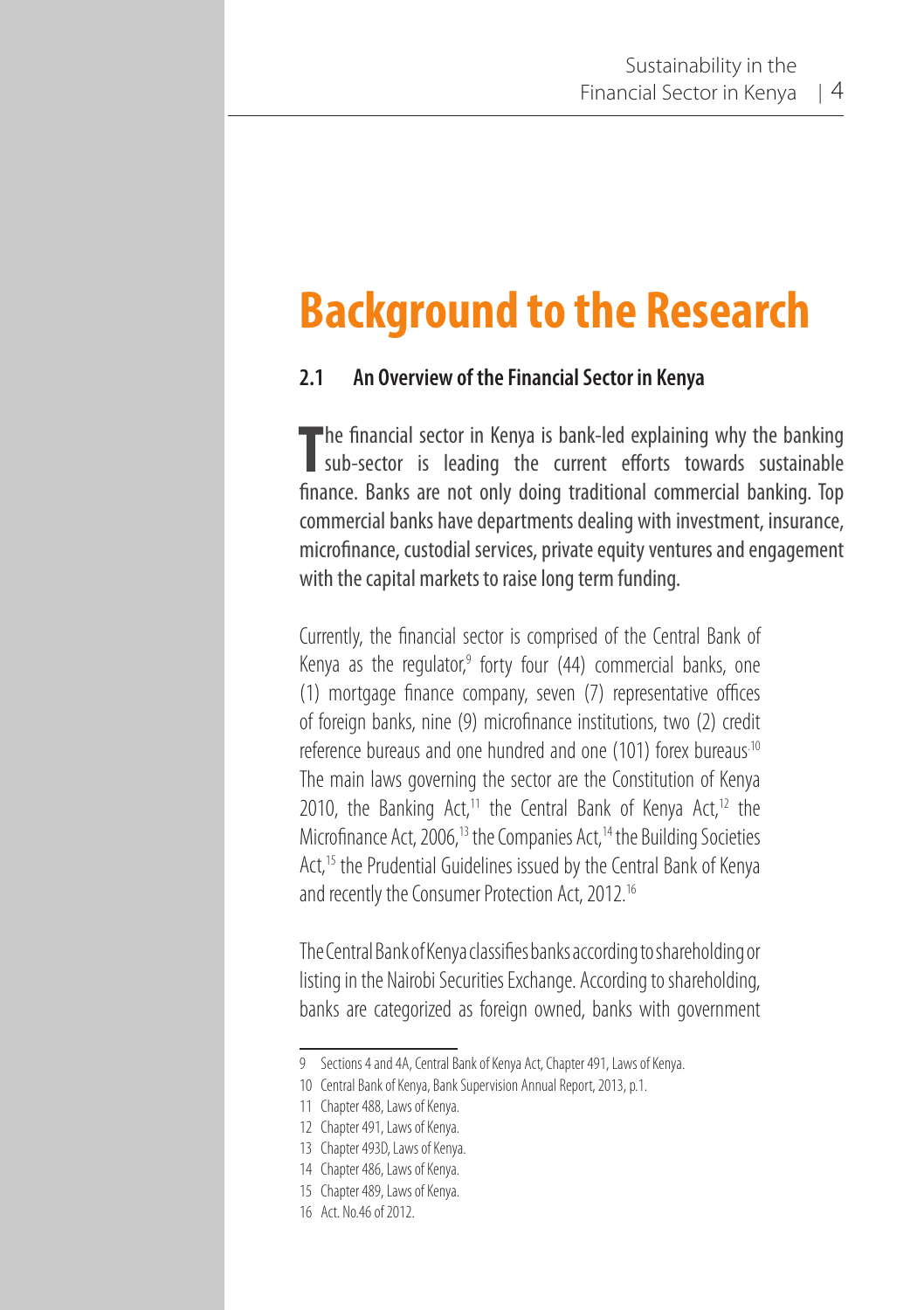TWO

participation or locally owned banks. Foreign owned banks are further grouped into three. First, there are foreign owned banks, which are incorporated outside Kenya such as Habib Bank, Citi Bank and Bank of India. Second, there are those incorporated in Kenya but partly owned by foreign institutions and locals such as Barclays, Bank of Baroda, Ecobank, Diamond Trust, Gulf Africa, K-Rep, Standard Chartered Bank and First Community Bank. Third, there are banks that are wholly owned foreign banks but incorporated in Kenya and include Bank of Africa and United Bank of Africa. Banks with government participation include CFC Stanbic, Consolidated Bank, Kenya Commercial Bank, Development Bank of Kenya, National Bank and Housing Finance bank. Locally owned banks are thirty in number<sup>17</sup> Institutions listed on the Nairobi Securities Exchange include Barclays Bank of Kenya Ltd, CFC Stanbic Bank Ltd, Equity Bank Ltd, Housing Finance bank, Kenya Commercial Bank Ltd, NIC Bank Ltd, Standard Chartered Bank (K) Ltd, Diamond Trust Bank Kenya Ltd, National Bank of Kenya and Cooperative Bank of Kenya Ltd.

The financial sector will be crucial in delivering the envisioned 10% economic growth rate per annum in Kenya.18 Already, the sector has contributed

immensely towards the country's prosperity by, *inter alia*, enhancing financial intermediation, promoting financial inclusion, employment creation and payment of taxes to the government. For example, gross loans and advances to the different sectors of the economy stood at 1.78 billion in June 2014.<sup>19</sup> An increasing number of small and medium-sized enterprises are now able to access funding from commercial banks. For example, in 2013 there was a 17.4% proportion of total lending being directed to SMEs.20 Commercial banks are also investing in community development projects. In 2013, banks allocations towards highimpact corporate social investment amounted to Kshs. 1.4 billion. $21$  It is also one of the highest tax contributors, contributing approximately Kshs. 37 billion in corporate taxes alone in 2013.<sup>22</sup> Banks are therefore playing a vital role in driving economic growth and development, and hence the need for sustainability.

#### **2.2 Sustainable Banking**

Classical and neo-classical scholars viewed development as progress, as economic growth or 'change' in man and society, which increases in quantitative and qualitative terms.23 The process of

<sup>17</sup> Central Bank of Kenya, "Shareholding Information," CBK Website, 2014, available at *https://www.centralbank.go.ke/index.php/commercialbanks-mortgage-finance-institutions/shareholding-information*, accessed on 28/10/2014.

<sup>18</sup> *National Climate Change Action Plan, Mainstreaming Kenya's National Climate Change Action Plan into the Financial Services Sector, 2012, p.1. See also Republic of Kenya, Vision 2030, Government of Kenya, 2007,* p.72.

<sup>19</sup> Kenya Bankers Association, *Banking Industry Development and Social Investment Report*, 2013.

<sup>20</sup> *Ibid*.

<sup>21</sup> *Ibid*.

<sup>22</sup> *Ibid*.

<sup>23</sup> O. Owiti, *"Law, Ideology and Development: Dialectics or Eclecticism at Play?" in Y. Vyas et al (eds), Law and Development in the Third World, (University of Nairobi, 1994)*, pp. 18-19.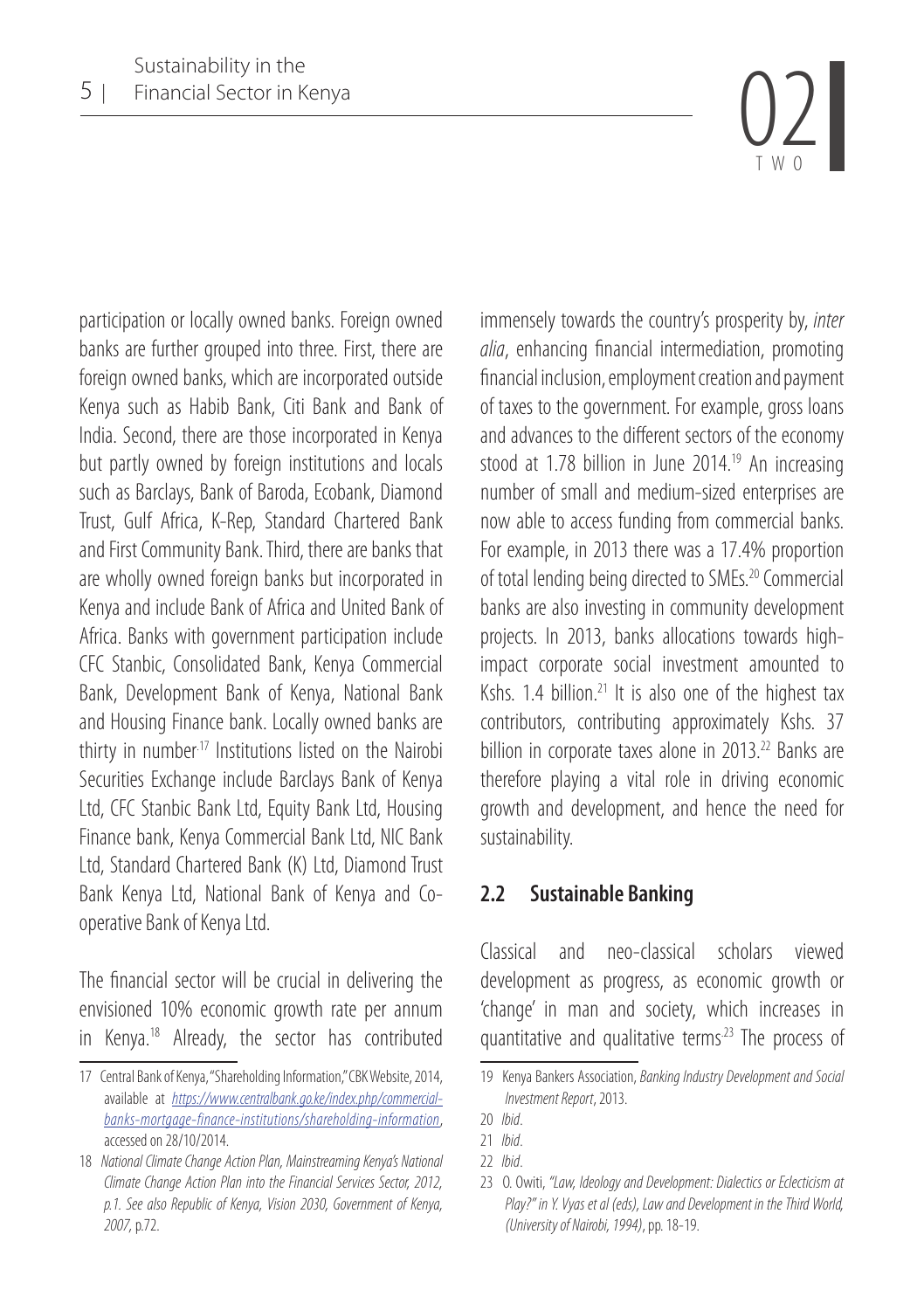

development was also seen as a series of successive stages of economic growth through which all countries must undergo.24 By focusing on economic growth only, the development process was ignoring the social and environmental pillars of development. With time, it was realized that there was need to integrate the social and environmental concerns in development. This led to the formulation of the principle of sustainable development.

Sustainable banking is informed by the principle of sustainable development. Sustainable development means *"development that meets the needs of the present without compromising the ability of future* 

*generations to meet their own needs. " <sup>25</sup>* Strange and Bayley view sustainable development as a holistic and balanced conceptual framework; as a process of applying the principles of integration, across space and time in decision-making; and an end goal that identifies and fixes the specific problems of resource depletion, health care, social exclusion, poverty, unemployment, amongst others.<sup>26</sup> Society, economy and the environment are the pillars of sustainable development.27 As shown in **Figure 1**, the three pillars are interrelated and interdependent. Ignoring one of these pillars leads to global crisis like climate change.

## **Figure 1: A Triple Bottom Line (TBL) Model Showing the Interdependency of Sustainability Pillars**



<sup>24</sup> M.P. Todaro, Theories of Development: A Comparative Analysis, (Addison Wesley, 2000), pp.77-78.

<sup>25</sup> WCED, *Our Common Future* (Oxford: Oxford University Press, 1987), p.8.

<sup>26</sup> T. Strange & A. Bayley, S*ustainable Development: Linking Economy, Society, Environment,* (OECD, 2008), p.30.

<sup>27</sup> *Ibid*, pp. 27-28.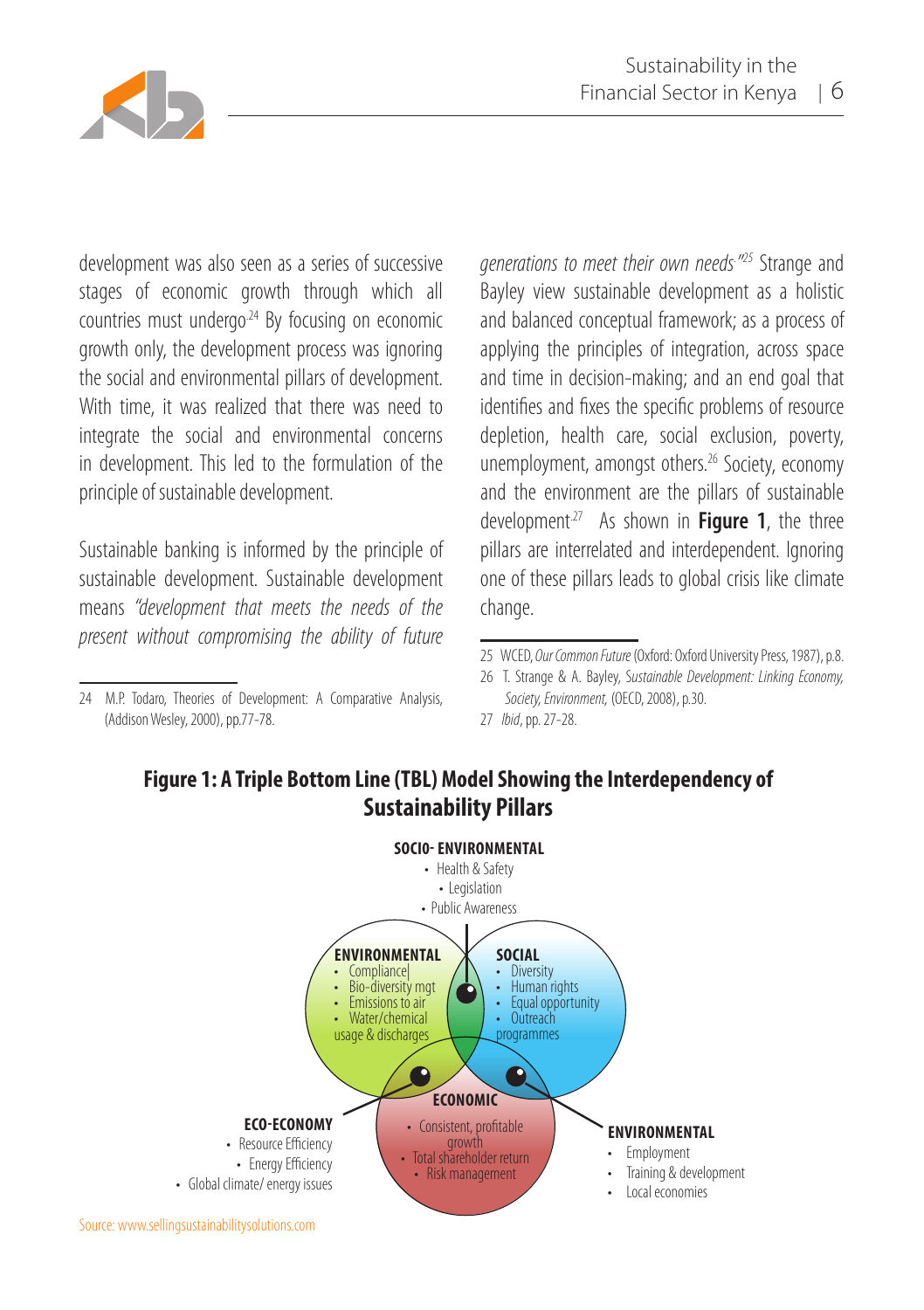The report of the World Commission on Environment and Development (WCED), *Our Common Future,* in 1987 highlighted the interdependence of human beings, the economy, environment and society. In 1992, the Rio Conference adopted Agenda 21 as its action plan. The role of business and industry in achieving sustainable development is specifically recognized in Agenda 21.28 It stipulates that increasing prosperity, as a goal of the development process, is contributed primarily by the activities of business and industry.29 It further states that, the improvement of production systems through technologies and processes that utilize resources more efficiently and at the same time produce less wastes; is an important pathway towards sustainability for business and industry. Additionally, it recognizes that facilitating and encouraging inventiveness, competitiveness and voluntary initiatives are necessary for stimulating more varied, efficient and effective options.<sup>30</sup>

The emergence and popularization of sustainable development, has led to concerted efforts by the private sector to integrate sustainability in their operations and activities. Leading institutions in the financial sector have formulated sustainability guidelines for adoption in the sector. These guidelines include, the *Global Reporting Initiative* (GRI), launched by UNEP in 1997 to promote sustainability reporting.<sup>31</sup> The UN Global Compact initiative established in 2000 aiming at having *'a more sustainable and inclusive global economy.'*32 The International Finance Corporation (IFC) sustainability strategy focuses on transforming markets, driving innovation and adding value to clients by helping them improve their business performance. IFC also ensures economic benefits are shared with the poor and vulnerable, and that development takes place in an environmentally and socially sustainable manner.<sup>33</sup> IFC is a leader in promoting economic sustainability. Most banks adopt sustainability principles and environmental, social and governance (ESG) standards so that they can access funding from international sources. <sup>34</sup> Other development finance institutions influencing adoption of sustainable finance include German Investment Corporation (DEG), the Netherlands Development Finance Company (FMO), the French Agency for Development (AFD) and African Development Bank (AfDB).

The first significant step by private banks towards sustainability came in 2003, when the Equator Principles were adopted. The Principles are based on

<sup>28</sup> United Nations Conference on Environment and Development, Rio de Janerio, Brazil, June 1992, Agenda 21, available *http:// sustainabledevelopment.un.org/content/documents/Agenda21.pdf* accessed 12th August 2014, Chapter 30.

<sup>29</sup> *Ibid*, paragraph 30.1.

<sup>30</sup> *Ibid*, paragraph 30.4.

<sup>31</sup> Global Reporting Initiative, available at *https://www.globalreporting. org/information/about-gri/Pages/default.aspx,* accessed on 10/11/2014.

<sup>32</sup> United Nations Global Compact, "The Ten Principles", available at *www.unglobalcompact.org/abouttheGc/TheTenprinciples/index.html,* (accessed on 16/06/2014).

<sup>33</sup> International Finance Corporation, *The Business Case for Sustainability,*  IFC, 2012, p.6.

<sup>34</sup> Best Practice Guide on Sustainable Finance, 2012 available at *www. wwf.ru/data/docs/best-practice-guide-for-banks.doc*, pp. 15-18.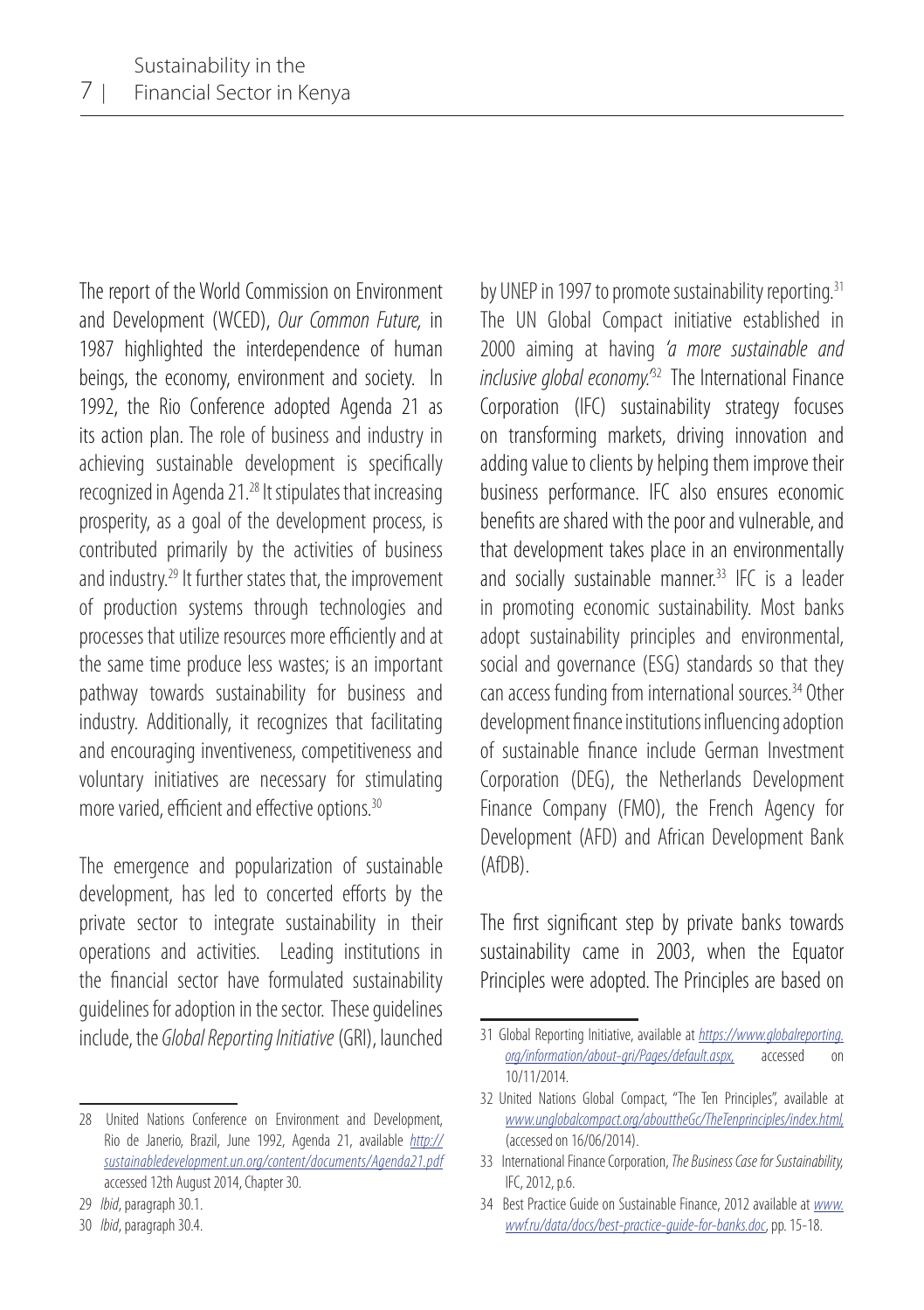

the IFC's environmental and social safeguard policies. They provide banks with a framework for reviewing, evaluating and mitigating or avoiding environmental and social impacts and risks associated with projects they finance.<sup>35</sup> The United Nations Environment Programme Financial Initiative (UNEP FI), is a global partnership between UNEP and the financial sector, and considers the impacts of environmental and social considerations in financial performance.

## **2.3 Pillars of Sustainable Banking**

#### **2.3.1 Economic sustainability**

Economists view sustainability as a way of defending economic efficiency.36 Due to resource scarcity, they should be allocated efficiently to maximize their utility.37 The operations and activities of an organization should contribute to overall economic growth and stability, with minimal negative impact on the environment or society. Economic sustainability also entails the adoption of risk management guidelines that guide banks in

determining the types of risks they are willing to get involved in. Banks are not to enter into ventures that expose them to financial risks. It also requires banks to have client deposit protection systems and adequate capital for trading purposes. Economic sustainability also requires the adoption of best practices on sustainability, transparency, accountability, audit of activities so as to keep shareholders and stakeholders informed including reporting on the salaries of top executives and the board.<sup>38</sup> In essence, sustainability should proffer profits to a company. The correlation between profitability and sustainability has been shown empirically in a recent study conducted by the Harvard Business School and the London Business School. The study compared the performance of 'highsustainability' versus 'low sustainability' companies between 1993 and 2009, and found that 'highsustainability' companies significantly outperformed their counterparts.39 **(See Figure 2)** The IFC guidelines and the Equator Principles are notable in their emphasis on economic sustainability in the financial sector.

<sup>35</sup> Available at *http://www.equator-principles.com,* accessed on 29/10/2014.

<sup>36</sup> I. Sundar, Environment and Sustainable Development, (APH Publishing, 2006), pp.95-96.

<sup>37</sup> J. Harris, "Basic Principles of Sustainable Development," Global Development and Environment Institute, Working Paper 00-04 available at *https://notendur.hi.is/bdavids/UAU101/Readings/ Harris\_2000\_Sustainable\_development.pdf* accessed on 26/06/2014.

<sup>38</sup> M. Imeson & A. Sim, "Sustainable Banking: Why Help Communities and Saving the Planet is Good for Business", available at*http://www. sas.com/resources/whitepaper/wp\_24356.pdf* accessed on 23rd June 2014, p. 5; A. Hoijtink, "The Sustainability Attitude of Commercial Banks," University of Tilburg, September 2005, p. 36.

<sup>39</sup> R.G. Eccles, I. Ioannou & G. Serafeim, 'The Impact of Corporate Sustainability on Organizational Processes and Performance,' available at h*ttp://www.hbs.edu/faculty/Publication%20Files/ SSRN-id1964011\_6791edac-7daa-4603-a220-4a0c6c7a3f7a.pdf,* accessed on 12/08/2014, pp. 1-46.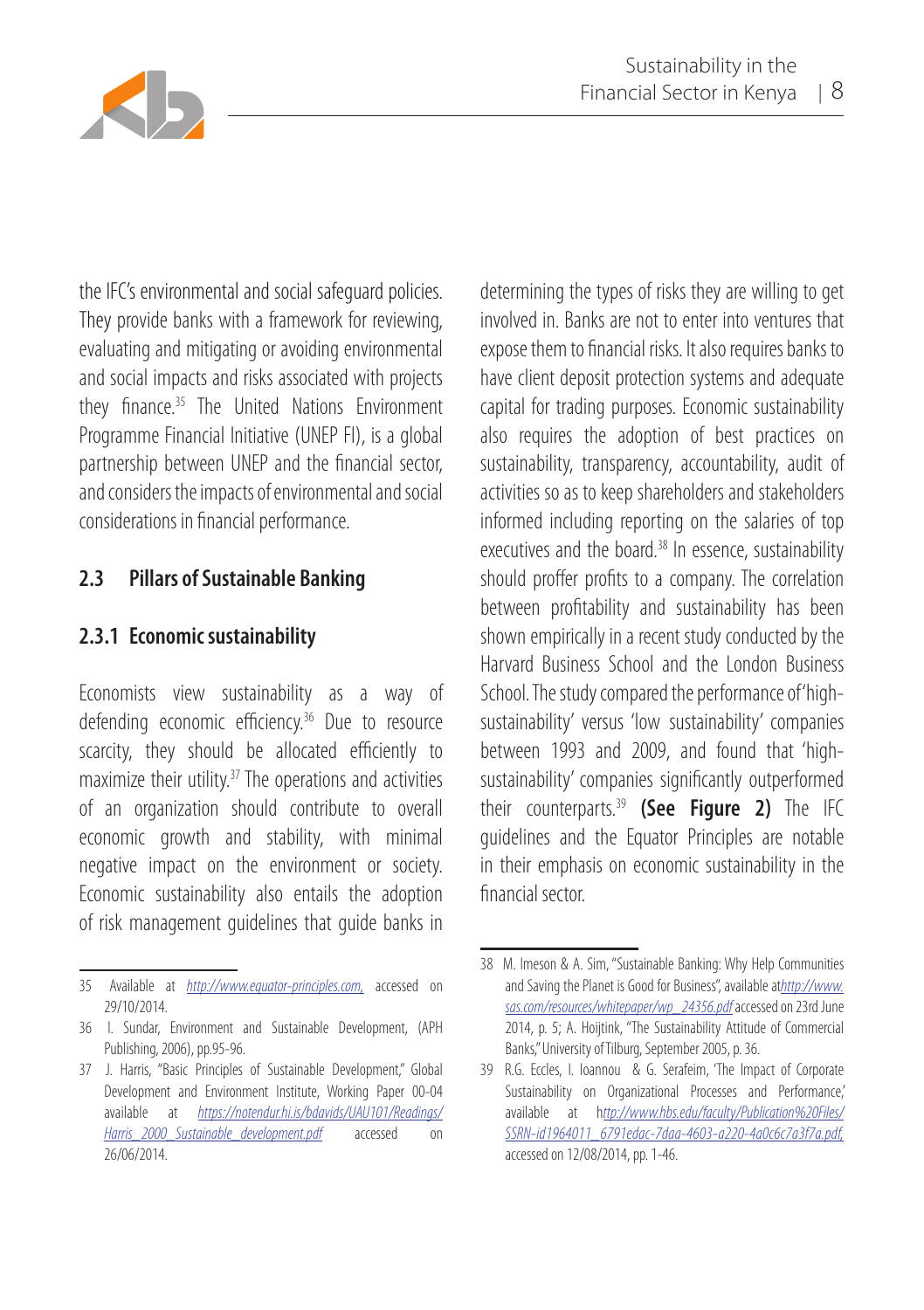

**Figure 2: Sustainability versus Profitability**

#### **2.3.2 Social Sustainability**

Social sustainability relates to the social dimension of the activities and operations of banks.<sup>40</sup> Corporations do not operate in a vacuum. They must ensure fairness in distribution of opportunities, promote social ventures like health and education, gender equity, political accountability, transparency and public participation.41 Social sustainability also requires employee training and development, workplace health and safety, hiring of staff from diverse backgrounds, preservation of local cultures, provision of products and services for disadvantaged groups and representation of stakeholders' interests, local communities and minority shareholders.<sup>42</sup> It also requires a commitment to internationally recognized standards such as ISO 26000:2010. ISO 26000:2010 provides guidelines to businesses on how to operate in a socially responsible way. Other best practices on social sustainability are the IFC standards, International Labour Organisation standards,<sup>43</sup> UN Global Compact guidelines, UNEP FI Guide to Banking and Sustainability, the Equator Principles, GRI Sustainability Reporting Guidelines and the Global Sullivan Principles.

<sup>40</sup> A. Hoiitink, "The Sustainability Attitude of Commercial Banks," University of Tilburg, September 2005, p. 36.

<sup>41</sup> Jonathan M. Harris, "Sustainability and Sustainable Development," available at *http://isecoeco.org/pdf/susdev.pdf* accessed on 24th June 2014.

<sup>42</sup> A. Hoijtink, *"The Sustainability Attitude of Commercial Banks," University of Tilburg,* September 2005, pp. 38-39.

<sup>43</sup> See for example, the ILO Declaration on Fundamental Principles and Rights at work. The principles and rights at work covered under the Declaration are: freedom of association and right to collective bargaining; elimination of all forms of forced or compulsory labour; effective abolition of child labour; and elimination of discrimination in employment and occupation.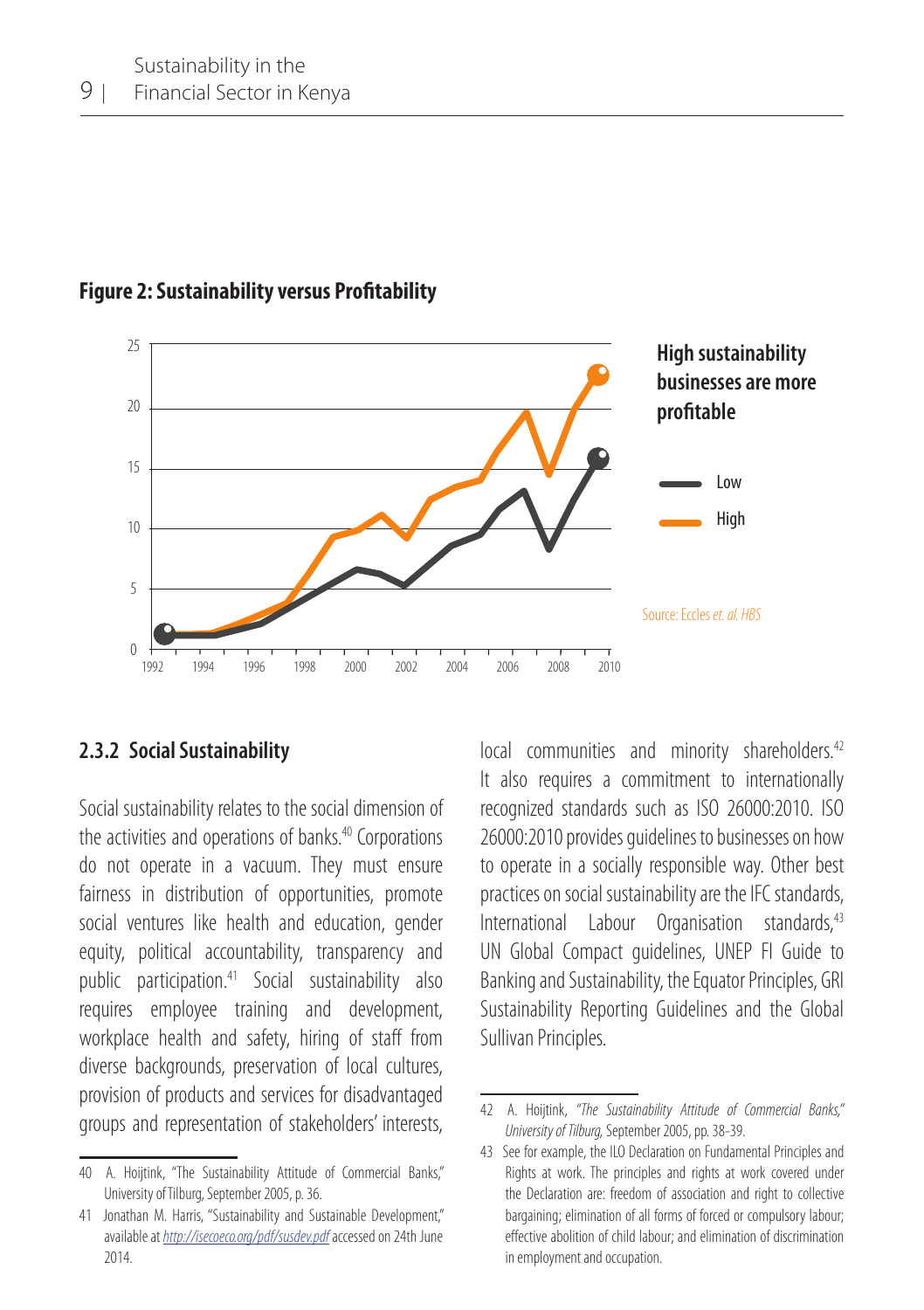

#### **2.3.3 Environmental Sustainability**

The third dimension of sustainable development is environmental sustainability. Overreliance on environmental goods for development purposes is occasioning resource depletion. This has necessitated the need for sustainable use of resources and conservation of the environment. It requires human beings to satisfy their needs, without exceeding the carrying capacity of supporting ecosystems to continue regenerating the services necessary to meet those needs.44 Environmental sustainability aims at striking a balance between the productive levels of the environment and the consumption levels of the population.45 However, as shown in **Figure 3** 

45 *Ibid*.

below, the costs of adaptation to climate change as a percentage of GDP are expected to be on the rise especially in Africa. Adaptation and mitigation efforts to climate change will require the concerted efforts of all, including the financial sector.

Environmental threats, like climate change, have knock-on effects on key sectors of the economy such as agriculture, tourism, transport and energy. These effects include; economic slowdown, unemployment, migration, rises in commodity prices and volatility in the property market. $46$  Institutional investors like banks, are increasingly getting concerned about the direct and indirect impacts of climate change on their investment portfolios including securities of other financial institutions.

<sup>46</sup> Republic of Kenya, National Climate Change Action Plan 2013-2017, Government of Kenya, 2013.



#### **Figure 3: Cost of Environmental Sustainability**

<sup>44</sup> R. Yadav & G.S. Pathak, *"Environmental Sustainability through Green Banking: A Study on Private and Public Sector Banks in India,"* Available at *http://www.ssrn.com/link/OIDA-Intl-Journal-Sustainable-Dev. html,* (accessed on 10/07/2014).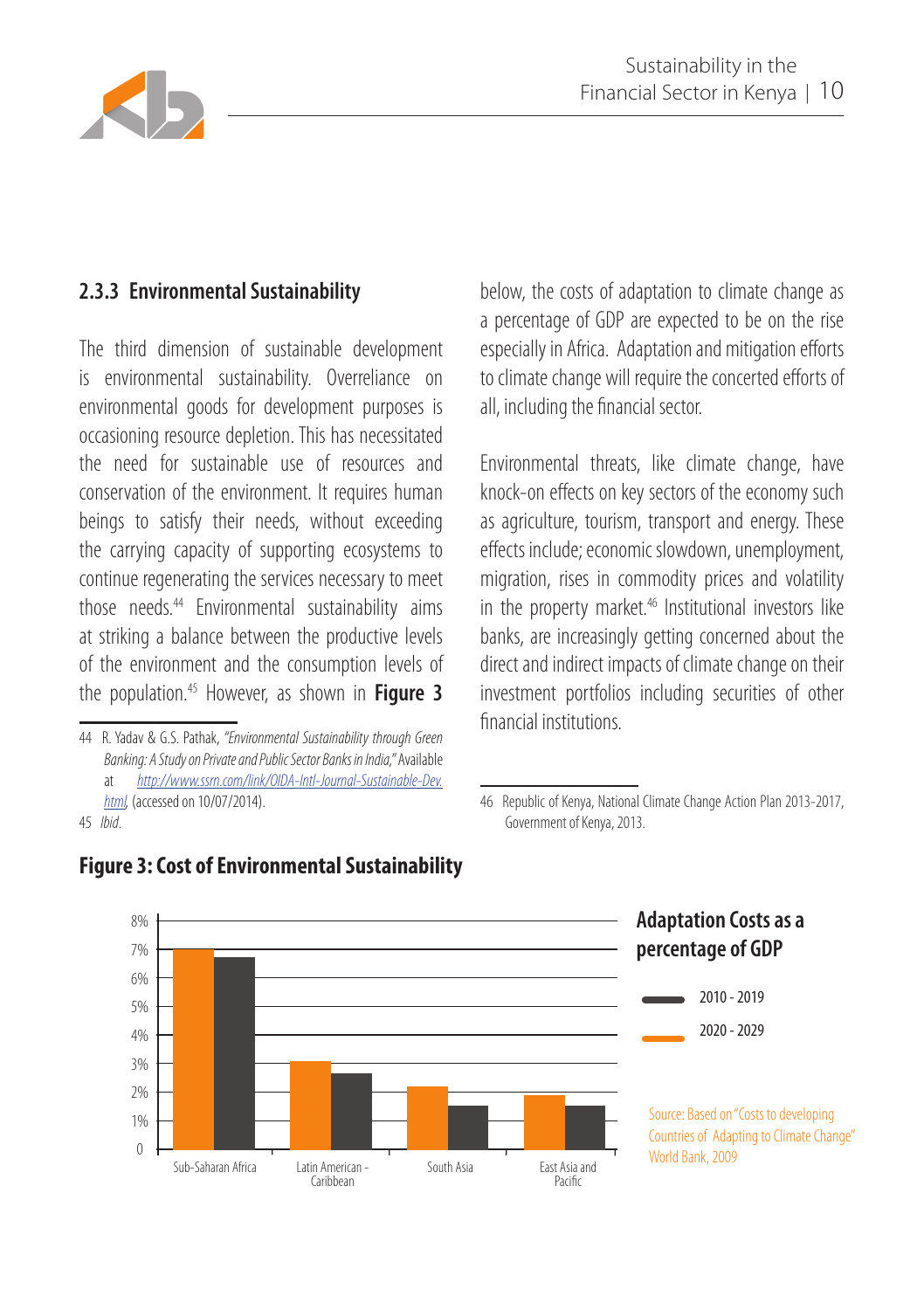Some of the environmental issues a bank has to consider include: compliance with environmental legislation, air emissions and responses to climate change, energy and resource consumption, ecological footprint, and environmental impacts associated with products and services. Moreover, banks have to review the environmental behavior of their clients, potential contingent liabilities from new legislations, and potential new markets for environmental services and environmentally friendly products.<sup>47</sup> Internally, banks can adopt environmental management systems such as the use of green energy, double sided photocopying, use of recycled paper, provision of staff buses, and good usage of water. Externally, banks can limit financing to projects that are environmentally sound.48 UNEP FI and the large number of international climate funds under the United Nations Framework Convention on Climate Change (UNFCCC) and the Kyoto Protocol are providing incentives for adoption of sustainable finance.

<sup>47</sup> A Report of UNEP FI & ATF, *"Banking on Value-A New Approach to Credit Risk,"* (UNEP, 2007).

<sup>48</sup> A. Hoijtink, "The Sustainability Attitude of Commercial Banks," University of Tilburg, September 2005, p. 35.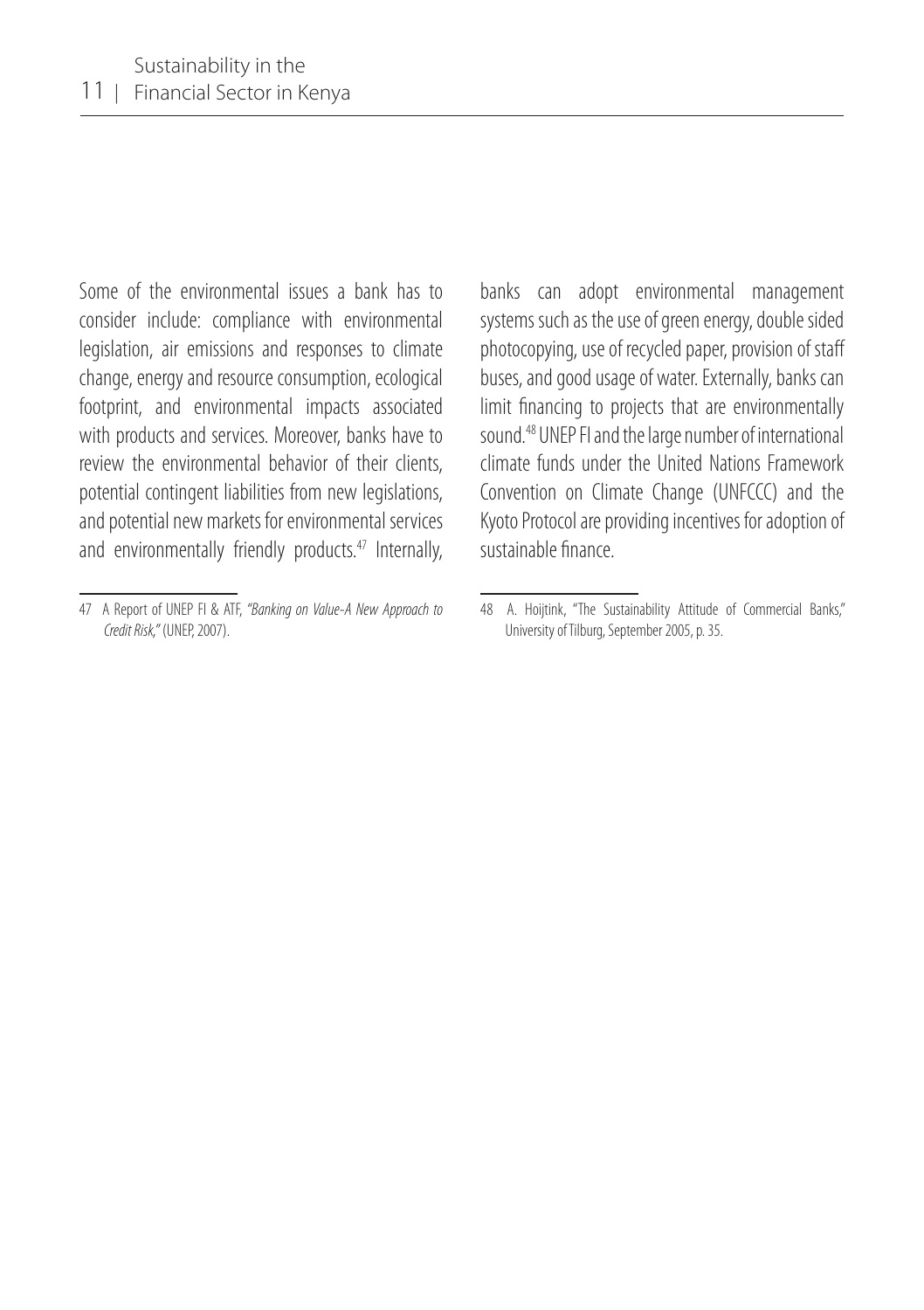## **Literature Review**

#### **3.1 Rationale for Sustainable Banking**

In the finance sector, there are numerous drivers for sustainable finance as shown in **Figure 4**. First, banks financing large-scale projects are In the finance sector, there are numerous drivers for sustainable finance adopting sustainable finance to avoid reputational risks. Individual clients, shareholders, investors (including International Financial Institutions), clients/ investees and environmental NGOs, usually organize campaigns against banks financing projects with negative impacts on the environment and local communities. Because of such activism, a bank may suffer reputational loss and eventually lose customers.

For example, pressure from NGOs made the World Bank to withdraw financing of the Three Gorge Dam project in China and the Namada Valley Series in India.<sup>49</sup> According to Thokozani, the adoption of voluntary sustainability programmes, is a management and strategic response to reputational risk $50$  that also benefits the society and natural environment.

Second, failure to conduct environmental, social and economic screening of projects, can negatively affect the performance of investment portfolios.<sup>51</sup> Since most large-scale projects depend on returns from the project and its assets to repay loans from banks,<sup>52</sup> failure to do sustainability screening for projects increases clients' credit default risk.<sup>53</sup> A bank that fails to carry out sustainability screening may have no recourse in recouping the extended credit

<sup>49</sup> *Ibid*.

<sup>50</sup> D.H. Thokozani, The Banking Sector's Response to Environmental Sustainability (Thesis, University of Pretoria, 2010), p.75.

<sup>51</sup> A. Hoijtink, "The Sustainability Attitude of Commercial Banks," Op. cit, p.9.

<sup>52</sup> *Ibid*.

<sup>53</sup> *Ibid*.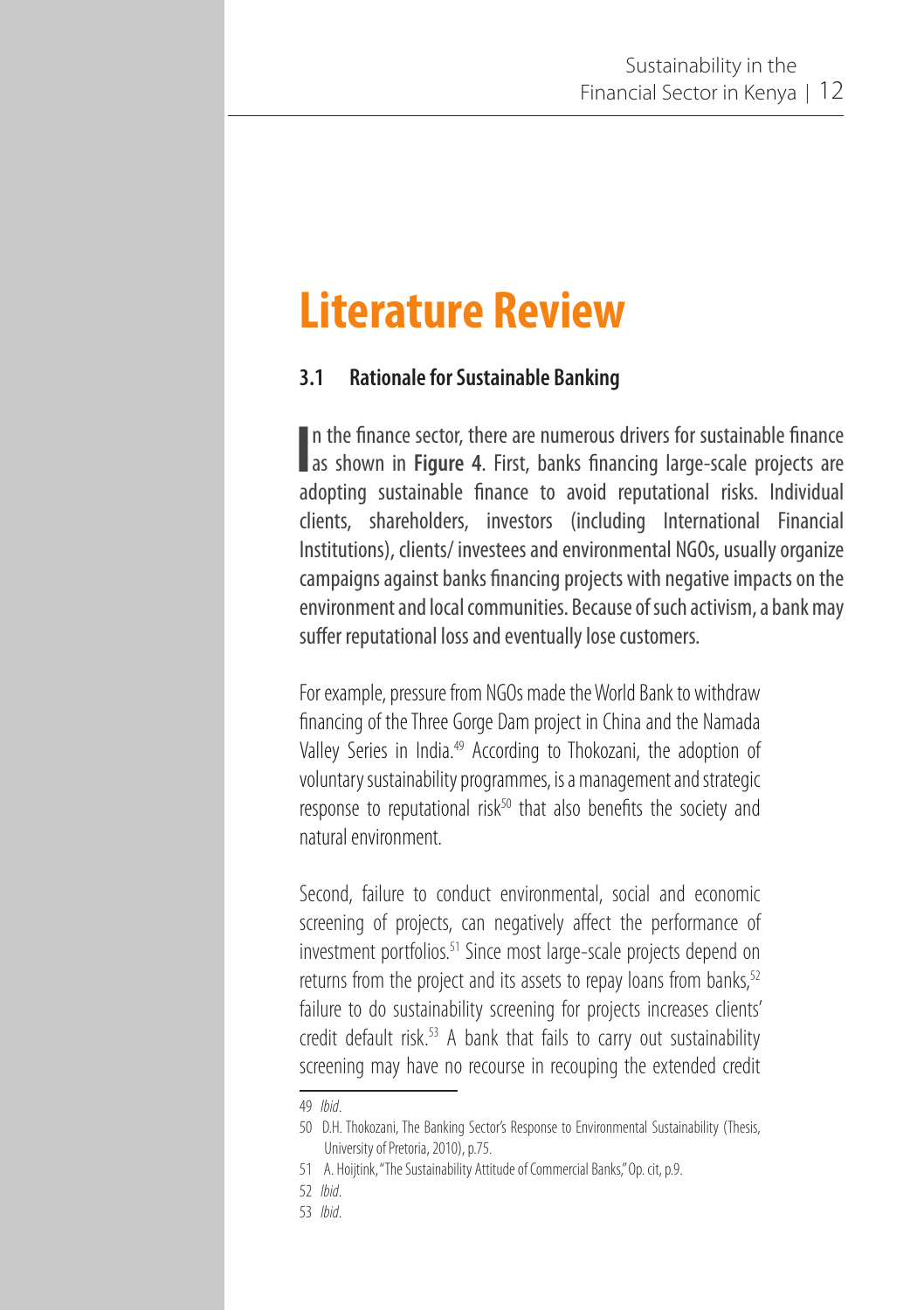Financial Sector in Kenya 03 THREE

as the project returns and assets are often the security in project lending.<sup>54</sup> Therefore, screening is not only a due diligence exercise but one that has impacts on long-term profitability of a bank.

Third, sustainable finance provides banks with an opportunity to develop innovative products and services in new areas. These are products and services that have social and environmental benefits. Such opportunities include; renewable energy, energy efficiency, cleaner production processes and technologies, biodiversity conservation, microfinance, financial services for marginalized groups like youth and women, agency banking, and low-income housing. By developing such products, banks are

able to get new clients, access new markets, attract new capital, generate goodwill and support from stakeholders<sup>55</sup>

Fourth, banks adopt sustainability and environmental, social and governance (ESG) standards to enable them access finance from development financial institutions like IFC, FMO, DEG, AFD, and AfDB. These institutions provide pricing incentives for commercial banks to embed sustainability into their core banking business. Local banks that are compliant with the sustainability frameworks of development financial institutions are able to access direct and indirect funding at reduced interest rates. FMO was the first development bank to

55 Best Practice Guide on Sustainable Finance, 2012 available at www. wwf.ru/data/docs/best-practice-guide-for-banks.doc, p.12.

54 *Ibid.*

#### **Figure 4: Drivers for Banks to Adopt Sustainable Finance Practices\***



#### Source: KBA SFI Needs Assessment Report, 2014.

\*The survey assessed 12 Commercial Banks, ranging from large multinationals to a local microfinance.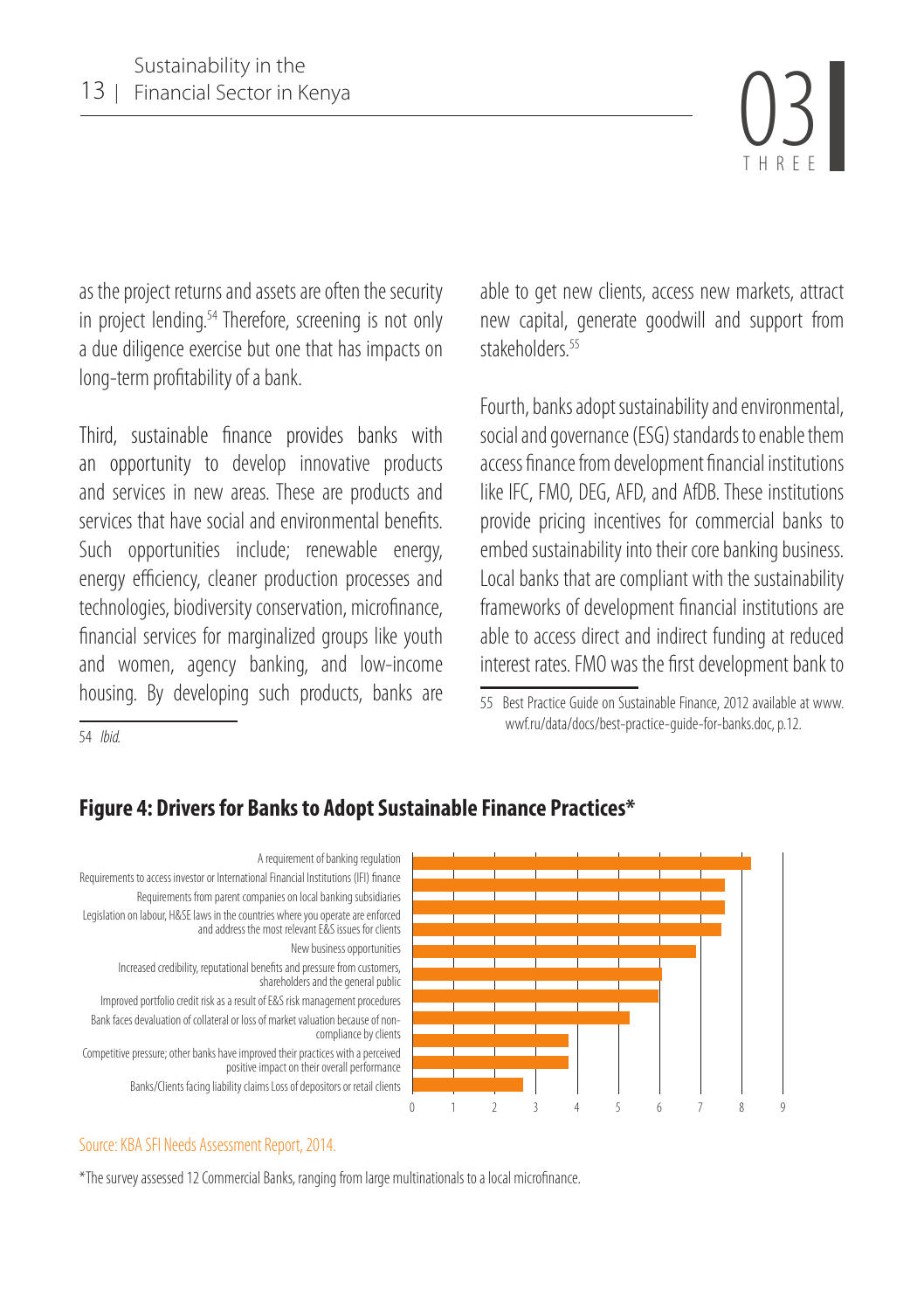

#### **Figure 5: Benefits realised from adoption of Sustainable Finance Initiative**



#### Source: KBA SFI Needs Assessment Report, 2014.

develop a framework offering a reduced interest rate to borrowers who meet environmental, social and good governance (ESG) standards within a set time frame<sup>56</sup>

Some of the benefits that accrue to banks by adopting sustainability include:<sup>57</sup> improved reputation; access to long-term funding from development finance institutions and government; attracting more clients; increased profitability; increased potential for partnerships; operational cost management and improved relationships with stakeholders. **(See Figure 5)** In addition, sustainability is distinguishable from corporate social responsibility (CSR) in terms of benefits. Whereas CSR is an after-core business approach, (where the bank carries out programs to benefit the community as a philanthropic exercise), $58$ sustainable banking is a core-business approach integrated into an organizations management and operations. Additionally, whereas CSR is sporadic, sustainable banking is embedded in business strategy and therefore consistent and long-term. 59

In spite of the above benefits, sustainable development faces criticisms and constraints from some quarters. **(See Figure 6)** For example, there are views that community investments lack guaranteed

<sup>56</sup> *Ibid*, pp. 15-18.

<sup>57</sup> *Ibid*, p.7.

<sup>58</sup> O.K. Edu, *"Corporate Social Responsibility: Multinational Oil Companies in Nigeria," Vol. 21, No.1, Journal of the Commonwealth Lawyers Association* (2012), pp. 41-51.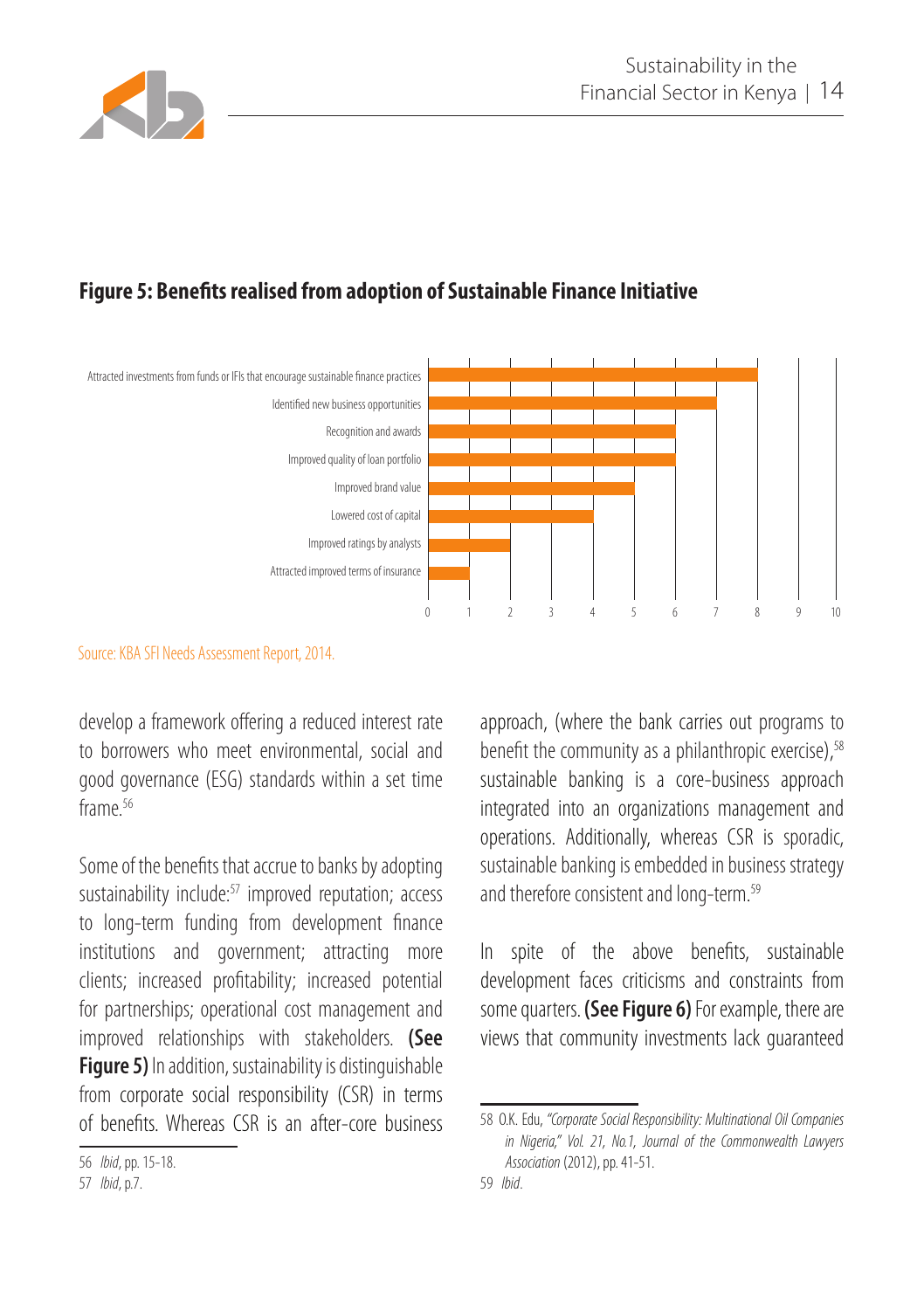returns to banks hence no need to undertake them <sup>60</sup> Others argue that through CSR initiatives, banks are already engaging in sustainability work.<sup>61</sup> Sustainable banking is also viewed as a constraint on banks core business of profit-making, because of the costs incurred in implementing it.<sup>62</sup> However, recent studies have shown a direct correlation between sustainability

62 F. Amalric, *"The Equator principles: A Step towards Sustainability?"*  Center for Corporate Responsibility Sustainability Working Paper Series, (Working paper No. 1/05, 2005), p.3.

and profitability.63 Some of the costs are incurred in monitoring, evaluating environmental impact assessments, opportunity costs in losing projects, preparing sustainability reports and in building inhouse capacity. Such costs can be overburdening to smaller banks.<sup>64</sup> Other constraints to sustainable banking include, lack of support from bank officials to the concept and poor enforcement of environmental laws.

64 A. Hoijtink, "The Sustainability Attitude of Commercial Banks," *Op. cit*, p.10.

### **Figure 6: Constraints to Banks Adopting Sustainable Finance Practices**



Source: KBA SFI Needs Assessment Report, 2014.

<sup>60</sup> J.M. Gathungu & Z.N. Ratemo, '*An Assessment of the Impact of Corporate Social Responsibility on the Strategic Intent at Standard Chartered Bank Kenya Limited,' International Journal of Education and Research,* Vol.1 (5) May 2013, pp.1-2.

<sup>61</sup> Comment from a participant during the Presentation of this paper during the KBA conference on 25 and 26<sup>th</sup> August 2014.

<sup>63</sup> R.G. Eccles, I. Ioannou & G. Serafeim, 'The Impact of Corporate Sustainability on Organizational Processes and Performance,' available at *http://www.hbs.edu/faculty/Publication%20Files/ SSRN-id1964011\_6791edac-7daa-4603-a220-4a0c6c7a3f7a.pdf, accessed on 12/08/2014,* pp. 1-46.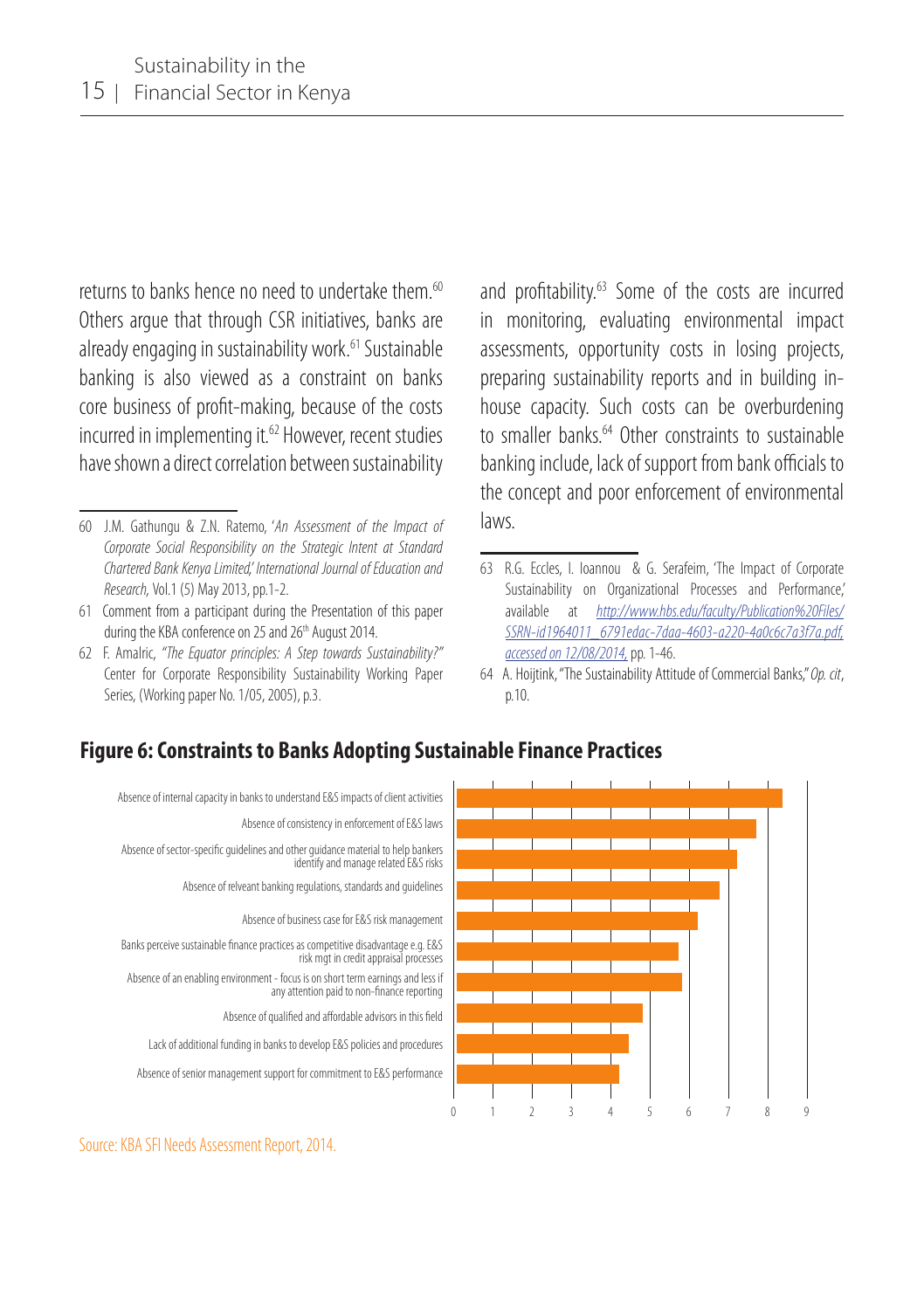

#### **3.2 Sustainability and the Law**

Law has been described as society's architecture for the attainment of common purposes and aspirations, including sustainability.<sup>65</sup> In fact, a link has been established between sustainability and legal compliance. According to Zaelke, Stilwell, & Young, '…*sustainable development depends upon good governance, good governance depends upon the rule of law, and rule of law depends upon effective compliance*.'66 However, law is not the only governance framework in society. $67$  There are other governance frameworks not pegged on the law. Sustainability initiatives can thus be anchored on statutory frameworks, voluntary codes or a merger of the two. Sustainability premised on statutory frameworks results in what is described as a 'comply or else' regime or a 'one size fits all' which can be problematic. A 'one size fits all' approach fails to appreciate the diversity among companies in terms of type of business, size and internal capacities. Other arguments against a compliance regime are the costs of compliance, tendency of boards to focus on compliance at the expense of business and the fact that strong regulation

can stifle innovation and entrepreneurship.<sup>68</sup> This explains the existence of both compliance and market-led approaches towards sustainability in most jurisdictions.

For example, in South Africa there is a South African National Strategy on Sustainable Development (NSSD) providing a framework for integrating economic, social and environmental factors in development.<sup>69</sup> In addition, there is a National Environmental Management  $Act^{70}$  which requires that social, environmental and economic factors be integrated in planning, decision-making and implementation of development programmes. Legalization of sustainable development has in turn led to the adoption of voluntary codes by corporations since failure to comply attracts fines.<sup>71</sup> The Johannesburg Securities Exchange (JSE) requires listed companies to adhere to sustainability guidelines via the King Reports on Corporate Governance and Code (King III is the latest version).<sup>72</sup> King III recognizes the need for sustainability as a moral and economic imperative and source of both opportunities and risks for businesses. The King III principles apply to all entities regardless of the manner and form of their incorporation and sector,

<sup>65</sup> Hernando de Soto, "Making Sustainable Development Work: Governance, Finance, and Public-Private Cooperation," remarks at the Meridian International Center, Washington, DC, 18th October, 2001, available at *http://www.state.gov/g/oes/rls/rm/6811.htm*, accessed on 12/12/2014.

<sup>66</sup> D. Zaelke, M. Stilwell & O. Young, 'Compliance, Rule of Law & Good Governance-What Reason Demands: Making Law Work for Sustainable Development,' 2005, available at *http://inece.org/mlw/ Chapter1\_ZaelkeStilwellYoung.pdf,* accessed on 12/12/2014.

<sup>68</sup> Institute of Directors Southern Africa, 'King Code of Governance for South Africa 2009,' pp. 5-6.

<sup>69</sup> Department of Environmental Affairs and Tourism, *South African Environment outlook*, 2006. 4

<sup>70</sup> Act No. 107 of 1998.

<sup>71</sup> D.H. Thokozani, "The Banking Sector's Response to Environmental Sustainability," *Op. cit,* p. 68.

<sup>72</sup> B.J. Richardson, "Africa: from object to agent of socially responsible investment," in F.N. Botchway (ed), *Natural Resource Investment and Africa's Development*, (Edward Elgar Publishing, 2011), p.270.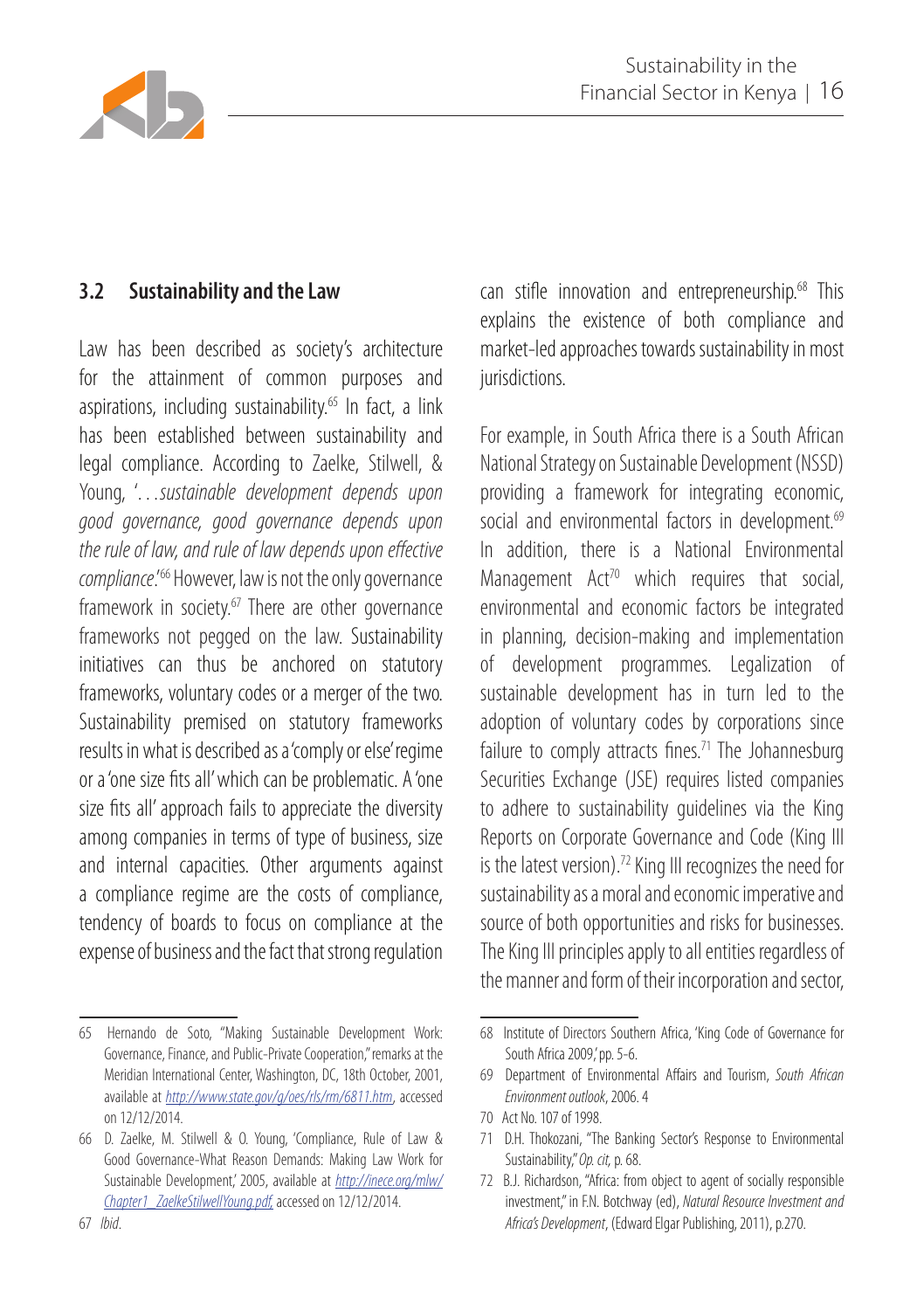whether public, private or non-profit. Moreover, King III adopts an 'apply or explain' governance framework. Under the framework, the board of directors may adopt a different practice from the one recommended in King III, if it is in the best interest of the company but must explain it. Explaining the different practice adopted and an acceptable reason for it, results in consistency with King III principles. The framework allows entities to tailor the King III principles as appropriate to the size, nature and complexity of their organization.73 The King Reports have been used by the JSE as a listing criterion and a tool for underpinning its Sustainable and Responsible Investment (SRI) Index.

In Kenya as well, sustainability is anchored in the law. Under Article 10(2) (d) of the Constitution, sustainable development is a national value and principle of governance binding every person and state organ. In addition, Article 69(2) of the Constitution obligates every person to co-operate with state organs and other persons to protect and conserve the environment and ensure ecologically sustainable development and use of natural resources. Reading the foregoing provisions in conjunction with Article 3, which requires every person to respect, uphold and protect the Constitution, it is evident that banks have a duty to pursue sustainability in their operations and lending activities.

In 2010, Kenya launched the National Climate Change Response Strategy (NCCRS), to provide a basis for strengthening and focusing nationwide action towards climate change adaptation and mitigation.<sup>74</sup> The National Climate Change Action Plan was developed in 2012 to provide a framework for implementation of the NCCRS, the Constitution 2010 and attainment of Vision 2030. As the implementation of the Action Plan will require access to substantial resources, the government is putting in place the necessary enabling environment to attract climate friendly investments in key sectors of the economy; set up a dedicated climate fund to receive contributions from all sources including public, private and international; and facilitate carbon trading opportunities.75 **(See Table 1 & 2 below)** A Climate Change Bill 2014, is already under review and, among other things, it establishes a Climate Change Fund to provide longterm finance to project developers. Kenyan banks, as sources of climate finance, are expected to play a key role in supporting the transition to a low-carbon and climate-resilient economy. This is because the Action Plan proposes to use the Fund to provide concessional credit lines to banks to lend on to firms on favourable terms and building on existing programmes.<sup>76</sup> This will create an incentive for local banks to adopt sustainable finance so as to access funding from the Fund and from development finance institutions such as IFC and AfDB at low interest rates.

<sup>73</sup> Institute of Directors Southern Africa, *'King Code of Governance for South Africa* 2009.'

<sup>74</sup> Republic of Kenya, *National Climate Change Response Strategy*, Government of Kenya, 2010.

<sup>75</sup> Republic of Kenya, *National Climate Change Action Plan 2013-2017*, Government of Kenya, 2013, pp. 83-95.

<sup>76</sup> Republic of Kenya, *Finance-Investment Climate for Climate Investment*, NCCAP, 2012, p.3.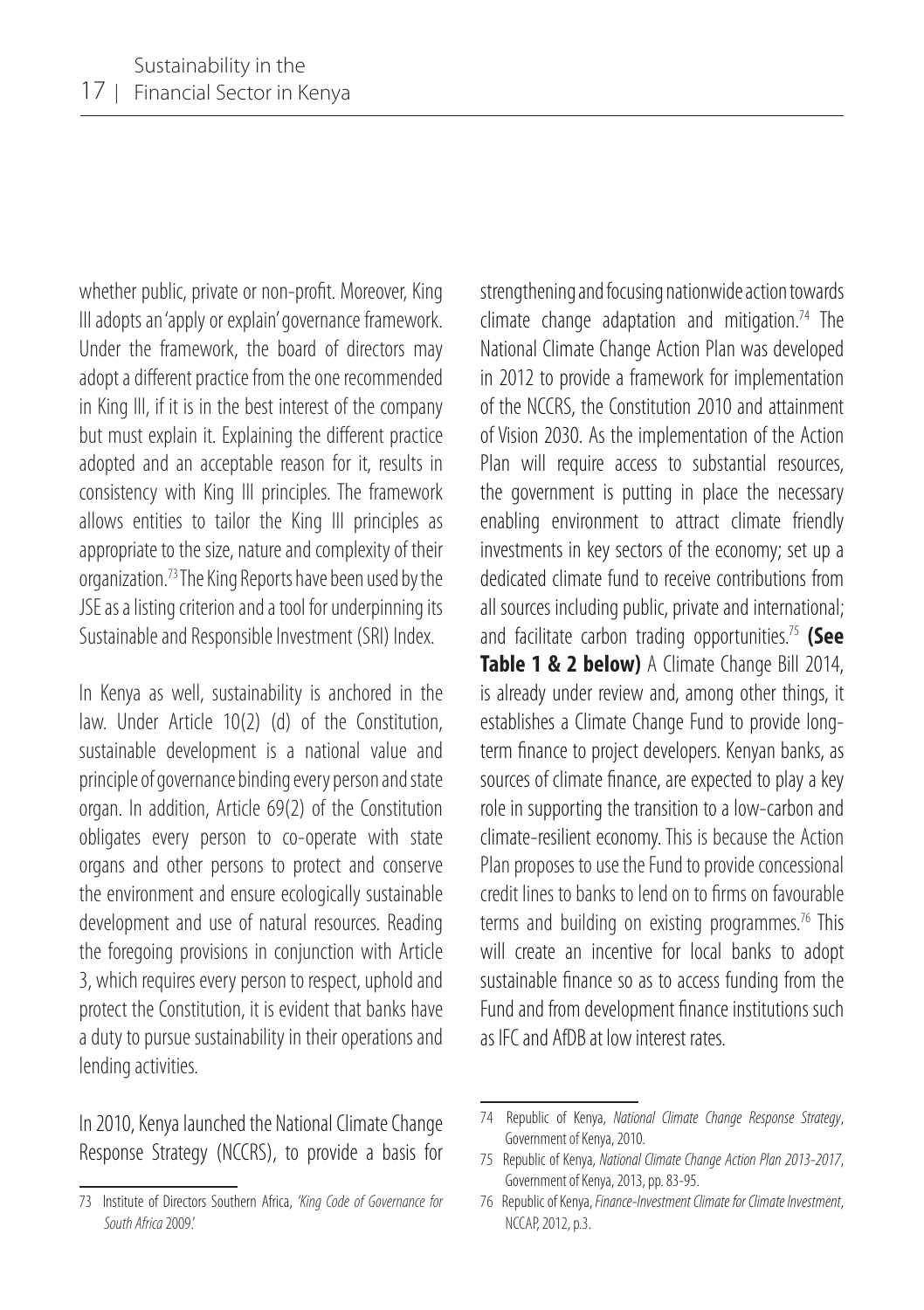

### **Table 1: Adaptation costings for a five year period as provided by sector agencies**

| <b>Number</b>                         | <b>Sector</b>                              | <b>Estimated Cost billion Kshs for 5 years</b> |
|---------------------------------------|--------------------------------------------|------------------------------------------------|
| ADAP-1                                | Agriculture                                | 44.91 billion                                  |
| $ADAP-2$                              | Livestock                                  | 27.1 billion                                   |
| $ADAP-3$                              | Water & Sanitation                         | 278.76 billion                                 |
| ADAP-4                                | <b>Fnvironment</b>                         | 115 billion                                    |
| ADAP-5                                | Infrastructure related to roads in ASAI s  | 107 billion                                    |
| ADAP-6                                | Sustainable livelihoods related to ASALs   | 59 billion                                     |
| ADAP-7                                | Energy Infrastructure                      | 5.3 billion                                    |
| ADAP-8                                | Tourism                                    | 1.3 billion                                    |
| <b>Total Kshs for next five years</b> |                                            | Ksh 638 billion                                |
|                                       | <b>Total USD equivalent for five years</b> | USD 7.5 billion                                |

### **Table 2: Projected investment costs for priority mitigation actions**

| <b>Number</b>     | <b>Action</b>                                                     | <b>Estimated Cost Ksh to</b><br>2030 |
|-------------------|-------------------------------------------------------------------|--------------------------------------|
| $MITI-1$          | Restoration of Forests on Degraded Lands                          | 186-290 billion                      |
| $MITI-2$          | Geothermal                                                        | 877-1115 billion                     |
| $MITI-3$          | Reforestation of Degraded Forests                                 | 48-61 billion                        |
| $MITI-4$          | Improved Cookstoves and LPG Cookstoves                            | 20 billion                           |
| $MITI-5$          | Agroforestry                                                      | 70-117 billion                       |
| $MITI-6$          | Bus Rapid Transit and Light Rail Corridors                        | 170 billion                          |
| MITI-7            | Development of GHG inventory and improvement of emissions<br>data | 42 million                           |
| $MITI-8$          | Measuring, reporting on & monitoring forestry emissions & sinks   | 624 million                          |
| $MITI-9$          | Mainstreaming of low-carbon development options into planning     | 21 million                           |
| <b>Total Cost</b> |                                                                   | 1371-1773 billion Ksh                |
|                   | Total Ksh for next five years (USD 4596-5815 million equivalent)  | 391-495 billion Ksh                  |
|                   | <b>Total USD Equivalent to 2030</b>                               | 16-22 billion USD                    |

Source: Gok, National Climate Change Action Plan, 2013, pp.150-151.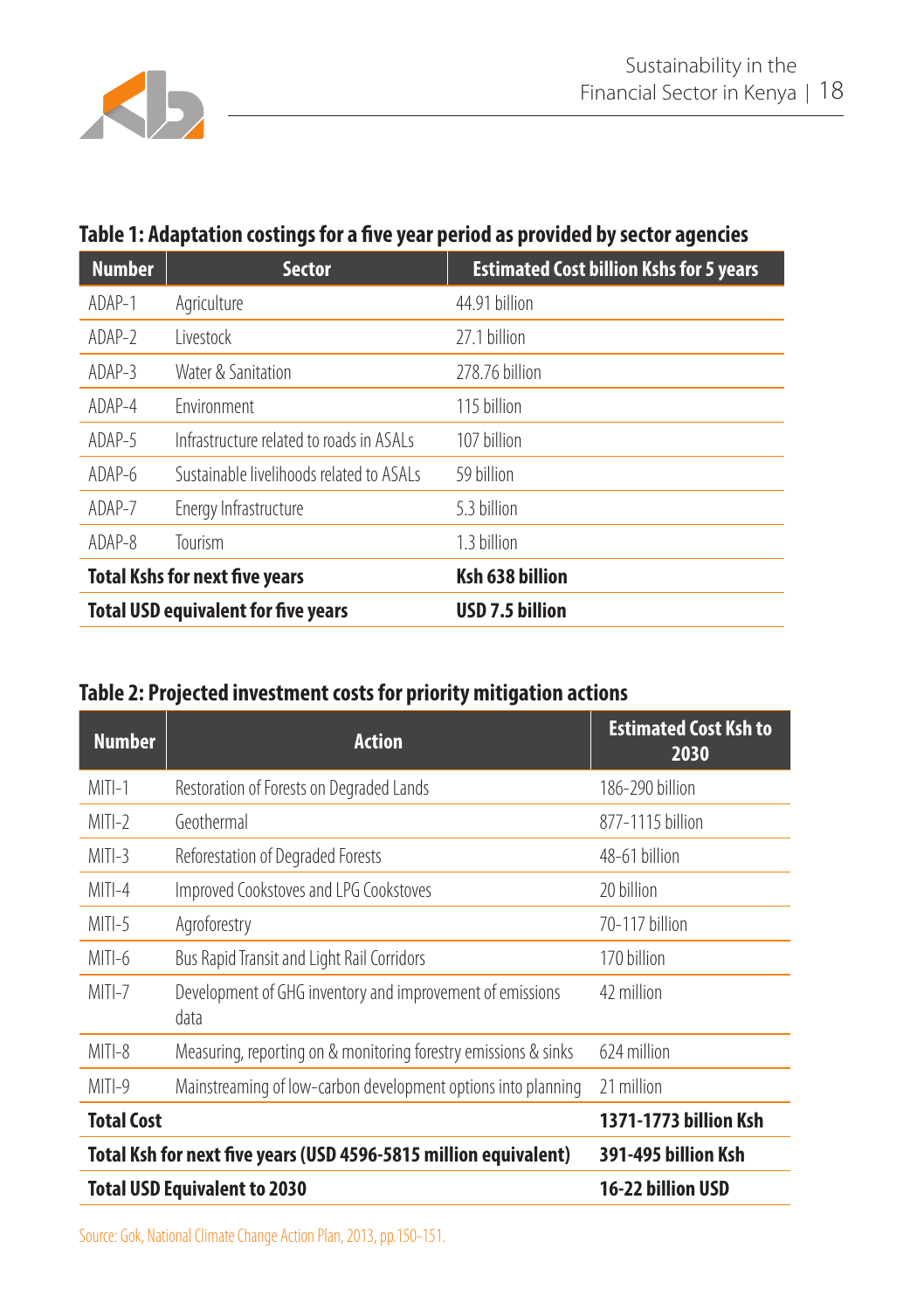Under the Environmental Management and Coordination Act, any person who is a project proponent must apply for an environmental impact assessment (EIA) licence before financing or causing to be financed any undertaking specified in the Second Schedule to the Act.77 Projects that require an EIA licence under the Act include those relating to urban development, transportation, dams, mining, agriculture, manufacturing and processing industries and electrical infrastructure. Most Kenyan banks are involved in the financing of such projects. **(See Figure 7)** Because of the significance and central role of an EIA licence in ensuring sustainable development and sound environmental management in Kenya,78 there will be need to reassess how the tool can be used more effectively to realize sustainable finance.

As already indicated formal law is not the only governance framework in society. Some religious laws are also being used in implementing sustainability. Islamic banking which is compliant with Sharia law, prohibits the charging of interest on money lent,<sup>79</sup> thus curbing the exploitation of borrowers. It also focuses on risk sharing, social justice and promotion of economic welfare. It also does not support ventures dealing in alcohol, pornography, pork and weapons. 80 Some Islamic financial products such as *ijara* and *sukuk* give no guaranteed return and thus make all the parties to the instruments to aim at their long-term economic success.<sup>81</sup> Sharia banking illustrates that it is indeed possible to adopt sustainable finance in spite of the law to realize environmental and social goals.

81 A. Alawode, *"Can Islamic Finance Spur Inclusive Growth and Sustainable Development?"* LD Bank, 30 May 2013.



#### **Figure 7: Sectoral Distribution of Loans by Kenyan Banks (March 2014 and June 2014)**

<sup>77</sup> See sections 58-67, *Environmental Management and Coordination Act,* Act No. 8 of 1999.

<sup>78</sup> *Ibid*, section 63.

<sup>79</sup> T. Sprangler, *"Could Principles of Islamic Finance Feed into a Sustainable Economic System?"* The Guardian, 18th October 2013.

<sup>80</sup> *Ibid*.

Source: Central Bank of Kenya, Bank Supervision Reports Quarterly, 2014.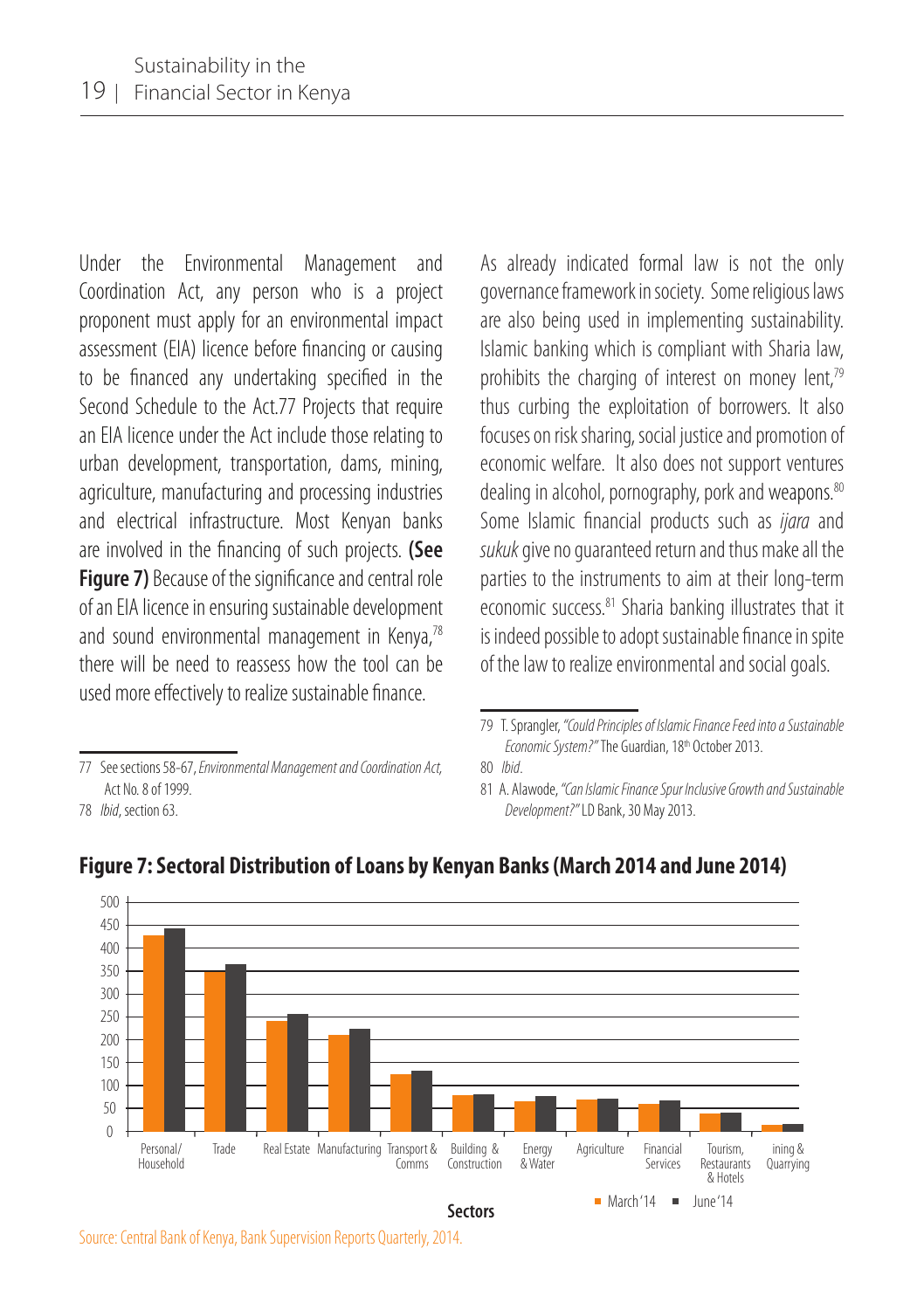

## **3.3 Approaches in Implementing Sustainable Banking**

The implementation, monitoring and enforcement of sustainable development principles remain a challenge. The two main approaches to monitoring, implementation and enforcement are the command and control model and the voluntary approach. Each approach has its own salient advantages and disadvantages. The command and control model entails government or government agencies setting guidelines and standards and failure to comply with the quidelines attracts sanctions.<sup>82</sup> Sanctions include cancellation or denial of licenses, imposition of fines or cancelation of projects.

The main advantages of a command and control model are that the guidelines are certain, their obedience is mandatory and a high compliance rate is possible since they are backed by sanctions. Moreover, government agencies can give incentives for compliance and ensure acceptance and implementation. However, the command and control model has some disadvantages. First, lack of adequate capacity can reduce its effectiveness in implementing sustainable finance. Second, government agencies may be subject to regulatory capture, a situation where the regulator protects banks from regulation.

82 C.L.C Migiro, *"Cleaner Production Technologies and Industrialization for a Sustainable Environment"* i*n UNEP, Industries and Enforcement of Environmental Law in Africa: Industry Experts Review Environmental Practice,* p.84.

Further, non-compliant banks may corrupt or influence the regulator, leading to poor or lackluster implementation of the guidelines.<sup>83</sup>

The voluntary approach occurs when banks adopt and implement sustainable banking principles on their own initiative. The main advantage of the voluntary approach is that banks are likely to comply with guidelines adopted voluntarily. Moreover, it saves tax payers money in setting and implementing sustainable banking standards and guidelines. Further, self-regulation can complement government initiatives and therefore ensure greater compliance. However, voluntary approach has its own challenges. First, it may lead to unfair competition. Amalric asserts that since the principles are voluntary, some banks are unlikely to adopt them due to lack of sanctions.<sup>84</sup> This is one of the main weaknesses of voluntary codes. It can therefore create unfair competition, where some banks would be incurring compliance costs, while others avoid those costs in a naked run for profits. Moreover, since there are no sanctions, banks can withdraw from the principles at whim.

 Second, a voluntary approach is very uncertain. Often, the standards are ambiguous, loose and differ from organization to organization. Similarly, the enforcement mechanisms are weak and disjointed

<sup>83</sup> *Ibid.*

<sup>84</sup> F. Amalric, "The Equator principles: A Step towards Sustainability?" *Center for Corporate Responsibility Sustainability Working Paper Series*, No. 1/05, 2005, p.1.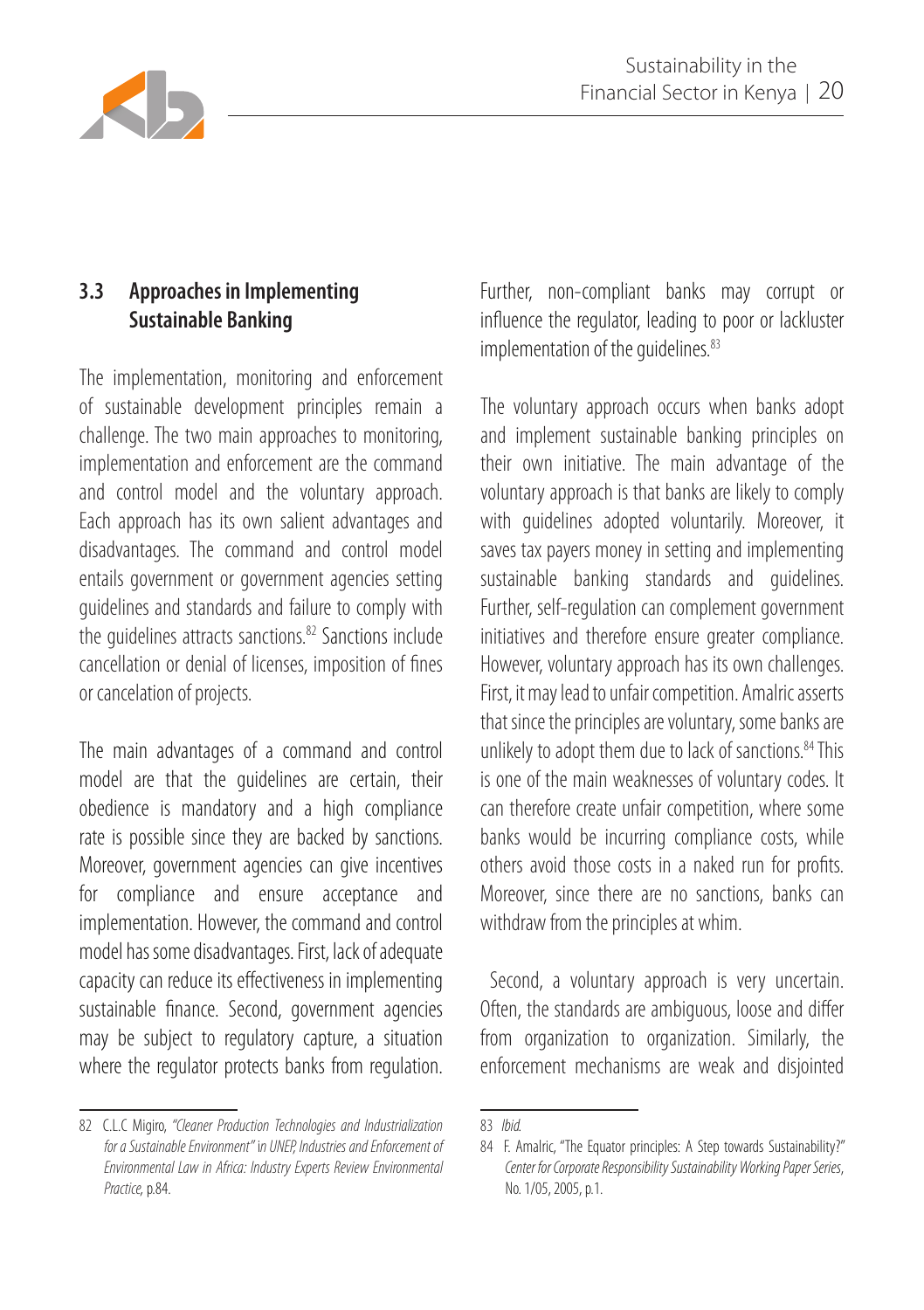since compliance depends on industry discipline, sustained campaigning by NGOs and peer pressure.<sup>85</sup> There is also a problem of free riding, where some institutions benefit from the adoption of industrywide guidelines without actually taking steps to adopt those guidelines. Likewise, some banks subscribing to sustainable principles may only adopt them formally without implementation. For instance, in 2009, the United Nations Principles of Responsible Investments (UNPRI) announced the removal of six signatories who had voluntarily adopted but failed to implement the six principles of responsible investment.<sup>86</sup>

A hybrid of the two approaches appears to be the more appropriate model in integrating sustainability as it can ameliorate the salient weaknesses present in each. In Nigeria, a blend of both approaches has been adopted.87 A committee consisting of representatives from the Central Bank of Nigeria, banking industry regulators, associations and banks has formulated the sustainable banking principles, guidance notes, and sustainable banking principles. The enforcement of the principles is vested on the Central Bank. The Bank requires regular reports on implementation and compliance. This is the command control aspect. The voluntary aspect requires individual banks to adopt the principles by incorporating environmental and

social risks appraisal in their management systems. In addition, the Central Bank offers incentives to banks and related institutions to ensure compliance with the principles.

There is need to put in place systems to measure, to monitor impacts and outcomes and to integrate findings for continuous improvement. There are different tools that can be employed to measure trends towards sustainability including; sustainability impact assessments; regulatory impact assessments, poverty impact assessments, environmental impact assessments and strategic environmental assessments.88 A sustainability impact assessment assesses the three pillars of sustainability including cross-cutting, intangible and long-term considerations. It also assesses the likely economic, social and environmental effects of policies, strategies, plans and programmes before they are formulated making it the preferred tool in measuring sustainability.<sup>89</sup> It is a holistic approach, unlike the regulatory impact assessments, or environmental impact assessments which address different aspects of sustainable development separately. To ensure transparency and to demonstrate corporate responsibility, there is need for a harmonized and effective reporting mechanism. Such a mechanism would allow banks to report about their business activities and operations and their social and environmental impacts.

<sup>85</sup> B.J. Richardson, *"Africa: from object to agent of socially responsible investment,"* in F.N. Botchway (ed), *Natural Resource Investment and Africa's Development*, (Edward Elgar Publishing, 2011), p.247.

<sup>86</sup> *Ibid*, p.272.

<sup>87</sup> Central Bank of Nigeria, *"Implementation of sustainable Banking Principles by Banks, Discount Houses and Development Finance Institutions" Circular FPR/DIR/CIR/GEN/01/33,* September 2012.

<sup>88</sup> *Ibid*, p.109.

<sup>89</sup> OECD, Guidance on Sustainability Impact Assessment, Sustainability Impact Assessment: An Introduction, 2010, available *http://www. oecd.org/greengrowth/48305527.pdf* , accessed on 12/08/ 2014.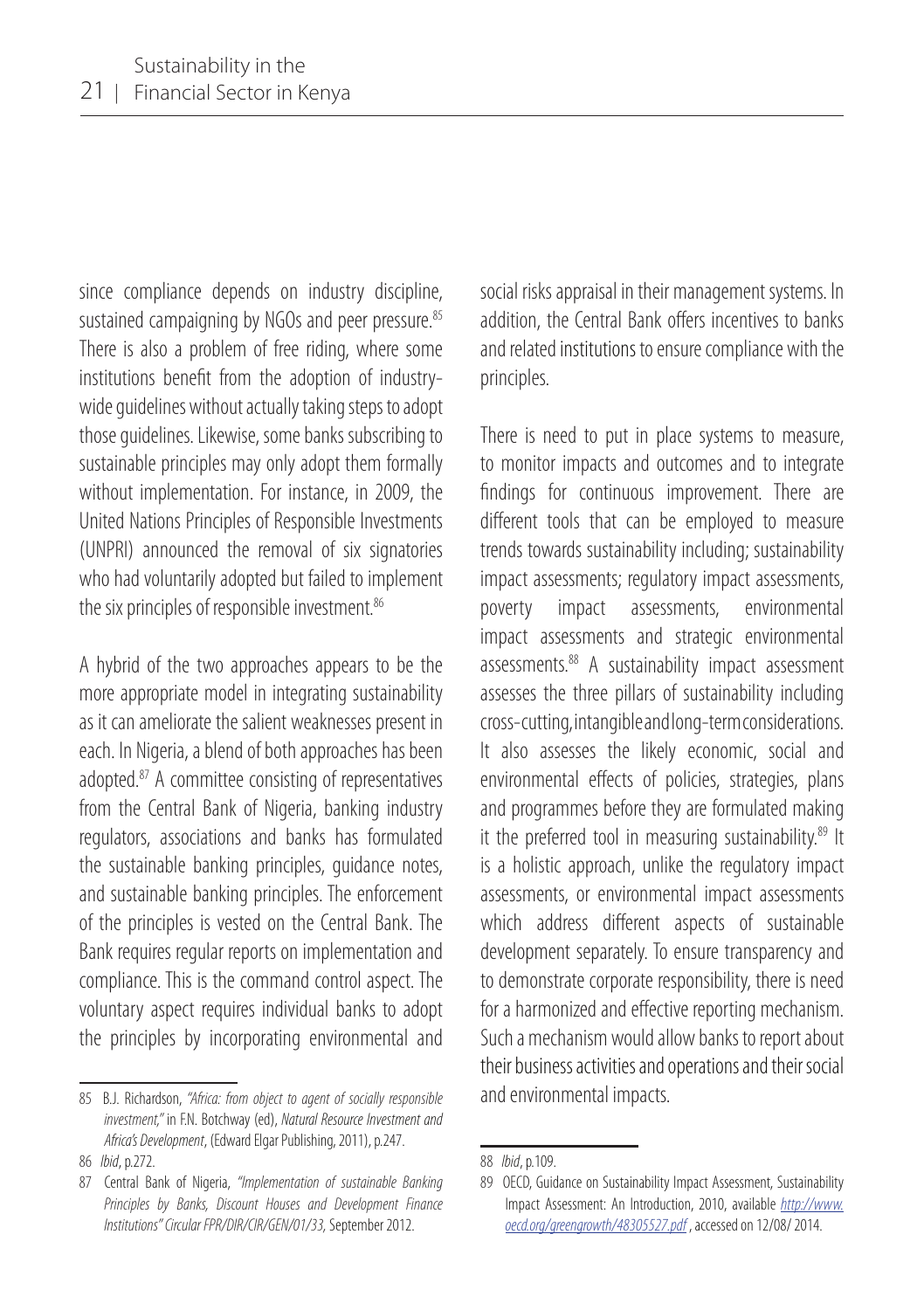

## **3.4 Equator Principles and Sustainable Banking**

Leading banks, in cooperation with the International Finance Corporation (IFC) adopted the Equator Principles in 2003 to ensure that they appraised the environmental and social risks of projects they financed. Initially, the Principles required all projects above US\$ 50 million to be screened for environmental and social impacts. On revision in 2006, the amount was reduced to US\$ 10 million. The Equator Principles Finance Institutions (EPFI) categorizes projects into group A, B, and C according to the IFC standards.<sup>90</sup> Category A projects are those with unprecedented impacts on the society and environment. For these projects, a bank must do another environmental assessment before extending credit and after ensuring that they are safe. Category B projects are less severe in consequence compared to category A, but still pose negative effects to wetlands, forests, human population and the environment. Category B projects, like category A, must undergo environmental assessment before lending is authorized. Category C projects are less severe in impacts and need not go through environmental assessment before financing.

EP Financial institutions are to engage local communities in constructive consultation processes and carry out social risk impact assessments to identify the significant impacts of projects on communities. Banks are to ensure that their clients tailor their consultation process to the risks and impacts of the project, the project's phase of development, the language preferences of the affected communities, their decision-making processes and the needs of disadvantaged and vulnerable groups. An Independent Environmental and Social Consultant is supposed to do an independent review for projects posing potential high risks including those with adverse impacts on indigenous peoples, those with negative impacts on critical habitats, those that have impacts on cultural heritage sites and those that result in large-scale resettlement.<sup>91</sup> In relation to reporting, banks are supposed to establish appropriate mechanisms for reporting on the financial transactions they have financed annually. Appropriate reports are to be generated and made public. This makes banks to be socially responsible.

Membership to the Equator Principles has increased from initial ten banks to eighty members as at 2014.92 The first African bank to become an EPFI was Ned Bank of South Africa. As at 2014, African banks that are EPFIs signatories include Access Bank of Nigeria, Arab African International Bank of Egypt, BMCE Bank of Morocco, Ecobank of Togo, Fidelity Bank of Nigeria, First Rand of South Africa, Mauritius Commercial Bank Limited, Ned Bank of South Africa, and Standard Bank

<sup>90</sup> F. Amalric, *"The Equator principles: A Step towards Sustainability?" Center for Corporate Responsibility Sustainability Working Paper Series*, *Op. cit*, p. 2.

<sup>91</sup> *Ibid.*

<sup>92</sup> Available at *http://www.equator-principles.com,* accessed on 29/10/2014.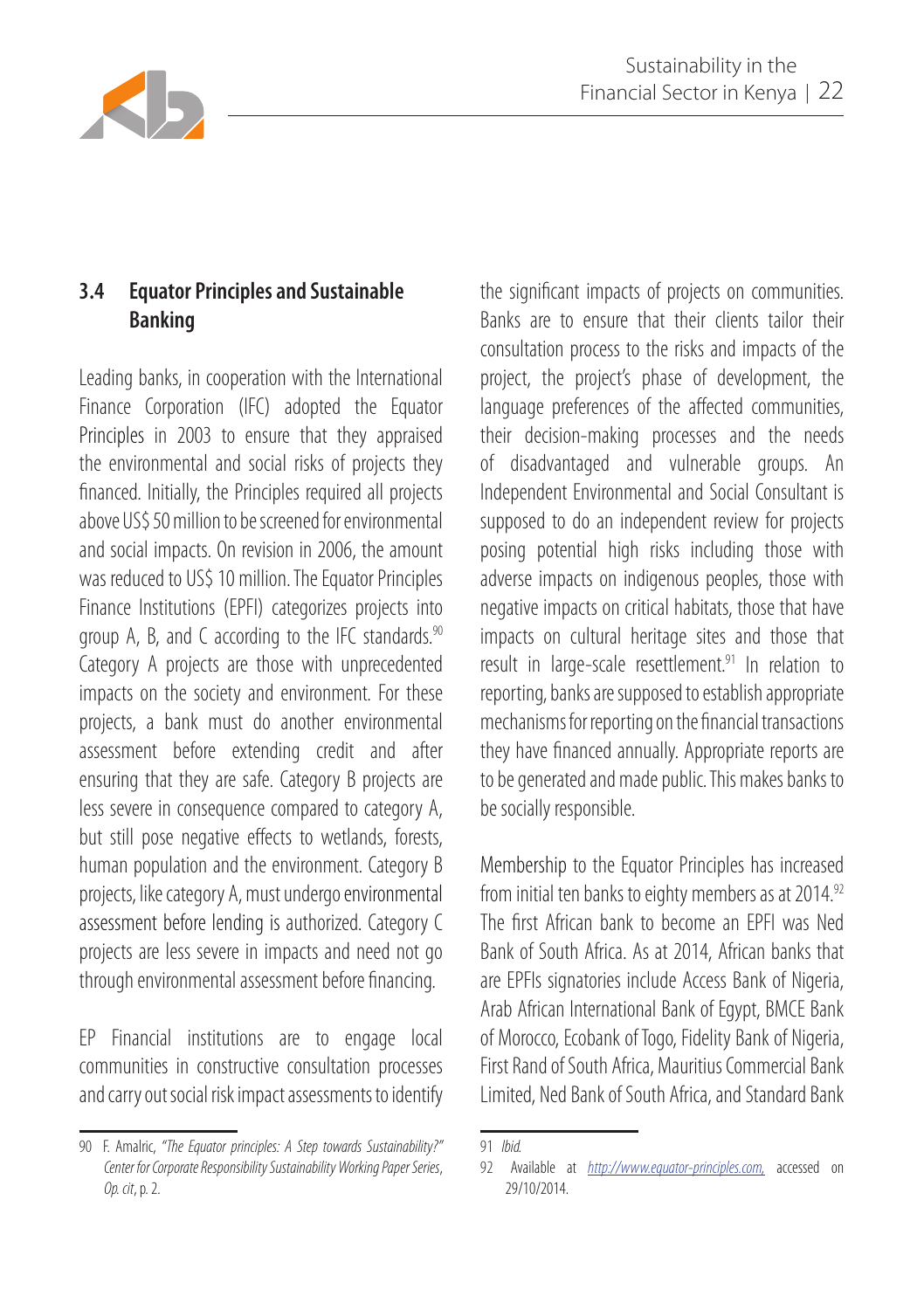of South Africa.<sup>93</sup> No Kenyan incorporated bank has adopted the Equator Principles. Nonetheless, EPFIs incorporated elsewhere have established branches, franchises and representative offices in Kenya.<sup>94</sup>These banks include Barclays, Standard Chartered, Citi, Ecobank and Standard Bank through acquisition of Stanbic bank.

However, being voluntary codes, the implementation of the Principles faces numerous enforcement challenges. Some EPFIs have provided financial lending to environmentally and socially controversial projects. For instance in Africa, Ned Bank and Standard Bank of South Africa financed the Kayelekera uranium mines yet no consultation was done with local communities on the project's deleterious water pollution.95 Globally, EPFI institutions including Citi, Societe Agricole, ING, West LB, and ABN AMRO were implicated in the financing of the Baku-Tbilisi-Ceyhan (BTC) oil pipeline, whose environmental and social safety has been questioned by NGOs.96 NGO's believe that the banks financed these projects in

contravention of IFC standards and policies. $97$  The other criticism against the Equator Principles is that their coverage is too limited as it is determined by the types of projects, transactions and the lenders to whom they apply. It is argued that the Principles apply only to lenders who have adopted them, and who supply "project financing" of capital costs exceeding \$50 million. It is urged further that they do not define the transactions and projects to which they apply, and are subjective in determining whether more than the "satisfaction" of the signatories is required to demonstrate compliance.<sup>98</sup>

#### **3.5. Sustainability and African Countries**

The sustainability agenda in Africa has for a long time been driven by outsiders, such that Africa is often regarded as an object and not an agent of sustainability.<sup>99</sup> Most of the large-scale projects in African have been financed by international financiers, including the Bretton Woods institutions. The challenge to outsiders, who champion sustainability in Africa, has been the identification of the scope, needs and agenda in Africa.<sup>100</sup> Whereas most developed countries put emphasis on environmental

<sup>93</sup> *Ibid.*

<sup>94</sup> J. Osoro, *Sustainable Finance Initiatives and banking in Kenya: The Inevitable or the Good-to-consider?* Available at *http://www.kba. co.ke/sfi/img/Sustainable%20Finance%20and%20Banking%20 in%20Kenya%20commentary%20by%20Jared%20Osoro.pdf,* accessed on 28/09/2014.

<sup>95</sup> B.J. Richardson, *"Africa: from object to agent of socially responsible investment," in F.N. Botchway (ed), Natural Resource Investment and Africa's Development,* Op. cit, p. 276.

<sup>96</sup> P. Bosshard, International Rivers Network, *"An NGO Perspective on the Equator Principles," Proceedings of DPP Workshop on Financing Dams and Sustainable Development,* held on 22-23 April,2004 in London.

<sup>97</sup> *Ibid.*

<sup>98</sup> R.F. Lawrence & W.L. Thomas, *"The Equator Principles and Project Finance: Sustainability in Practice?" Natural Resources & Environment,*  Vol. 19, No. 2 (Fall 2004), pp. 20-26.

<sup>99</sup> B.J. Richardson, "*Africa: from object to agent of socially responsible investment,"* in F.N. Botchway (ed), *Natural Resource Investment and Africa's Development*, Op. cit, p. 247.

<sup>100</sup> *Ibid.*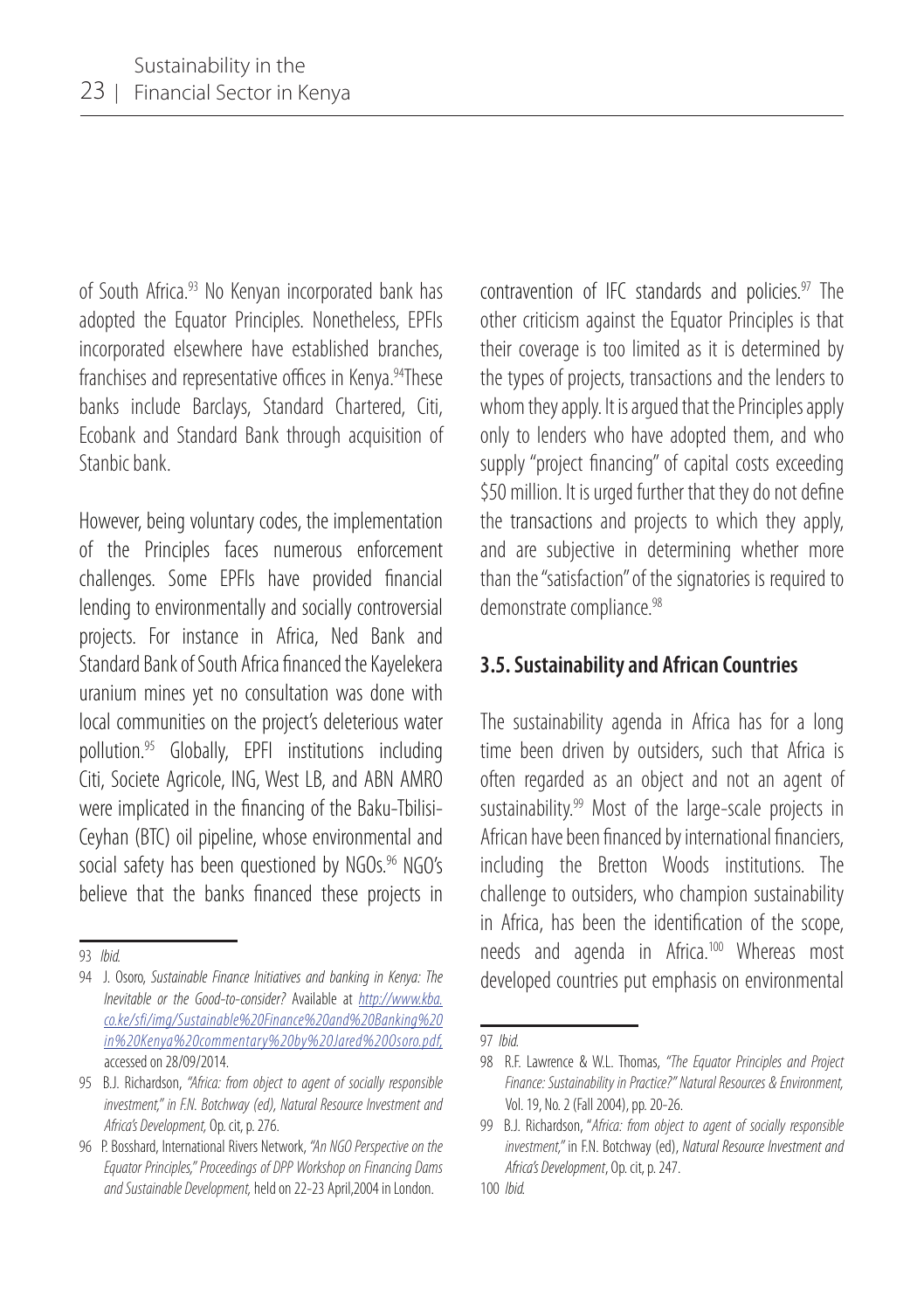

sustainability and focus on areas such as mitigation of climate change, reduction of emissions, regulation of genetic modified organisms, and exploitation of natural resources,101 in Africa sustainability has far greater economic and social undertones. In the African context, sustainability would require one to address matters of access to health services, education, clean water, reduction of poverty, food security, economic growth, equal access to opportunities for women, marginalization of minorities and disadvantaged groups, and wildlife conservation.102 Thus, outsiders who intend to promote sustainability in Africa must determine the specific needs of the community through public participation to ensure effective uptake of the concept.<sup>103</sup> This is necessary considering that a number of banks in Kenya are owned by foreigners.

In recent times, African participants have become agents in sustainability as illustrated by South Africa and Nigeria. The sustainability projects are now based on local needs. A good example of Africa's agency in sustainability is the establishment of microfinance institutions and support for small and medium enterprises in Kenya. Microfinance institutions are helping in poverty alleviation by financing and educating their clients in business operations. In the same vein, the South African Bankers Association has focused efforts in matters

relating to education, poverty alleviation, and provision of health, with greater emphasis on the *ubuntu* philosophy.104 Another approach used by African agents of sustainability is the creation of foundations most of which are donor funded and focusing on poverty reduction, scholarships, and women empowerment.<sup>105</sup> Banks therefore, have an opportunity to tailor their sustainability initiatives so as to address the most pressing and urgent needs in the African continent.

### **3.5.1 Sustainable Finance Initiative by the Kenya Bankers Association<sup>106</sup>**

Currently, commercial banks are working on sustainability principles that will quide them in balancing their immediate business goals with the economy's future priorities and socio-economic concerns. This process began in September 2013, and is coordinated by the Kenya Bankers Association with the support of UNEP Finance Initiative (UNEP FI), the Netherlands Development Finance Company (FMO), German Investment Corporation (DEG) and the International Finance Corporation (IFC). The initiative will be guided by the Sustainable Finance Initiative (SFI) Working Group consisting of the KBA Secretariat

<sup>101</sup> *Ibid; UNEP Finance Initiative, Sustainability Banking- Africa Report*, (UNEP, Nairobi), p. 2.

<sup>102</sup> *Ibid.*

<sup>103</sup> UNEP Finance Initiative, *Sustainability Banking- Africa Report*, p.8.

<sup>104</sup> *Ibid*, 263.

<sup>105</sup> See for example the Equity Group Foundation with a huge percentage of its funding coming from donors.

<sup>106</sup> Kenya Bankers Association, CEO Round table on Sustainable Finance Initiative, available at *http://www.kba.co.ke/sfi/img/KBA\_CEO%20 Roundtable%20reportabbreviated%20FINAL%20as%20at%20 28%20oct%202013.pdf,* accessed on 11/12/2014.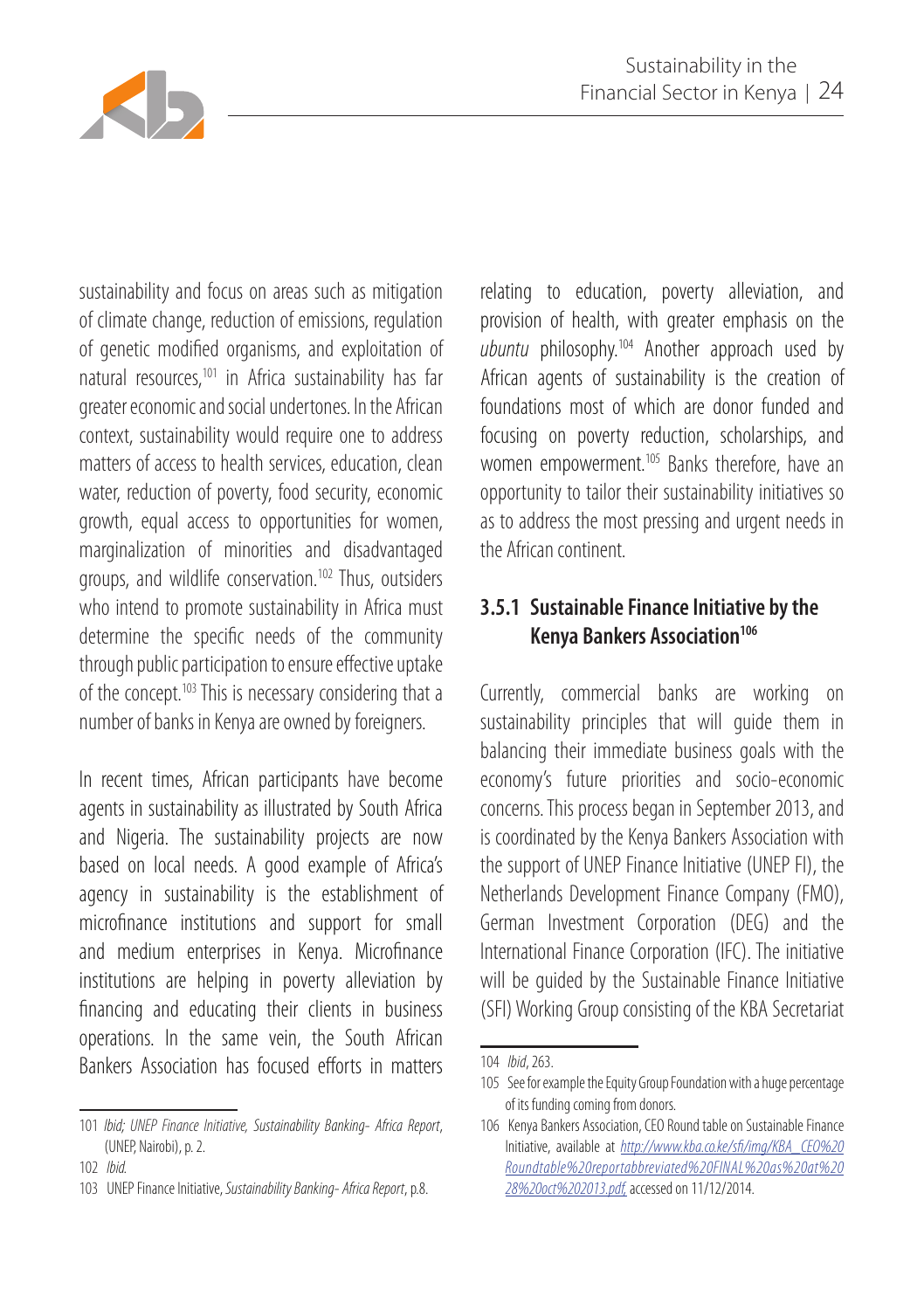and 12 banks.<sup>107</sup> The Working Group is tasked with developing recommendations, including proposals on capacity building and development of Sustainable Finance Guiding Principles for the East African context. Drawing from global best practices,<sup>108</sup> the SFI seeks to cover the economic, social and environmental dimensions of sustainability and to be responsive to individual banks' credit risk policies.

Already, the SFI Working Group has formed three teams to deal with Principles and procedures; capacity building; and the Green Economy. The SFI priorities are: comprehensive risk management; business practice, leadership and governance; and growth through inclusivity, innovation and technology. These priorities have been adopted as the focus thematic areas of the SFI. Five SFI Guiding Principles have been drafted and reviewed by the Working Group and the KBA Governing Council. These Principles are: financial returns versus economic viability; growth through inclusivity and innovation; managing and mitigating associated risks; resource scarcity and choice; and

business ethics and values. The Principles will inform financiers on how to optimize the balancing of their business goals with the economy's future priorities and socio-environmental concerns.

In capacity building, the aim is to have a financial sector in Kenya and East Africa Region that maintains and creates long-term value for banks, clients and society. This requires awareness raising, consensus building and changing mindsets; strengthening local advisory and academic institutions; and facilitating sustained collaboration and information dissemination. Capacity building also aims at leveling the playing field from a risk assessment and sustainability strategies development capacity perspective.

These efforts are necessary for the realization of long-term business success. They will also enhance innovation, competitiveness and the quality of bank credit. In addition, by integrating sustainability issues directly into their core business, banks will fundamentally contribute to the greening of business and industry, job creation, financial and social inclusion, and help society deal with challenges such as social inequity, climate change, resource scarcity and biodiversity loss.

<sup>107</sup> These banks are Bank of Africa, Commercial Bank of Africa, Cooperative Bank of Kenya, Equity Bank, Gulf African Bank, Habib Bank, I & M Bank, Jamii Bora Bank, KCB Group, NIC Bank, National Bank of Kenya and Standard Chartered Bank.

<sup>108</sup> Some of the reviewed policy documents are: the IFC Sustainability Principles, UNEP FI Guidelines, UN Global Compact Principles, Equator Principles, Nigeria Sustainable Finance Principles & Guidelines, African Development Bank Green Growth Initiative, Global Reporting Initiative Standards, ISO 26000:2010, Kyoto Protocol, ILO standards and China Green Credit Guidelines.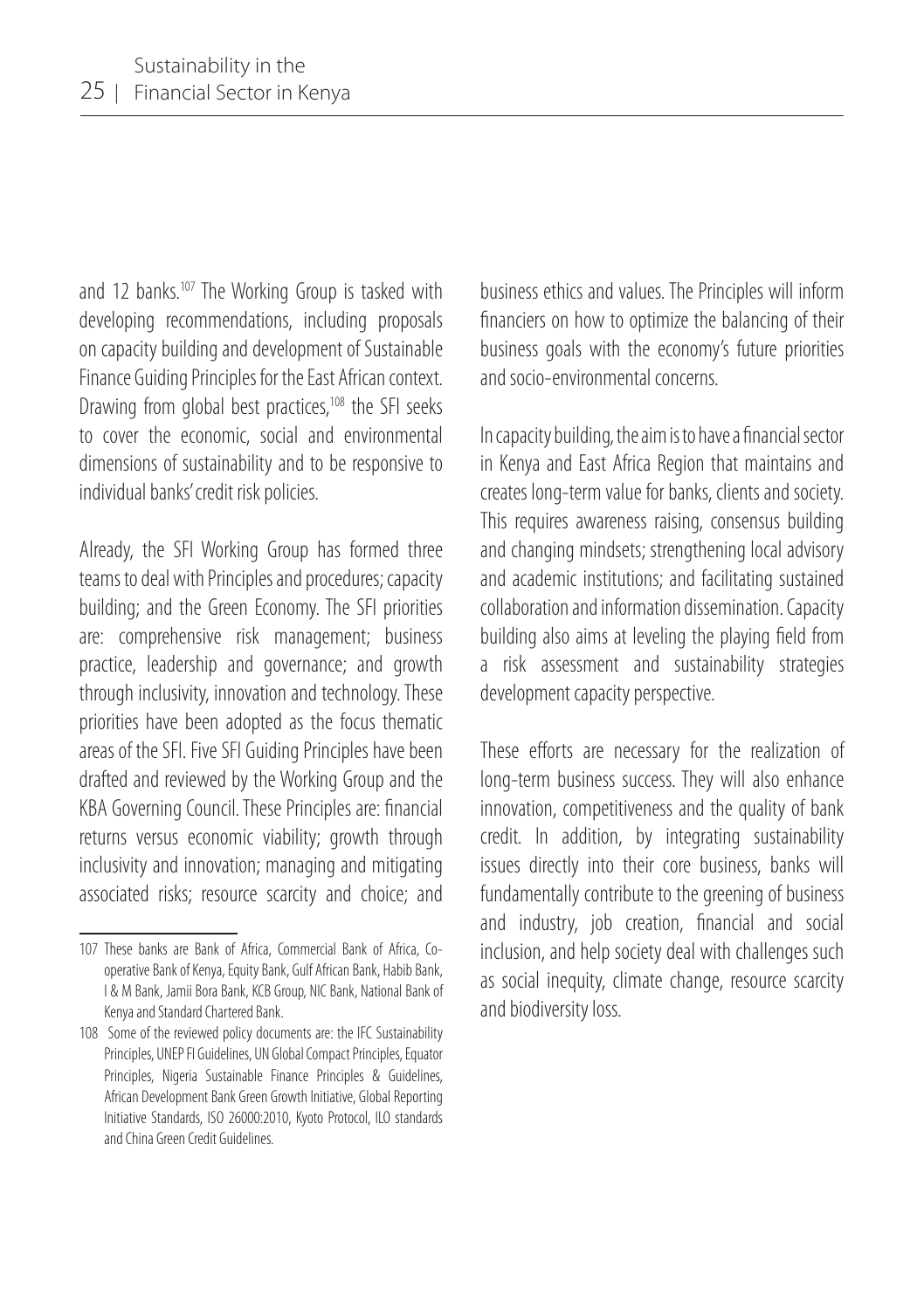# **Data Collection and Analysis**

04

FOUR

**Both primary and secondary data were collected. Primary data was bobtained in both written and oral form from nine (9) banks namely** Equity Bank, Co-operative Bank, Barclays Bank Kenya Limited, Standard Chartered Bank Kenya, Eco-bank, National Bank of Kenya, Consolidated Bank, Chase Bank, and Family Bank. These banks were selected because of the initiatives they had initiated in sustainability and also to assess diversity and robustness of initiatives amongst local, foreign incorporated and banks with huge government shareholding.

A questionnaire with questions on the three main pillars of sustainability was administered to bank officers mostly in the corporate affairs, legal and marketing departments. Officers in these departments were chosen as they were expected to know the bank's initiatives towards sustainability. Secondary data was also obtained from Kenya Commercial Bank due to its robust sustainability initiatives. Secondary data was derived mostly from the official bank websites, annual reports, sustainability reports and newsletters. A letter introducing the researcher to the banks was granted by the Kenya Bankers Association.

Since this was a descriptive study, the collected data was qualitative and the content analysis technique was used to analyse data thematically and systematically. Responses were grouped as touching either on economic, social or environmental sustainability and analyzing them in the context of the research objectives.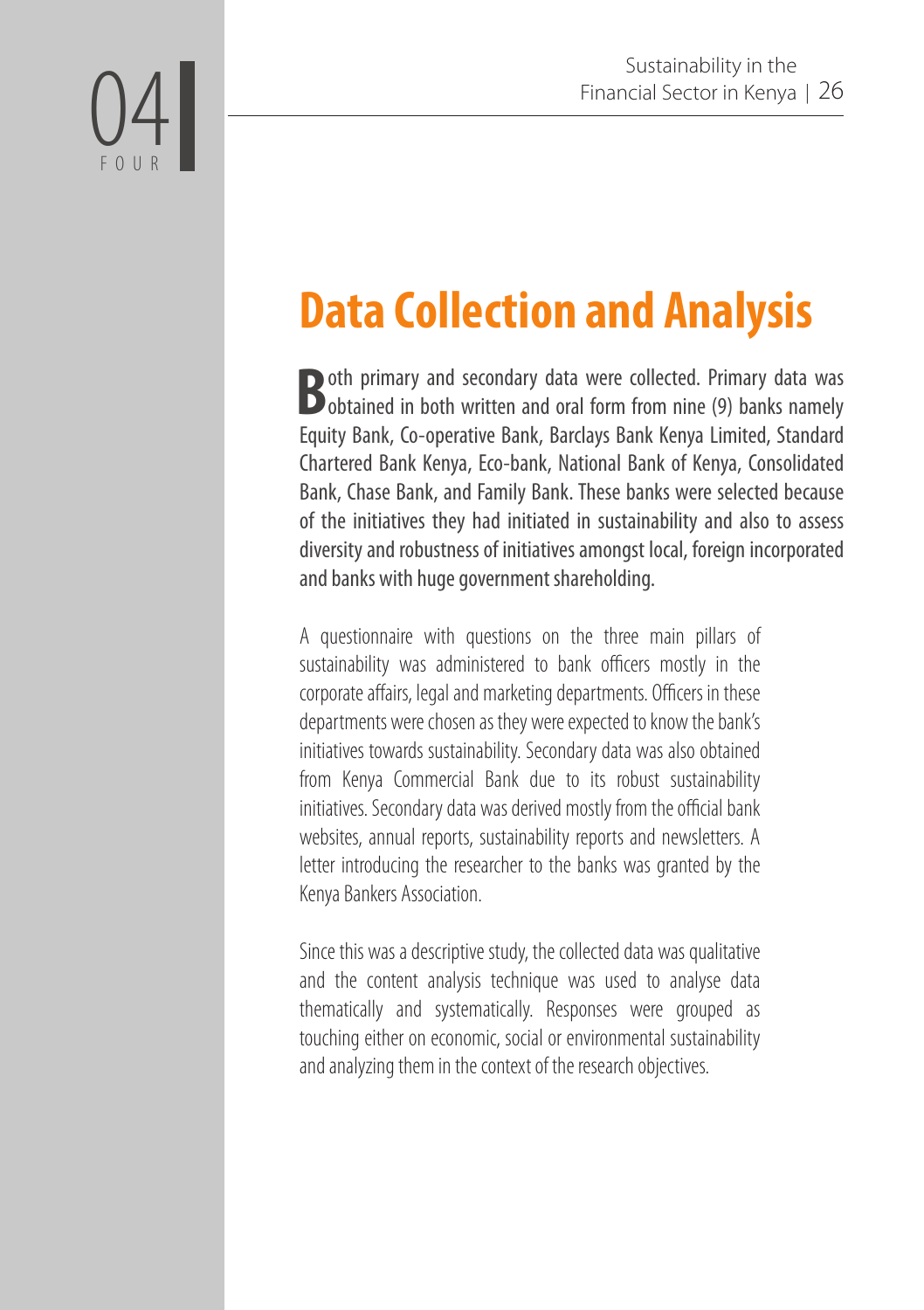FIVE

# **Data Results**

**A**number of factors may affect the results of the study. First, sustainable banking is a novel idea in the Kenyan market. Capacity building is therefore necessary for officials to assess whether a bank is operating sustainably or not. In addition, most banks do not have policies on sustainability and very few banks were generating sustainability reports. Second, some answers may be false negatives since most banks in Kenya have not financed large-scale projects so as to answer questions on sustainability effectively. Third, there may be a danger of bias, where bank employees give positive and exaggerated information so as to improve the reputation of the bank. Despite these concerns on primary data, the data provided by banks was cross-checked with secondary sources.

## **A Summary of Responses to the close-ended Questions**

#### **5.1 Environmental sustainability**

| <b>Question</b> |                                                                                                                            | <b>Bank</b><br>А | <b>Bank</b><br>B | <b>Bank</b> | <b>Bank</b><br>D | <b>Bank</b><br>E | <b>Bank</b><br>F | <b>Bank</b><br>G | <b>Bank</b><br>H | <b>Bank</b>    |
|-----------------|----------------------------------------------------------------------------------------------------------------------------|------------------|------------------|-------------|------------------|------------------|------------------|------------------|------------------|----------------|
| 1.              | Does the bank have an environmental policy state-<br>ment?                                                                 | Yes              | Yes              | Yes         | Yes              | Yes              | No               | N <sub>0</sub>   | Yes              | No             |
| $\mathcal{L}$   | Does the bank produce sustainability/environmen-<br>tal reports based on its operations?                                   | Yeς              | Yes              | Yes         | Yes              | N <sub>0</sub>   | No               | N <sub>0</sub>   | Yes              | N <sub>0</sub> |
| 3.              | Has the bank incorporated environmental consider-<br>ations into its decision-making process?                              | Yeς              | Yes              | Yes         | Yes              | Yes              | Yes              | Yes              | Yes              | Yes            |
| 4.              | Has the bank established categories of potential<br>environmental risks, which may result from its<br>client's activities? | Yeς              | Yes              | Yes         | Yes              | Yeς              | No               | Yes              | Yes              | N <sub>0</sub> |
| 5.              | Before extending credit to a client, does the bank<br>carry out an environmental risk exposure survey?                     | Yeς              | Yes              | Yes         | Yes              | Yes              | No               | N <sub>0</sub>   | Yes              | Yeς            |
| 6.              | Has the bank ever refused to extend credit to a client<br>due to negative environmental impacts?                           | Yes              | Yes              | Yes         | N/A              | Yeς              | No               | N <sub>0</sub>   | Yes              | N <sub>0</sub> |
| 7.              | Does the bank enguire that its clients comply with<br>environmental laws?                                                  | Yeς              | Yes              | Yes         | Yeς              | Yes              | Yes              | Yeς              | Yes              | Yeς            |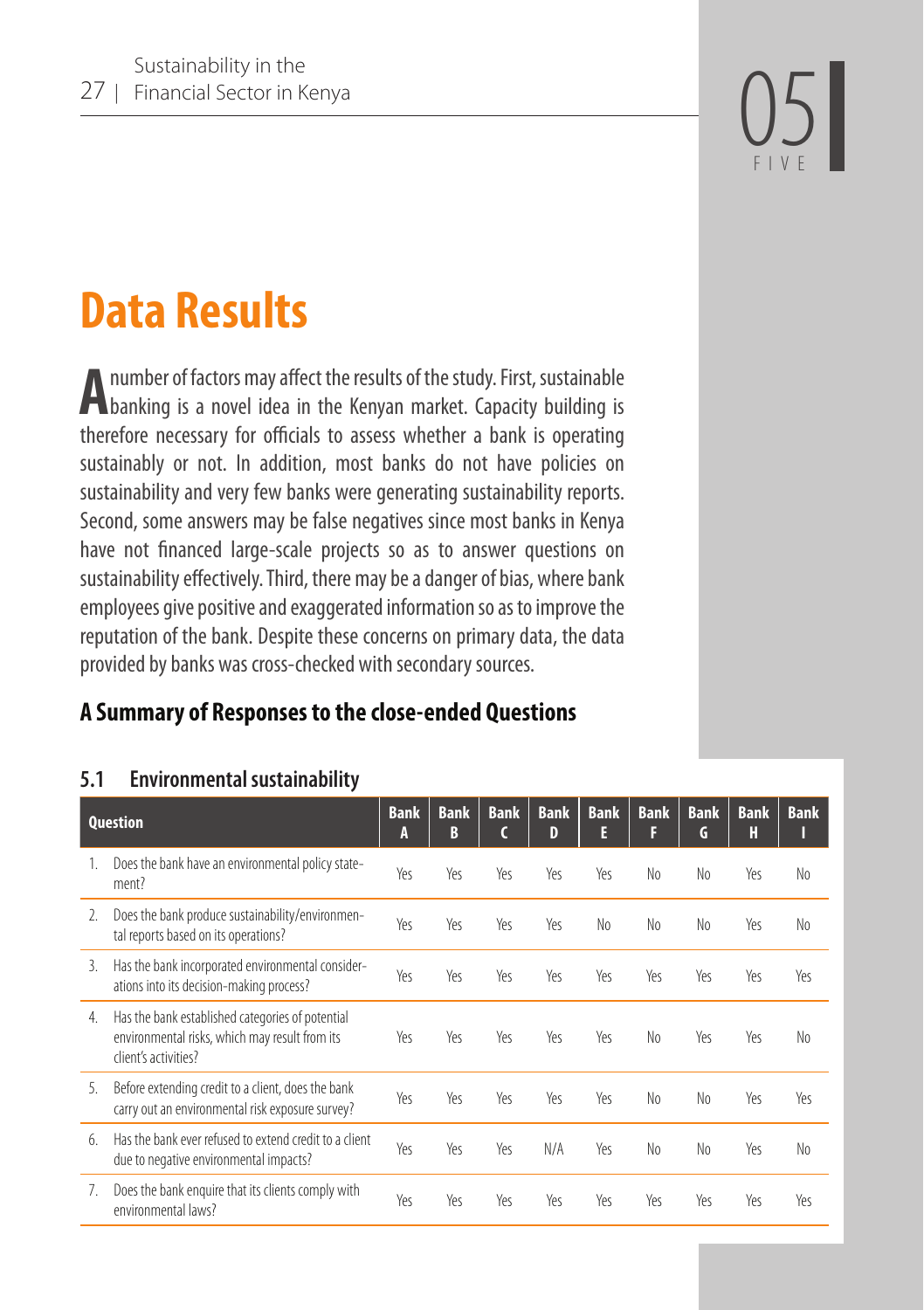

### **5.2 Social Sustainability**

| <b>Question</b> |                                                                                          | <b>Bank</b><br>A | <b>Bank</b><br>B | <b>Bank</b><br>C | <b>Bank</b><br>D | <b>Bank</b><br>E | <b>Bank</b><br>F | <b>Bank</b><br>G | <b>Bank</b><br>Н | <b>Bank</b> |
|-----------------|------------------------------------------------------------------------------------------|------------------|------------------|------------------|------------------|------------------|------------------|------------------|------------------|-------------|
| $\mathbf{1}$ .  | Does the bank train its employees on sustainable<br>operations?                          | Yes              | Yes              | Yeς              | Yes              | Yes              | Yes              | Yes              | Yes              | Yeς         |
| 2.              | Has the bank shown concern for sustainability initia-<br>tives?                          | Yeς              | Yes              | Yes              | Yeς              | Yeς              | Yeς              | Yes              | Yes              | Yes         |
| 3.              | Does the bank carry out social risk exposure survey<br>before extending credit?          | Yes              | Yes              | Yes              | Yeς              | Yes              | Yes              | Yes              | Yes              | Yes         |
| 4.              | Are there projects financed by the bank that have led<br>to displacement of communities? | Yes              | No               | No               | No               | No               | No               | No               | No               | No          |
| 5               | Does the bank educate communities to be affected<br>by project financed by the bank?     | Yes              | Yes              | Yes              | No               | No               | No               | No               | Yes              | No          |
| 6.              | Has the bank established a financial model for mar-<br>qinalized groups?                 | Yes              | Yes              | Yes              | Yeς              | Yes              | Yeς              | Yes              | Yes              | Yeς         |
| 7.              | Has the bank categorized potential social risk from its<br>clients' project?             | Yes              | Yes              | Yes              | Yeς              | Yes              | Yes              | Yes              | Yes              | Yes         |

### **5.3 Economic Sustainability**

| <b>Question</b> |                                                                                               | <b>Bank</b><br>A | <b>Bank</b><br>B | <b>Bank</b><br>C | <b>Bank</b><br>D | <b>Bank</b><br>E | <b>Bank</b><br>F | <b>Bank</b><br>G | <b>Bank</b><br>Н | <b>Bank</b> |
|-----------------|-----------------------------------------------------------------------------------------------|------------------|------------------|------------------|------------------|------------------|------------------|------------------|------------------|-------------|
| 1.              | Has the bank established programmes aligned<br>towards the protection of resource efficiency? | Yeς              | Yes              | Yes              | Yes              | No               | No               | Yes              | Yes              | Yes         |
| 2.              | Has the bank embraced the use of ICT in its op-<br>eration?                                   | Yes              | Yes              | Yes              | Yes              | Yes              | Yes              | Yes              | Yes              | Yes         |
| 3.              | Does the bank contribute to research in sustain-<br>able areas?                               | Yeς              | Yes              | Yes              | Yes              | Yeς              | Yeς              | Yes              | Yes              | Yes         |
| 4.              | Does the bank support investment in sustainable<br>business opportunities?                    | Yes              | Yes              | Yes              | Yes              | Yes              | Yes              | Yes              | Yes              | Yes         |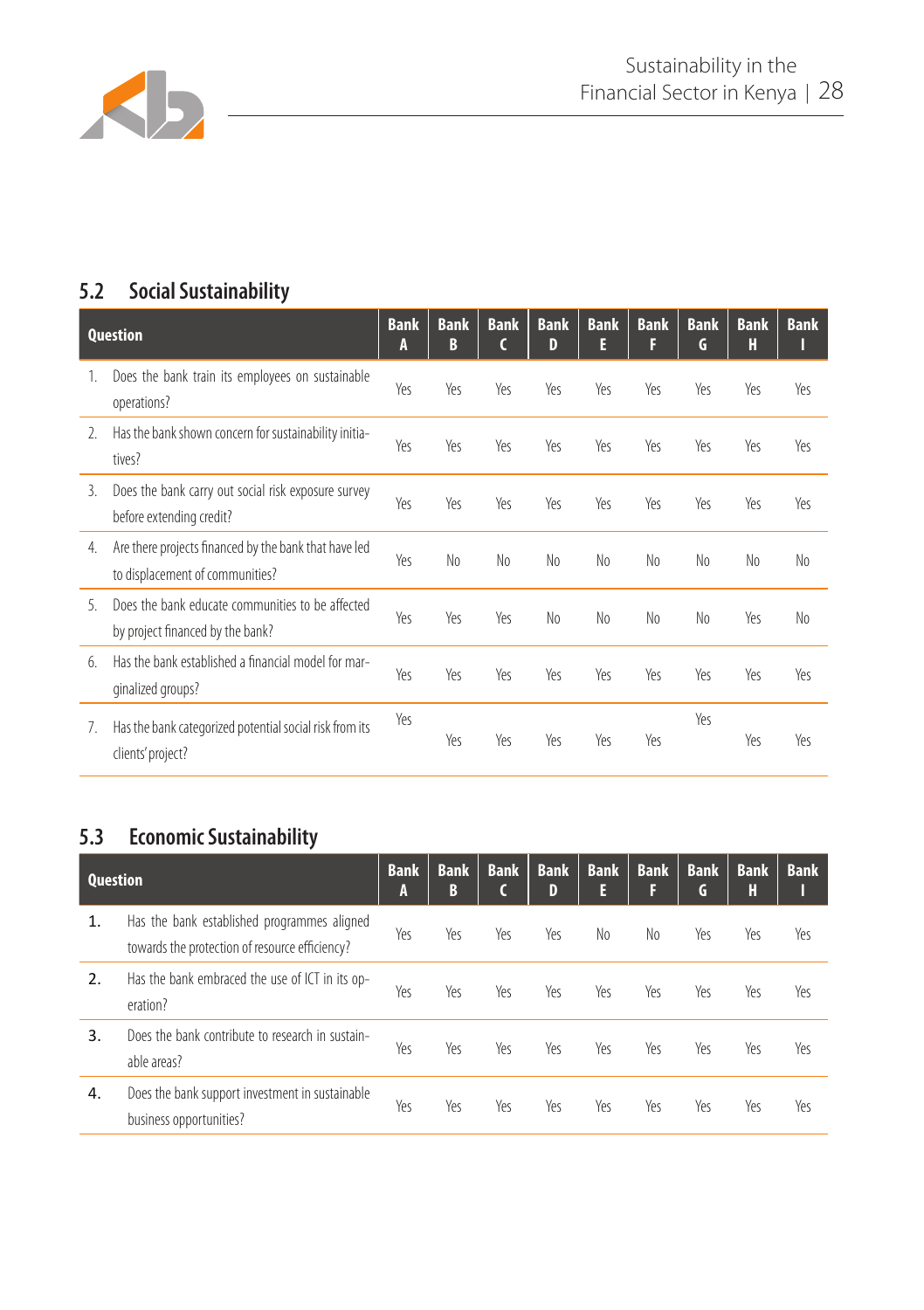

# **Data Analysis on the three Pillars of Sustainable Banking**

#### **6.1 Environmental sustainability**

**A**ll the banks under survey indicated that they had adopted initiatives **A** aimed at environmental sustainability. Some have adopted internal energy efficiency programmes to reduce negative environmental impacts such as switch-off campaigns, use of energy saving bulbs to conserve electricity, doing paperless banking, doing double sided photocopying to save on paper and providing dustbins in their ATMs.

In internal resource efficiency, Standard Chartered Bank Kenya Limited has identified energy, water and paper consumption as focus areas. It harvests rainwater, collects sewage for treatment and has waterless urinals. The bank monitors energy use using a Global Environmental Management System (GEMS) which is modeled on ISO 14001. The bank also has a greywater recycling system that allows it to save nearly 2 million litres of potable water every year.109 It has also invested in Information Retention Management Programme to reduce paper consumption and in audio and video conferencing facilities to minimize travel expenses.110 Likewise, KCB has harnessed technology and is holding virtual meetings instead of face-to-face meetings to reduce its transport carbon footprint.111 On its part, Cooperative Bank is lowering its carbon footprint by installing air conditioning equipment with green gases; deploying inverters as power back up in ATM sites; using low noise level (below 50db) acoustic canopies in generators to reduce sound and noise pollution.112

<sup>109</sup> Available at http://reports.standardchartered.com/sustainability-review-2013/pdf/2013- Sustainability\_Review.pdf, accessed on 29/09/2014.

<sup>110</sup> Standard Chartered Bank Kenya Limited, *Annual Report*, 2011, p.26.

<sup>111</sup> KCB Group, *Sustainability Report*, 2013, p.26.

<sup>112</sup> Cooperative Bank of Kenya, *Sustainability Report*, 2013, p.21.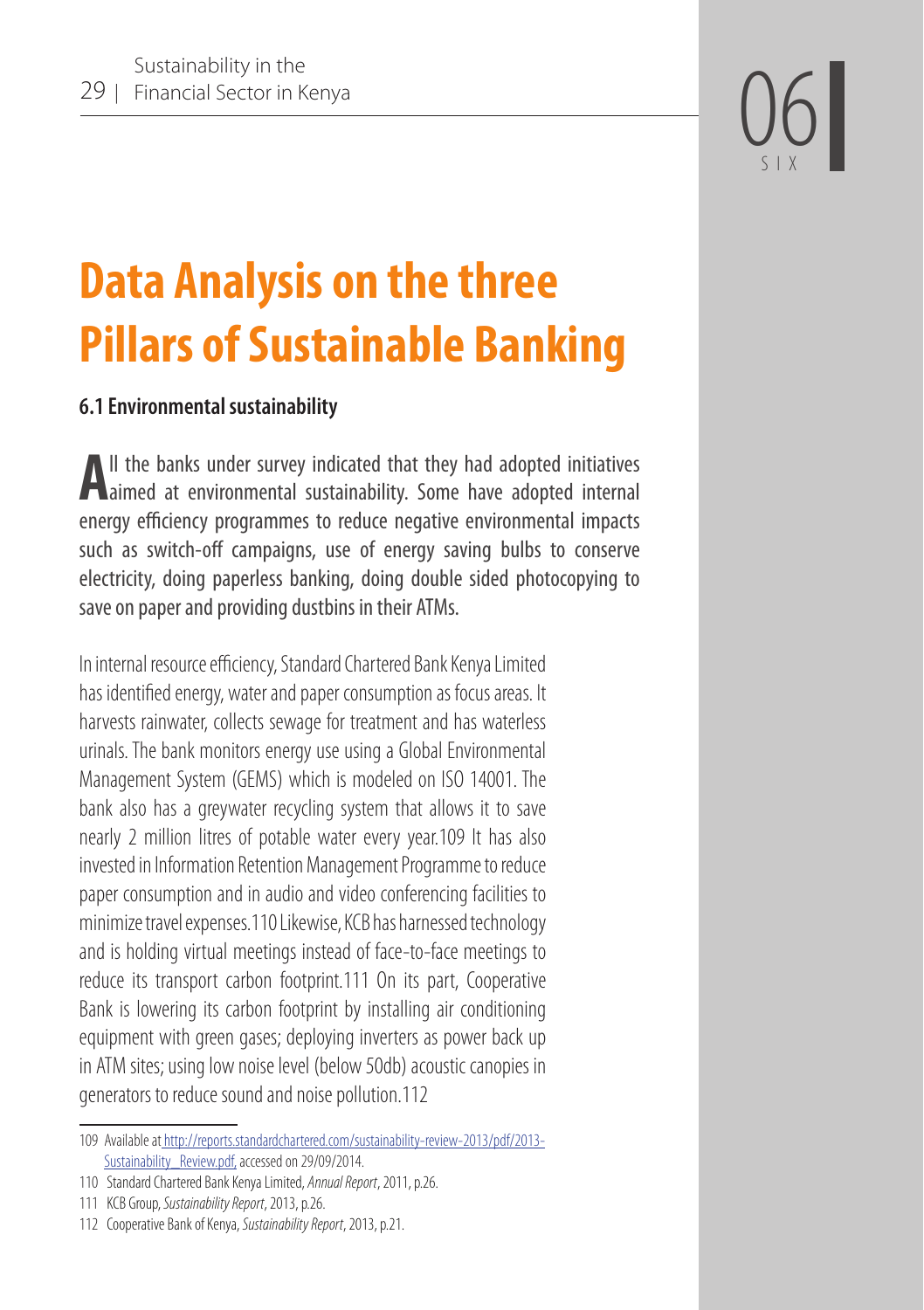

Some banks like Equity Bank have comprehensive environmental and social impact policies. These policies are audited internally to ensure effectiveness. Similarly, Barclays Bank Kenya has an Environmental Management System (EMS) framework for monitoring and managing the impact of its operations on the environment.113 In addition, Equity Bank, Chase Bank and Standard Chartered Banks indicated that they have adopted the International Finance Corporation performance standards to ensure environmental sustainability.<sup>114</sup>

Most banks stated that they were engaging in environmental conservation and protection efforts in the country. For instance, Equity bank through its Foundation is a founding trustee of the 'Save the Mau Initiative' while both Barclays Bank and National Bank of Kenya are involved in tree planting at the Karura Forest and are Friends of the Karura Forest Project. KCB has also supported the rehabilitation of the Mau Likia block by planting tree seedlings in partnership with local communities.<sup>115</sup> Cooperative Bank is involved in the rehabilitation of the Njoro River and tree planting along the river. Banks are also organizing conferences and workshops to increase awareness on social and environmental sustainability.<sup>116</sup>

Some banks are financing green initiatives to promote environmental sustainability. A good example, is Cooperative Bank which has financed green projects such as the installation of solar panels, biomass and wind energy projects. As a result of its efforts, the Bank was recently voted the best local participating bank in renewable energy and energy efficiency in the 2013 Energy Management Awards.117 Through the Equity Group Foundation, Equity Bank is supporting smallscale farmers to invest in biogas technology to reduce dependence on wood fuel and mitigate the adverse effects of climate change and reduce total fuel costs.<sup>118</sup>

Banks are concerned with the environmental risks posed by their activities and some have come up with categories of these risks. However, the categorization of risks is not harmonized and is haphazard. Some are classifying environmental risks as high, medium or low. Others classify environmental risks as compliance risks, market risks, pollution, economic viability or social risks. Across the board, the manner and procedure of assessing environmental risks is haphazard and depends on individual bank's policies. The disparities in the manner and methods of categorizing risks and carrying out environmental exposure survey puts into question their effectiveness. This creates the need for the formulation of some guidelines.

All the nine banks under survey indicated that they checked compliance with environmental laws and

<sup>113</sup> Available at *http://www.barclays.co.ke/citizenship/index.html*  accessed on 01/08/14.

<sup>114</sup> See also Equity Group Foundation, *Annual Report* (Equity Group Foundation, 2012); Standard Chartered Bank Kenya Limited, *Annual Report*, 2011; Chase Bank, *Annual Report*, 2012.

<sup>115</sup> KCB Group, *Sustainability Report*, 2013.

<sup>116</sup> Chase Bank, *Annual Report*, 2012; see also Co-operative Bank, *Sustainability Report*, 2013.

<sup>117</sup> *Ibid,* Co-operative Bank, *Sustainability Report*, 2013.

<sup>118</sup> Equity Group Foundation, *Annual Report*, 2012, p. 43.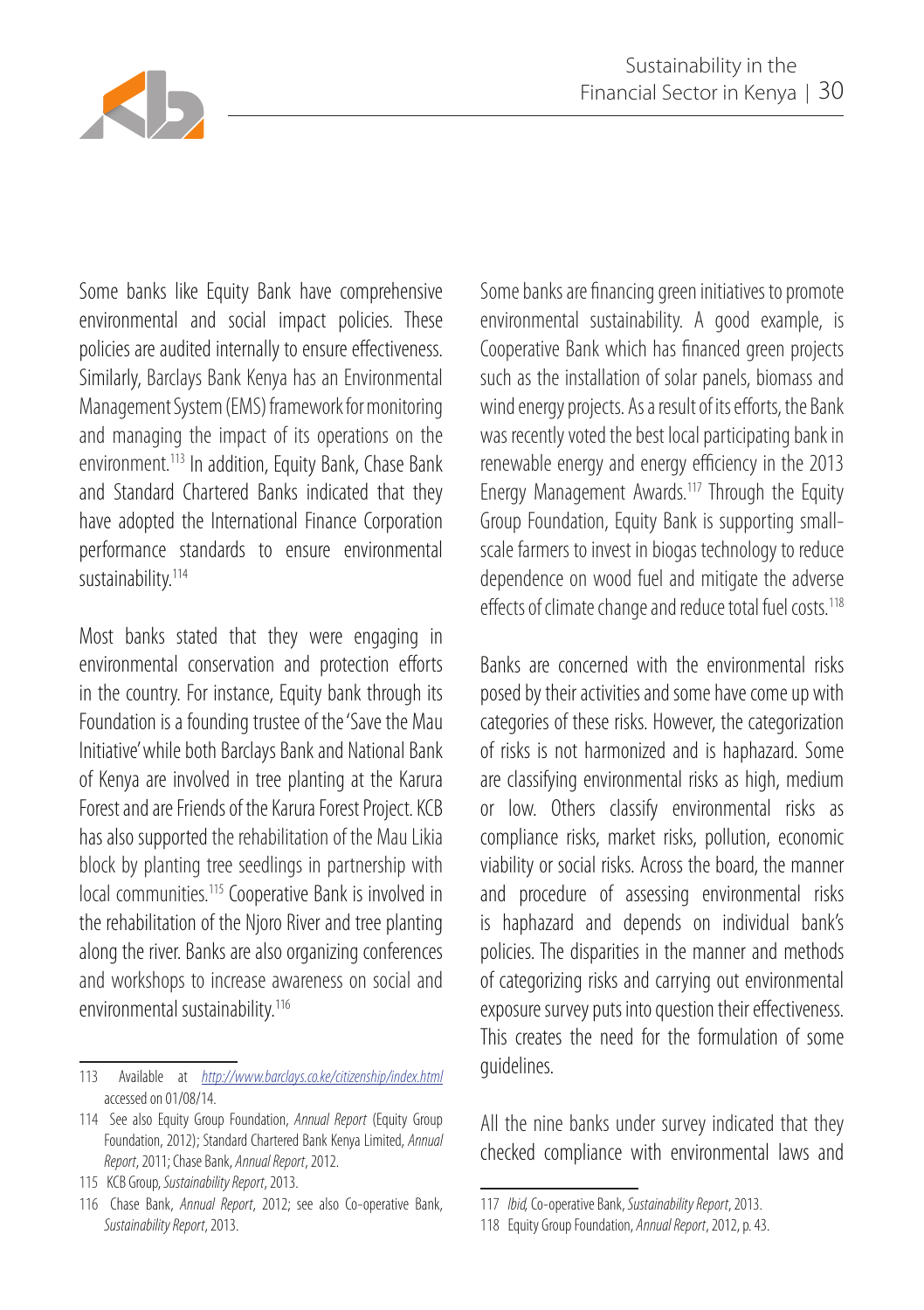regulations before extending credit. **(See also Figure 8)** Most banks employ the EIA process to assess compliance with environmental laws and regulations. Whereas the EIA process can be a good tool for ensuring social and environmental sustainability, its use in practice faces numerous challenges. First, the contractor/developer plays a major role in the EIA process, and as such the primary objective of the EIA is not truthfully and faithfully fulfilled.119 Second, while National Environment Management Authority (NEMA) is the only body mandated to issue EIA licenses in Kenya,<sup>120</sup> the actual environmental impact study and report on the basis of which the licence is issued are prepared by firms and experts licensed by NEMA.<sup>121</sup> Thirdly, the EIA process is usually flawed due to non-compliance with regulations, lack of public participation, inadequate use of monitoring information and low capacity amongst NEMA officials.<sup>122</sup> An EIA licence is therefore not a true indicator of whether a client has complied with environmental laws and regulations or not. Nonetheless, five of the nine banks interviewed reported that they had denied credit to their customers based on the negative impacts their projects could have on the environment.

The Equator Principles Financial institutions surveyed in this study carried out environmental and social screening of projects according to the International Finance Corporation guidelines. They depicted a deeper appreciation of sustainability and had relatively more robust sustainability initiatives. They also carried out detailed social and environmental screening before extending credit to their customers. For example, Standard Chartered Bank Kenya Limited a member of the Climate Group, UNEP FI and support to key policy statements such as Copenhagen Communiqué,123 which shows strong commitment to environmental sustainability.

#### **6.2 Social sustainability**

The main areas of social sustainability being supported by banks are health, agriculture, education, innovation and entrepreneurship. Most banks are supporting education in secondary, university and at post-graduate levels. For instance, Equity Bank through the *Wings to Fly scholarship* programme has provided scholarship opportunities to over 8403 scholars as at 2014.124 This has enabled many needy students to access higher education institutions both in the country and abroad. Co-operative Bank through the Co-operative Bank Foundation is currently paying school fees for 2,293 secondary students, 84 university students and 4 cooperative college students totaling to over Ksh. 87.5M.<sup>125</sup> Chase Bank is also offering

<sup>119</sup> Nairobi-Thika Highway Improvement Project-An Environmental Assessment available at csud.ei.columbia.edu/files/2013/10/ Irandu\_reportFinal.pdf, accessed on 11/12/2014.

<sup>120</sup> See Sections 58-67. Environmental Management and Coordination Act No. 8 of 1999.

<sup>121</sup> *Ibid*, Section 58(5).

<sup>122</sup> O.N. Omondi, 'Improving Kenya's Environmental Impact Assessment and Strategic Environmental Assessment for Sustainable Development,' (Msc. Thesis, UNESCO-IHE, Institute for Water Education), p.13.

<sup>123</sup> Standard Chartered Bank Kenya Limited, *Annual Report*, 2011, p. 26.

<sup>124</sup> A presentation on Equity Group Foundation, 2014. This document is in the authors file.

<sup>125</sup> Co-operative Bank, *Sustainability Report,* 2013, pp.14-16.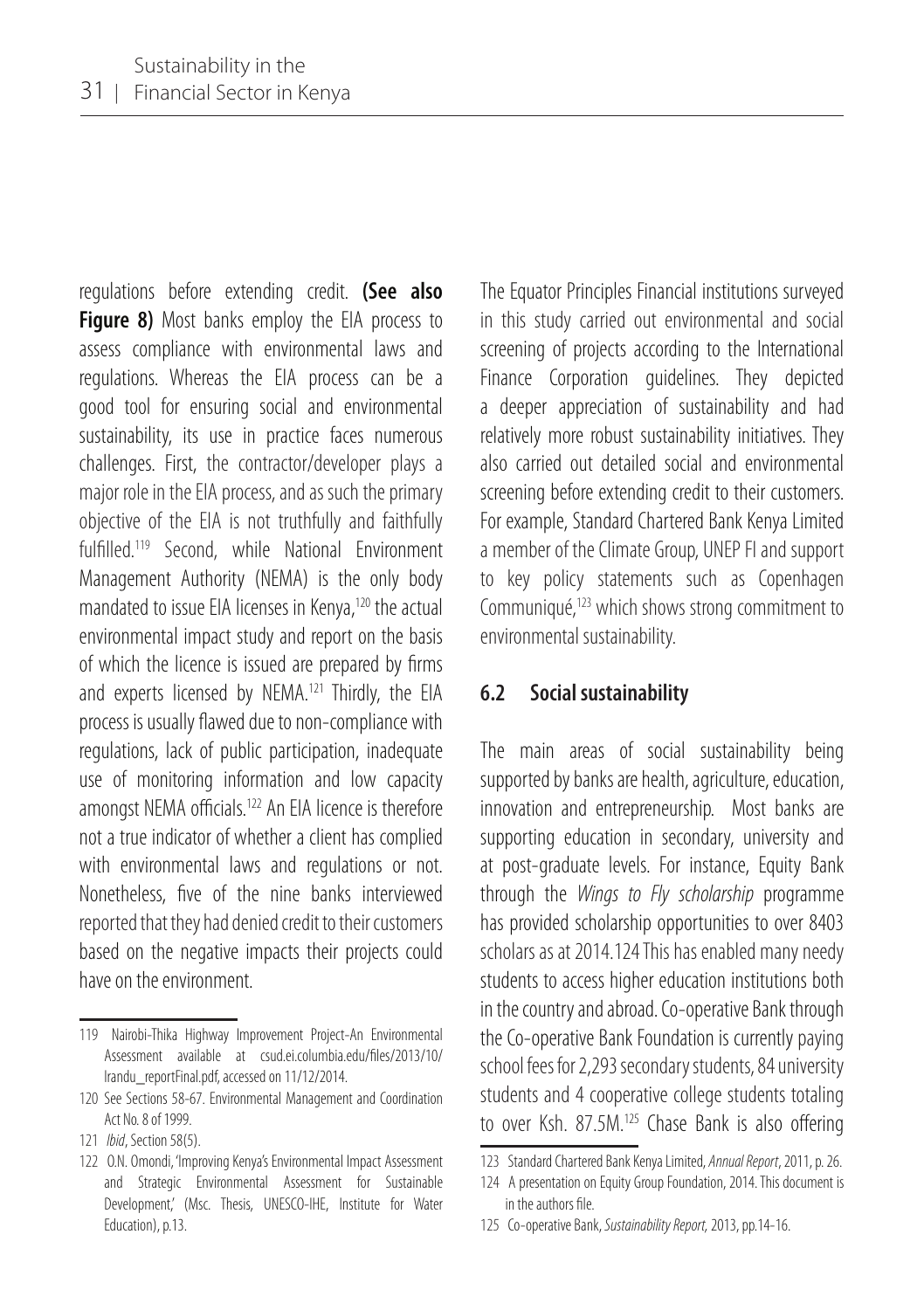

scholarships and bursaries to needy students through the Chase Bank Foundation.126 The beneficiaries of education scholarships have been able to get jobs after school thus improving their lives and those of their families.

In health matters, Kenyan banks have initiated various programmes aimed at curbing preventive and curative health problems. Support is largely directed towards supporting hospitals and clinics in acquiring modern equipment and facilities. For example, in 2013, KCB reports having invested Kshs. 33 million in hospitals and clinics to acquire equipments for kidney transplants, heart operations and screening.<sup>127</sup> Likewise in 2012, the National Bank of Kenya donated six Dialysis machines to Coast General Hospital, Rift Valley Provincial General Hospital and Moi Teaching and Referral Hospital at a total cost of Sh. 10 million.<sup>128</sup> The other banks have programmes sponsoring hospitals in curbing different ailments. One such bank is Standard Chartered Bank which has a programme '*Seeing is Believing*' where it sponsors hospitals in a bid to eradicate blindness caused by cataract, glaucoma and trauma related surgeries in children and the elderly. In addition, the Bank organizes the *Standard Chartered Nairobi Marathon* to raise money to eradicate cases of avoidable blindness in Kenya.<sup>129</sup> Chase Bank organized a 10 kilometre charity walk

on 9th February 2013, in the Ngong Road Forest Sanctuary to raise funds to help reduce maternal mortality in Kenya by 25%.130

Cooperative Bank is leading the pack in supporting agri-business by providing financial services to over 90% of the country's cooperatives most of which are involved in agriculture.131 Most of the other banks have extended finance to small-scale entrepreneurs to build capacity and increase agricultural productivity. In 2013, KCB invested Kshs. 34 million to help over 600 small-scale entrepreneurs in capacity building and purchase of production equipment to smallscale enterprises.<sup>132</sup> Banks are also financing irrigation projects in a paradigmatic shift from rain-fed agriculture to sustainable food production.<sup>133</sup>

Most of the banks under survey indicated that they carry out social screening before extending credit. Social screening practices range from checking compliance with the IFC performance standards, use of exclusion lists, site visits, checking compliance with EIA licence, due diligence tests, monitoring of portfolio, evaluation by board of directors,<sup>134</sup> and carrying out

- 132 KCB Group, *Sustainability Report*, 2013, p.24.
- 133 Banks financing such projects include Cooperative Bank, Equity Bank and Kenya Commercial Bank.
- 134 For in Equity Bank and National Bank of Kenya, the Board of Directors has the overall responsibility for the establishment and oversight of the Bank's risk management framework.

<sup>126</sup> Chase Bank, *Annual Report*, 2012.

<sup>127</sup> KCB Group, *Sustainability Report*, 2013, p.24.

<sup>128</sup> National Bank of Kenya, *Annual Report,* 2012, pp.23-24.

<sup>129</sup> Standard Chartered Bank Kenya Limited, *Annual Report*, 2011, pp, 27-30.

<sup>130</sup> Available at *http://www.chasebankkenya.co.ke/sites/default/files/ uploads/Chasebank%20Annual%20Report%202012.pdf,* accessed on 07/08/2014.

<sup>131</sup> Co-operative Bank, *Sustainability Report,* 2013, p.13.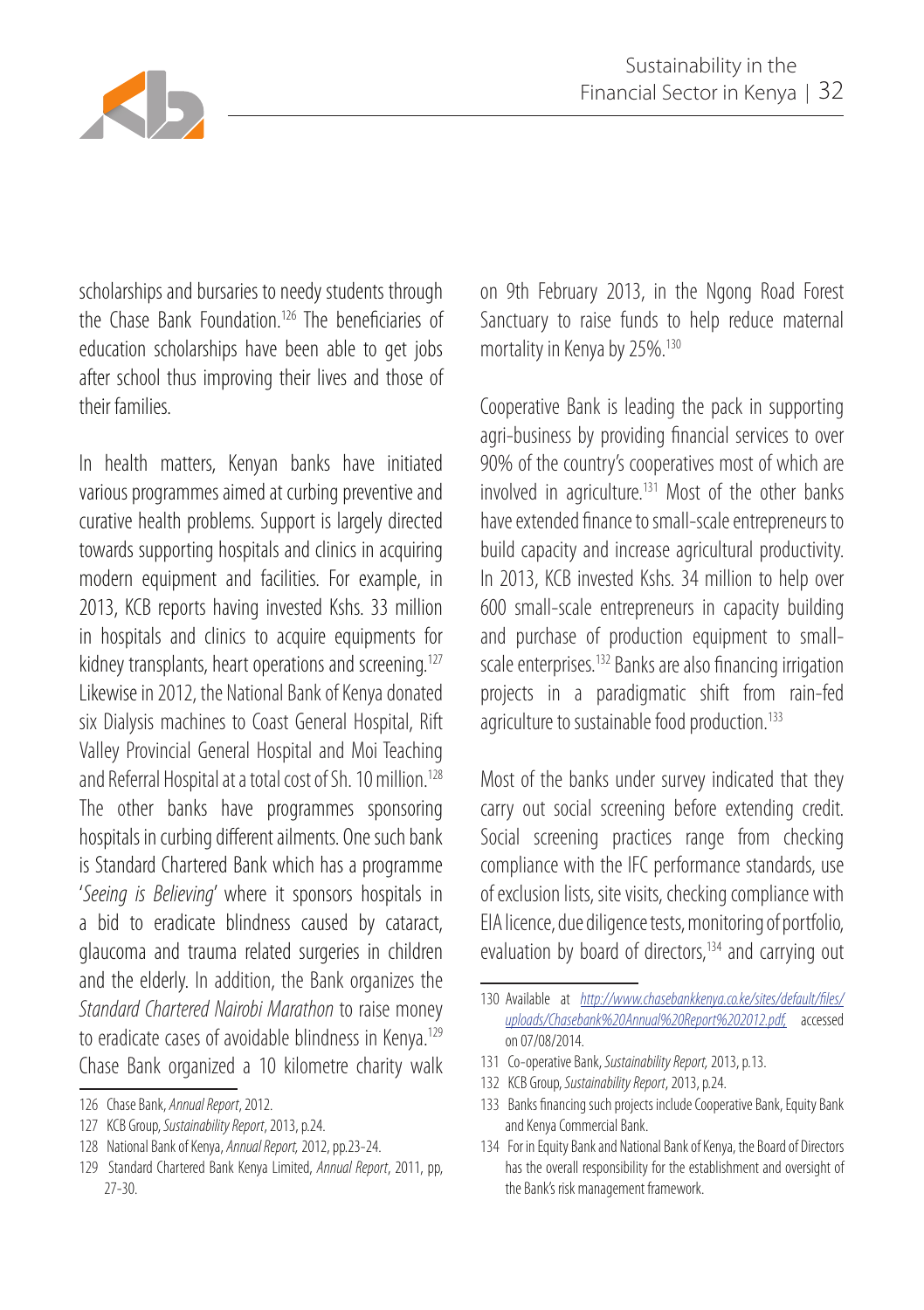social impact survey of projects. **(See also Figure 8)** One of the banks indicated that for projects in excess of Kshs. 20 million it has to conduct a social impact evaluation. In addition, one of the banks under survey stated that it had refused to extend credit to a company whose activities were harmful to the environment and the contiguous communities. Banks are also carrying out financial literacy programmes to train women and youth on good financial management practices that can help them transform their livelihoods.<sup>135</sup>

Some of the banks under survey have carried out educational awareness and advised local communities about intended projects. For example, Equity Bank carried out an awareness programme with Baringo residents on the impacts of the proposed biomass power plant using the Mathenge plant. Similarly, Co-operative Bank has in partnership with Egerton University, educated local residents on the Njoro River Rehabilitation Project.<sup>136</sup>

programme over 1 million trainees had been trained by end of 2013. 136 Co-operative Bank, *Sustainability report*, 2013, p. 23-24.



#### **Figure 8: Number of Banks with the following elements of an Environmental and Social Risk Management System**

<sup>135</sup> Equity Bank, through the Equity Group Foundation launched the Financial Knowledge for Africa (FiKA) initiative in 2010. Under the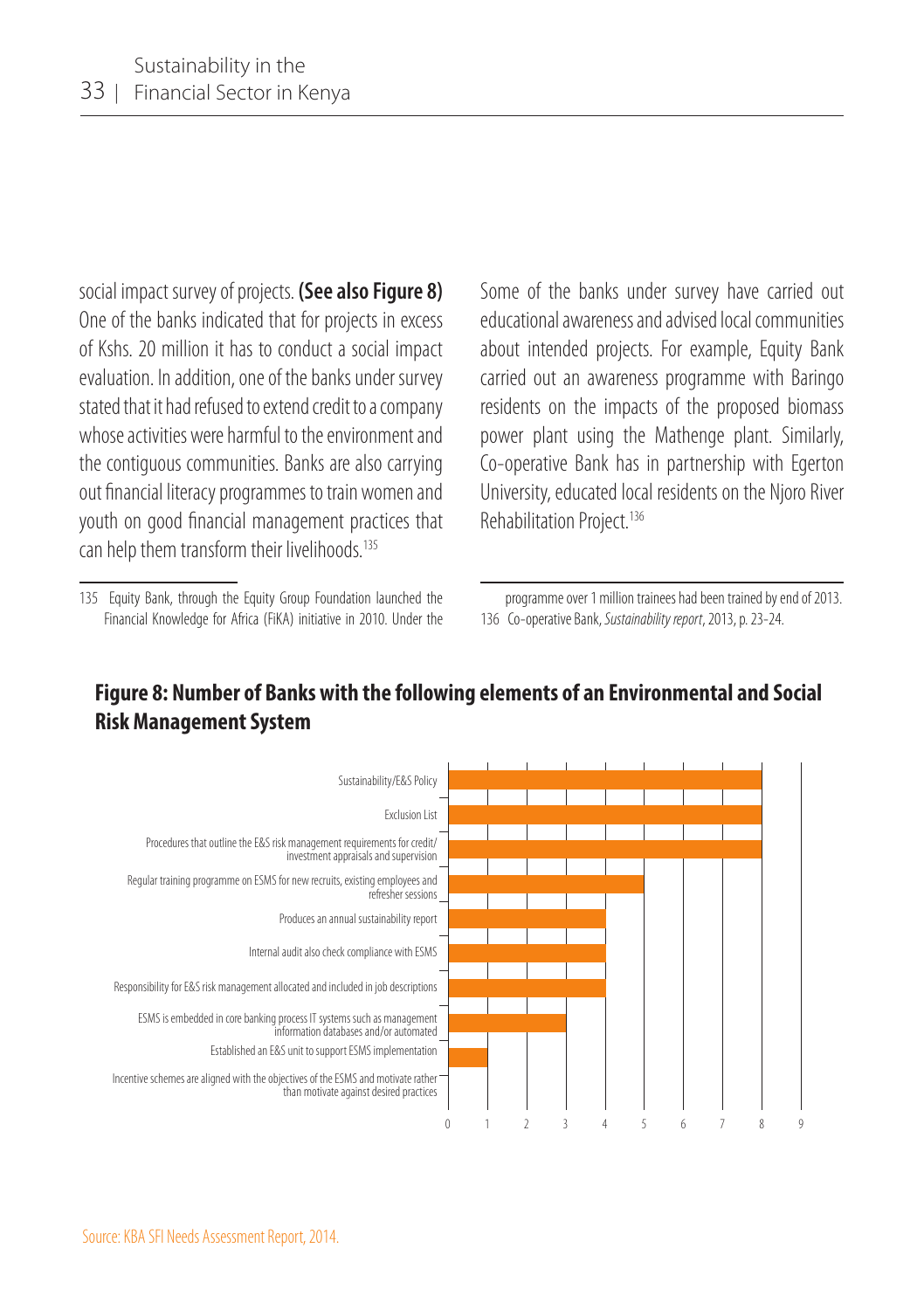

Kenyan banks are also offering products and services for disadvantaged groups in society, such as youth, women, students and small, medium and micro enterprises. For example, Chase Bank has a department dealing with women welfare,<sup>137</sup> and is supporting maternal women through the Chase Bank Foundation. Likewise, Equity Bank, Consolidated Bank, Barclays Bank, National Bank, Co-operative Bank, Standard Chartered Bank, KCB and Eco-Bank have special products and services for women and women groups, youth, students and SMEs. Standard Chartered Bank has introduced, Standard Chartered Saadiq, an Islamic product aimed at enhancing financial access to the untapped segment in the market.138 KCB has also introduced Islamic banking to engender financial inclusion.<sup>139</sup> Moreover, National Bank of Kenya has a National Amanah account, which is a Shariah compliant account and where no interest is paid or charges levied; and the National Amanah financing facility, which is a Shariah compliant asset financing product.<sup>140</sup>

Banks are also providing financial services to small micro-enterprises (SMEs) enabling them to save for future investments, increase their asset base and

- 138 Standard Chartered PLC, *Sustainability Review 2013*, p. 13.
- 139 KCB Group, *Sustainability Report*, 2013.
- 140 National Bank of Kenya, *Annual Report & Financial Statements*, 2012, p.84.

minimize external shocks to their businesses.<sup>141</sup> Banks. are also offering SME loans to assist business people develop their businesses.142 Equity Bank has an SME-Business Loan which is available to SMEs operating in the transport, trade and commerce, construction, manufacturing, education, health & other services sector; a development Loan which is extended to SMEs wishing to expand their businesses or to acquire business assets; and a 'Biashara Imara' loan which is a working capital facility extended to micro clients with no conventional collateral.143

Moreover, some banks have taken up agency banking which has enabled many Kenyans to access banking services within a short distance from their homes or businesses. Agency banking allows entities approved by the Central Bank to enter into contracts with banks to provide banking services on behalf of those banks.144 Bank agents are therefore representatives of the bank at grassroots level.<sup>145</sup> Although agency banking was introduced in 2010, as at  $30<sup>th</sup>$  June 2014, 15 commercial banks had contracted 26,750 active agents who were facilitating over 106.1 million transactions valued at Ksh. 571.5 billion.146 Agency

- 143 Equity Bank Group, *Annual Report*, 2013, p.116.
- 144 Guideline 1.4, Central Bank of Kenya, Guidelines on Agent Banking, CBK/PG/15.
- 145 *Ibid*, Guideline 2.1.1.
- 146 CBK Supervision Reports, available at *https://www.centralbank. go.ke/images/docs/Bank%20Supervision%20Reports/Quarterly%20 Performance%20Reports/Q2\_of\_2014\_Banking\_Sector\_*

<sup>137</sup> See also Available at *http://www.chasebankkenya.co.ke/sites/ default/files/uploads/Chasebank%20Annual%20Report%202012. pdf*, accessed on 07/08/2014.

<sup>141</sup> Co-operative Bank, *Sustainability Report,* 2013, p.12.

<sup>142</sup> All the banks under survey had business loans targeted at small and micro-enterprises.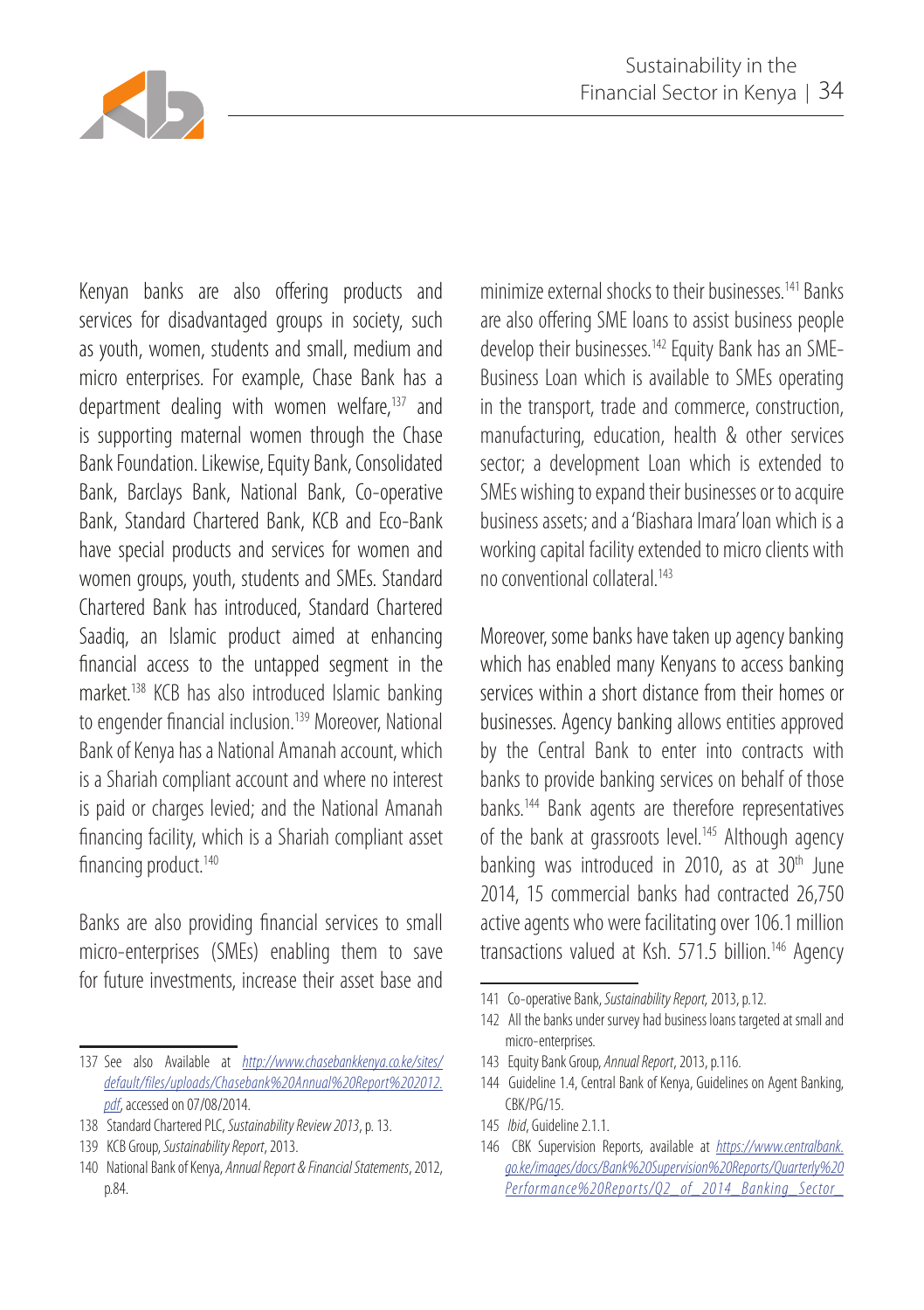banking has a number of advantages. First, it brings about financial inclusion to parts of the population that would otherwise be excluded. Second, it enables banks to avoid making huge investments in establishing branches in areas that operation costs would exceed possible gains. Thirdly, the agency banking model has become a source of employment for many youth in rural areas. Agency banking is thus a form of social and economic sustainability both for the banks and for the target markets. In 2011, KCB pioneered Agent banking and has since recruited over 7000 agents who are transacting an average of 10,000 transactions daily.<sup>147</sup>

Most banks under survey have programs aimed at employees and staff development. All the banks under survey indicated that they carry out training of employees on sustainability issues. Sustainable employee practices adopted by banks include employee training and career development; labour rights; offering employee benefits and sensitization on HIV/AIDs. Cooperative Bank has a HIV/AIDS policy under which the bank does not screen for HIV/AIDs during recruitment nor discriminate against HIV positive staff.148 KBA is also in the process of building capacity amongst banks by training on sustainable finance.

148 Co-operative Bank, *Sustainability Report,* 2013, p.19.

#### **6.3 Economic Sustainability**

Banks are streamlining their operations and activities to ensure optimal performance and efficient resource use. For instance, most of the banks under survey indicated that they are using ICT and had automated banking operations and activities by having either mobile banking, online banking or automated teller machines (ATMs). By using ICT based platforms, banks are saving on time and cost and have become more efficient and effective in serving their customers. Additionally, it increases financial inclusion since people in remote areas can do most of their banking through the phone, especially with almost countrywide presence of mobile money transfer. A mobile banking survey in Kenya found out that mobile banking increases financial deepening especially in the rural areas since 71% of respondents in rural areas were more likely to use mobile banking while only 57% of respondents in urban areas would do the same.<sup>149</sup> Banks with mobile banking platforms include Co-operative Bank, Kenya Commercial Bank, Standard Charted Bank, Barclays Bank and Equity Bank.150 For example, KCB has mobile-phone based banking (KCB Connect introduced in 2006 and KCB Mobi Bank in 2012) and internet banking (KCB i-Bank introduced in 2011). Most banks in the country have ATMs and this helps save on costs involved in establishing branches,

*Performance\_\_\_Developments.pdf,* accessed on 10/1/2015.

<sup>147</sup> KCB Group, *Sustainability Report*, 2013. Equity Bank, National Bank of Kenya and Cooperative Bank are also doing agency banking.

<sup>149</sup> Kenya Bankers Association, Centre for Research on Financial Markets and Policy, The Mobile Banking Survey (Nairobi: Kenya Bankers Association, Jan 2014), p.16.

<sup>150</sup> *Ibid*, p.7-8.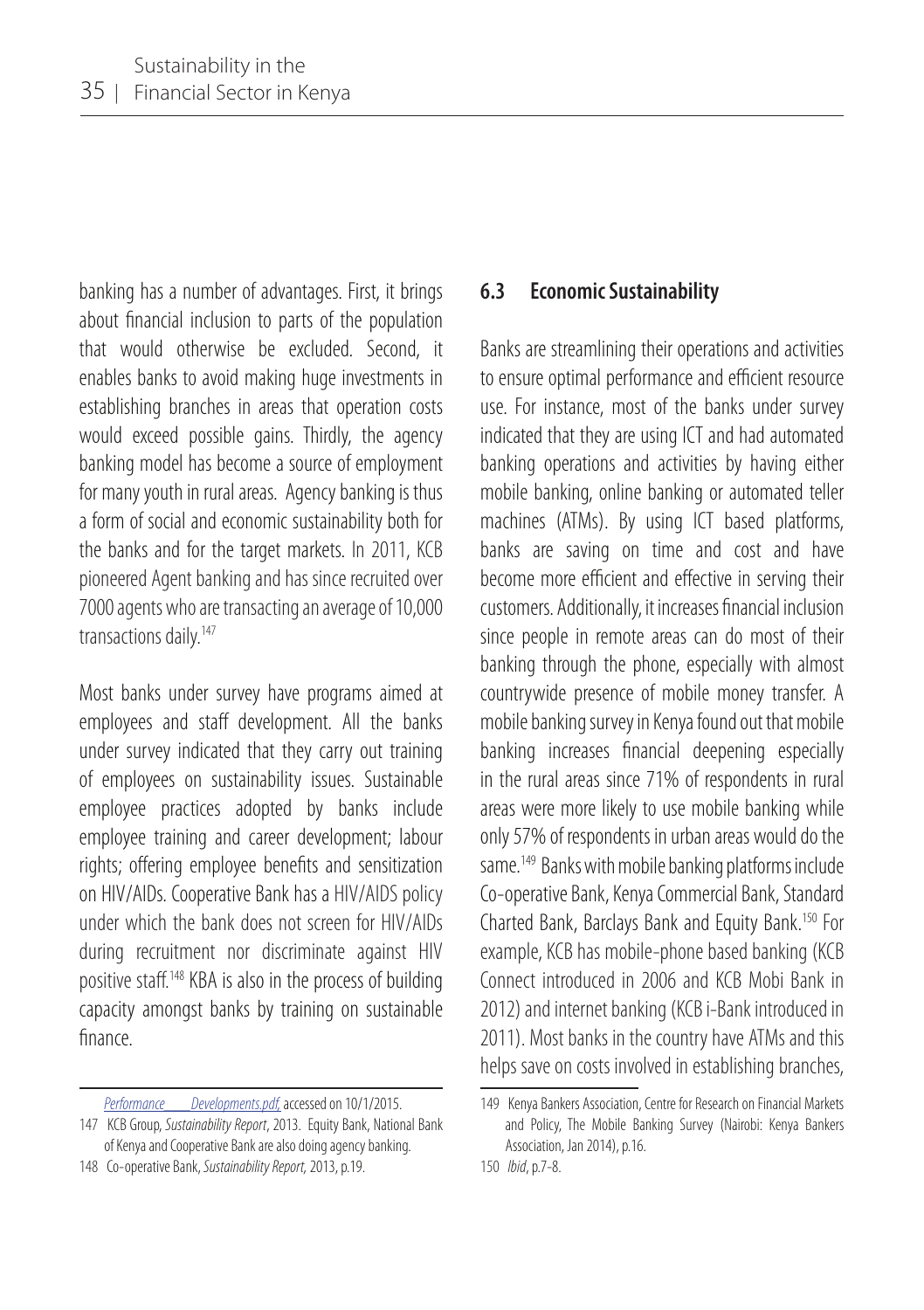

and reducing carbon footprint. Although, automation is sustainable economically, environmentally and socially, in the end it results in reduction in demand for human personnel.

Banks are also adopting financial risk management guidelines to identify the risks they are likely to fall into and to minimize financial loss. For example, Equity Bank<sup>151</sup> and National Bank of Kenya<sup>152</sup> have categorized financial risks into credit,<sup>153</sup> liquidity<sup>154</sup> and market risks.<sup>155</sup> and have risk management policies to identify, analyse, set appropriate risk limits and controls, and to monitor risks and adherence to limits. KCB classifies risks into information, market, compliance and reputational risks. The bank manages information risks by continually renewing its IT security policy, monitoring operations and having stringent personal information protection. It manages market risks by carrying out daily monitoring before changing investment profiles and by effectively managing liquidity and solvency ratios. The bank manages reputational risks by, *inter alia*, issuing identification through internal/external incidents, outsourcing media monitors for print, electronic

and social media, resolution of raised issues and proper senior management oversight through the committee.156 It deals with compliance risks by, *inter alia*, identifying changes in regulatory frameworks, gap analysis, enhancing internal policy to ensure compliance and continuous compliance training for staff. The bank is also working on its geographical expansion, adding more branches; introducing new product portfolios such as bancassurance, investment banking and realization of revenues from maturing long term investments. Operational efficiency is done through staff restructuring, automation of processes and strategic divestments from non-core business assets and move towards leasing agreements.<sup>157</sup>

Banks are also contributing to economic growth through credit extension and project finance. For instance, it is reported that in the first half of 2012, the banking industry committed Kshs. 1550.52 billion in domestic credit.<sup>158</sup> The sector is also contributing to overall economic growth by paying taxes to the government. In December 2013, the banking sector recorded a pre-tax profit of Ksh. 125.8 billion which was an increase of 16.6% from Ksh. 107.9 billion recorded in December 2012.<sup>159</sup> In 2012, four of the banks under survey (KCB, Equity Bank, Barclays Bank Kenya Limited and Cooperative Bank) paid Kshs. 18.2

<sup>151</sup> Equity Bank Group, *Annual Report*, 2013, pp.73-84.

<sup>152</sup> National Bank of Kenya, *Annual Report & Financial Statements*, 2012, pp. 63-77.

<sup>153</sup> This refers to risk of financial loss if a customer fails to meet its contractual obligations and arises principally from loans and advances to customers, other banks and investment securities.

<sup>154</sup> Liquidity risk refers to risks that the bank will encounter difficulty in meeting obligations from its financial liabilities.

<sup>155</sup> Market risks are those risks that changes in market prices will affect the bank's income or value of its holdings of financial investments.

<sup>156</sup> KCB Group, *Sustainability Report*, 2013, pp. 17-18.

<sup>157</sup> *Ibid.*

<sup>158</sup> Kenya Bankers Association, *Kenya Bankers Bulletin*, Vol 3, 2013, p.10.

<sup>159</sup> Central Bank of Kenya, *Bank Supervision Annual Report 2013,* Central Bank of Kenya, 2013, p. 32.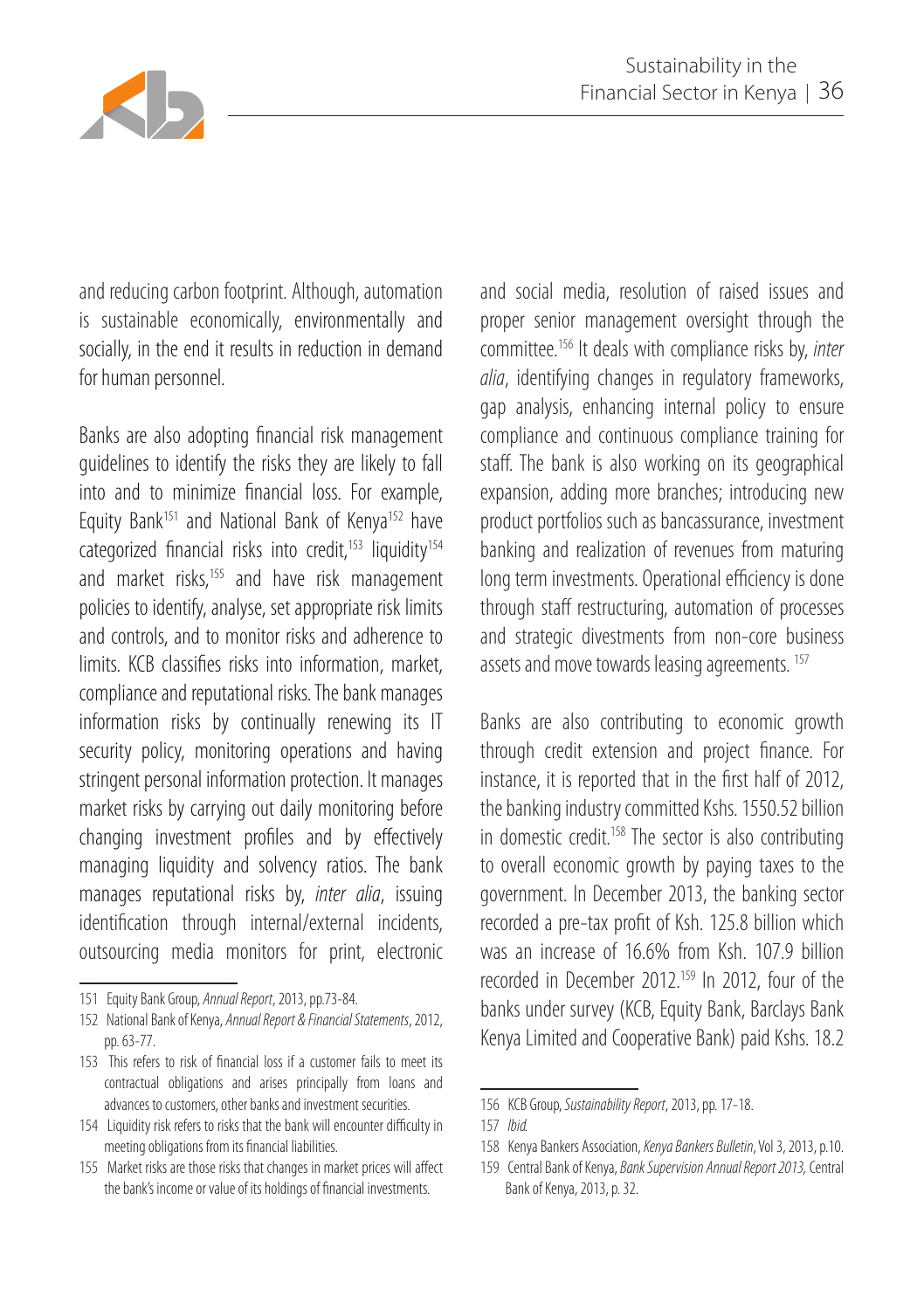billion in tax on their pre-tax profit.<sup>160</sup> Corporate tax payable by banks is growing tremendously as the industry continues to record rising profits annually. Apart from corporate tax, banks also pay VAT, stamp duty and income tax annually. Tax paid to the government goes towards various social-economic programmes that contribute to the well-being of all Kenyans.

By providing banking services to millions of unbanked Kenyans, banks are essentially contributing to socioeconomic development of the country. Most banks have developed banking models that are cheap and that use low cost distribution channels such as ATMs, internet, mobile and agent banking. These products are affordable, simple and accessible for use by clients. It is now possible for clients especially SMEs to have access to financial services from banks. This enables clients to save for future investments, increase asset base and minimize external shocks to their businesses.<sup>161</sup> Most of the banks under survey indicated that they had departments dealing with agri-business to finance and provide advisory support to farmers on the entire agriculture value chain. One of the most outstanding banks in supporting agri-business is Cooperative Bank, which is currently providing banking solutions to over 90% of the country's cooperatives. The bank

has also established the Kenya Co-operative Coffee Exporters Ltd to help coffee farmers maximize return on their business and take greater control of the coffee value chain.162

#### **6.4 Research Findings**

Sustainability has become an issue of major concern for the banking industry in Kenya especially with the enactment of the Constitution of Kenya 2010. The Constitution requires development to be pursued sustainably by all including banks. However, the study finds that initiatives aimed at sustainable banking in Kenya are varied, diverse and uncoordinated. There have been no harmonised guidelines on how banks uniformly adopt sustainable finance practices; however, through KBA, efforts have begun to move banks towards sustainable development in their operations and activities. Most banks considered themselves to be carrying out their business sustainably, although most of their initiatives bordered on CSR. **(See Figure below)** Most of the banks under survey had robust CSR programmes. These programmes aimed at poverty alleviation, education, health, women empowerment, and related social initiatives that are likely to give banks competitive edge in the market.

<sup>160</sup> Available at *http://www.technologybanker.com/breaking-news/ kenyas-top-4-banks-pay-sh182-billion-in-tax#.VJfm\_cAEBg,*  accessed on 11/12/2014.

<sup>161</sup> Co-operative Bank, *Sustainability Report,* 2013, p.12.

<sup>162</sup> *Ibid*, p.13.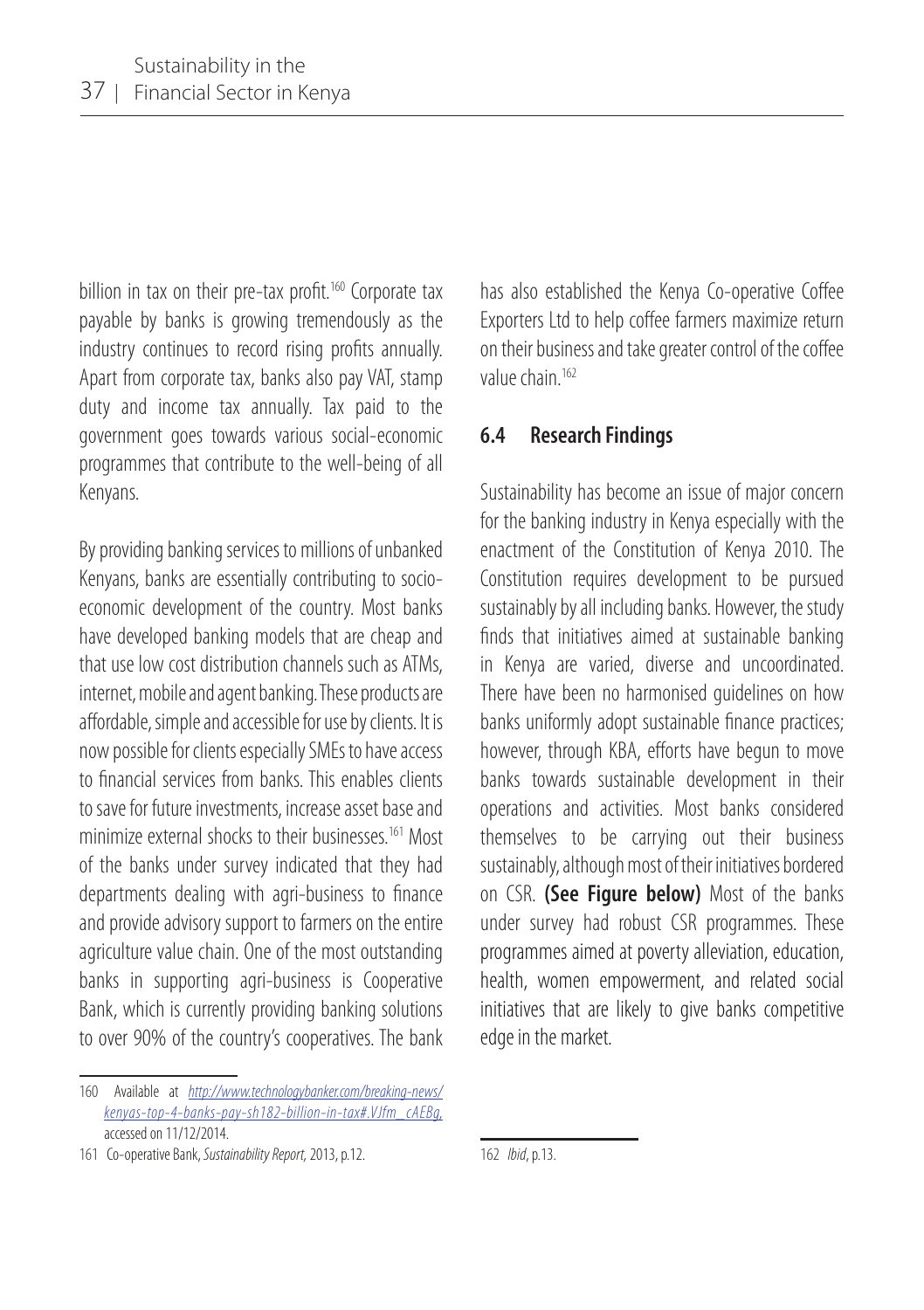

## **Figure 9: Self Rating of Performance on Sustainable Finance Themes**



#### Source: KBA SFI Needs Assessment Report, 2014.

Banks that are incorporated abroad are carrying out their operations and activities in line with internationally recognized sustainable banking principles to which they have subscribed. Others have established foundations to carry out their initiatives towards the society and environment. Such foundations include the Equity Group Foundation, Kenya Commercial Bank Foundation,<sup>163</sup> Cooperative Bank Foundation and the Chase Bank Foundation.

However, the study found out that a large percentage of funding to some foundations came from donors and not the banks themselves. This raised questions about the sustainability of initiatives under those foundations. Some banks are also carrying out sustainability reporting in addition to the traditional release of a balance sheet, the profit and loss account, and the directors' report.<sup>164</sup> Although, the efforts by banks are laudable, there is need for industry guidelines on sustainability considering that initiatives

<sup>163</sup> See generally KCB Foundation, available at *http://ke.kcbbankgroup. com/foundation/,* accessed on 29/09/2014.

<sup>164</sup> *Ibid.*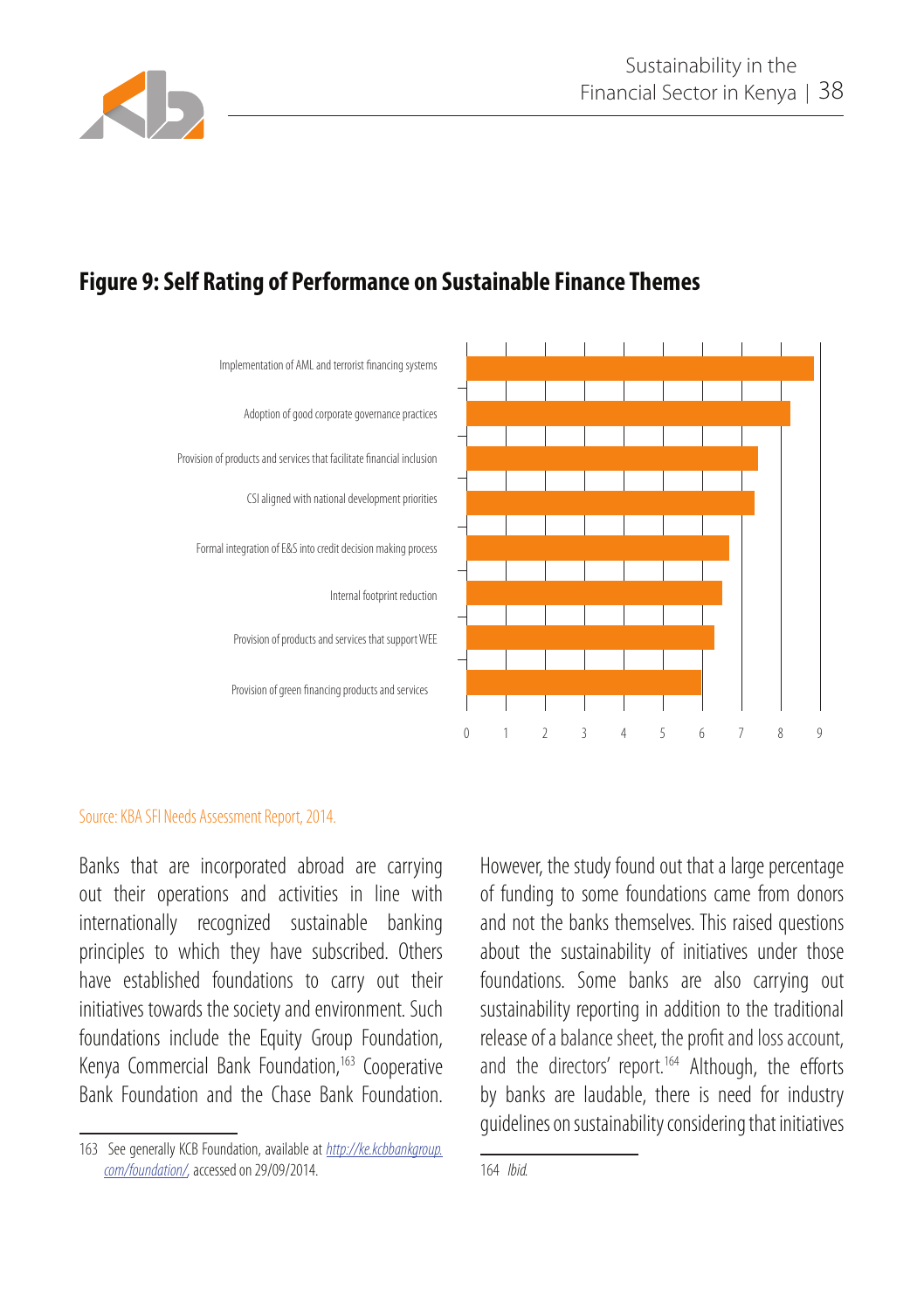towards sustainability are varied. Moreover, reporting on sustainability is varied and is dependent on each banks policy. The study also shows that most banks irrespective of their size, origin and ownership have adopted initiatives that implement different aspects of sustainability.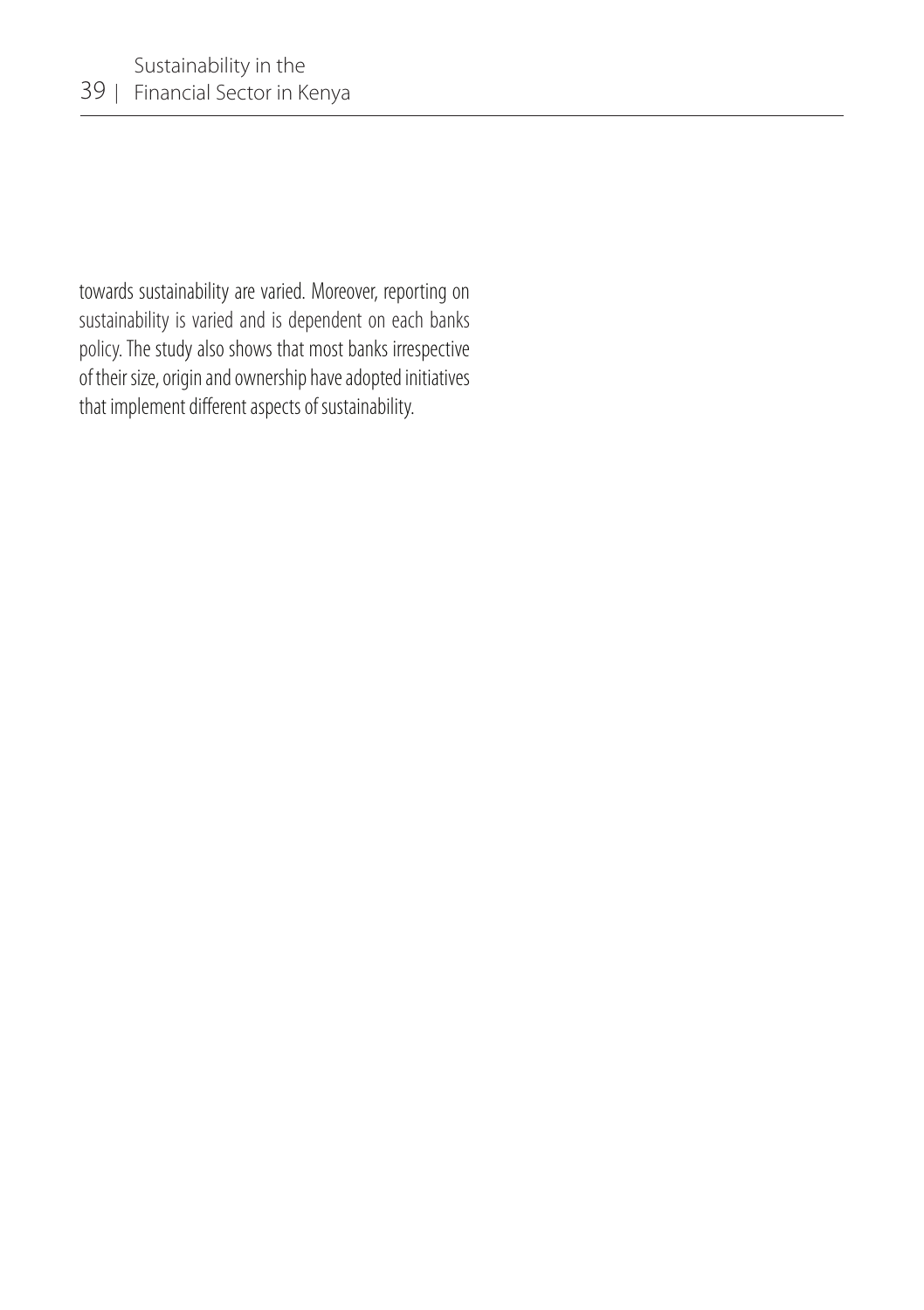# **Conclusion and Way Forward**

Sustainable development is a constitutional value and principle of governance that all corporations must integrate in their operations ustainable development is a constitutional value and principle of and activities. In the banking sector, sustainability can be attained by adoption of sustainable banking. In Kenya therefore, sustainable banking is a legal and not a moral requirement. Its implementation requires going beyond CSR, which is mostly viewed as a philanthropic gesture meant at gaining competitive advantage in the market. It is therefore imperative for the banking sector to integrate sustainable banking and to develop sustainable finance guidelines, so as to comply with the law and for long term business success. The study finds sustainability initiatives among banks in Kenya are diverse, varied and uncoordinated. In that regard, the study makes the following recommendations:

First, there is need for industry-wide guidelines on sustainable banking. It is noteworthy that KBA is working towards developing capacity on sustainable finance amongst banks and in formulating sustainable finance principles. The study notes that in developing the sustainable banking guidelines, the relevant stakeholders including the Central Bank of Kenya, Kenya Banker's Association, Nairobi Securities Exchange, Capital Markets Authority banks and sustainability experts should be involved in the process.165 **(See the relevant actors in Table 3 below, their role and levels of engagement)**The guidelines should apply to all banks and cover all transactions and operations of banks. Moreover, there should be sector-specific principles applicable when lending to sectors such as agriculture, power, oil and manufacturing.

<sup>165</sup> The Extractive Industry Transparency Initiative (EITI) is regarded as one of the reasonably credible voluntary code, because its design and operation involved a multi-stakeholder engagement of the UK government and relevant actors.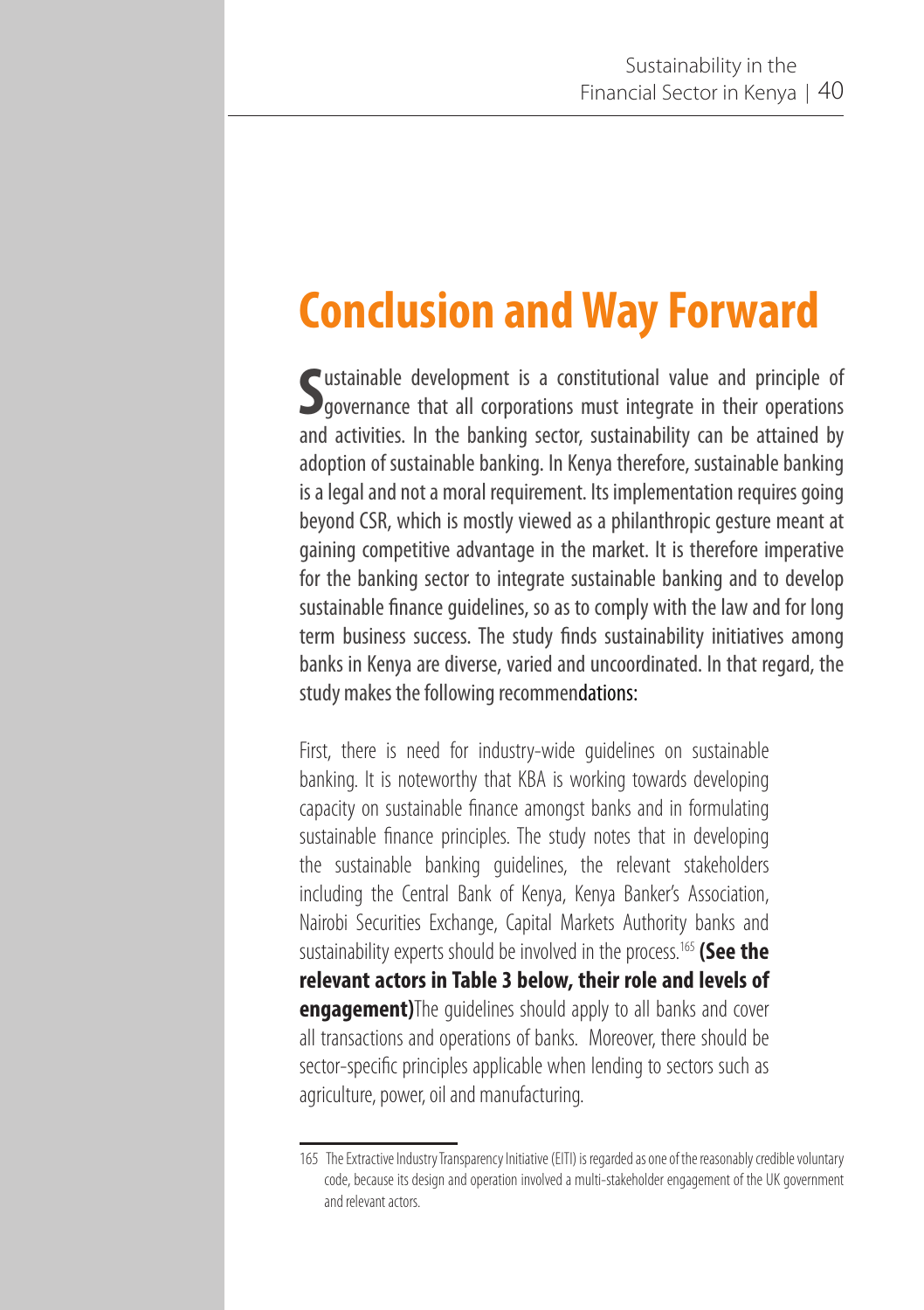

## **Table 3: Other actors and their role in enabling the adoption of sustainable finance**

| <b>Actor</b>                                                                                                   | <b>Role</b>                                                                                                                                  | <b>Current level of engagement</b>                                                                                                                                          |
|----------------------------------------------------------------------------------------------------------------|----------------------------------------------------------------------------------------------------------------------------------------------|-----------------------------------------------------------------------------------------------------------------------------------------------------------------------------|
| Central Bank of Kenya                                                                                          | To incorporate environmental<br>and social risk analysis into risk<br>management guidelines.                                                 | Low but considered to be a key driver in<br>partnership with the Kenya Bankers Association<br>(KBA)                                                                         |
| <b>Capital Markets</b><br>Authority                                                                            | To encourage consideration of<br>sustainability matters in investment<br>advisory, decision making and ratings                               | Low                                                                                                                                                                         |
| Nairobi Securities<br>Exchange                                                                                 | To encourage integrated reporting as<br>part of listing requirements                                                                         | Low                                                                                                                                                                         |
| Pension and Insurance<br>Industry                                                                              | To embrace sustainable finance<br>principles in their own industry                                                                           | Low                                                                                                                                                                         |
| Institute of Certified<br>Public Accountants,<br>accounting and auditing<br>professions                        | To incorporate a wider range of<br>considerations into company<br>performance reporting and encourage<br>the uptake of integrated reporting. | Low                                                                                                                                                                         |
| Policy makers and<br>regulators responsible<br>for environmental and<br>social matters                         | Effective policy and regulation around<br>the management of natural, human<br>and social capital.                                            | <b>Engaged</b> by virtue of their mandate but<br>concerns were raised by respondents about<br>the adequacy of policy and regulation and<br>unpredictability of enforcement. |
| Industry sector<br>associations e.g.<br>Kenyan Association of<br>Manufacturers, Kenya<br><b>Flower Council</b> | To share experiences with<br>sustainability challenges and solutions                                                                         | l ow                                                                                                                                                                        |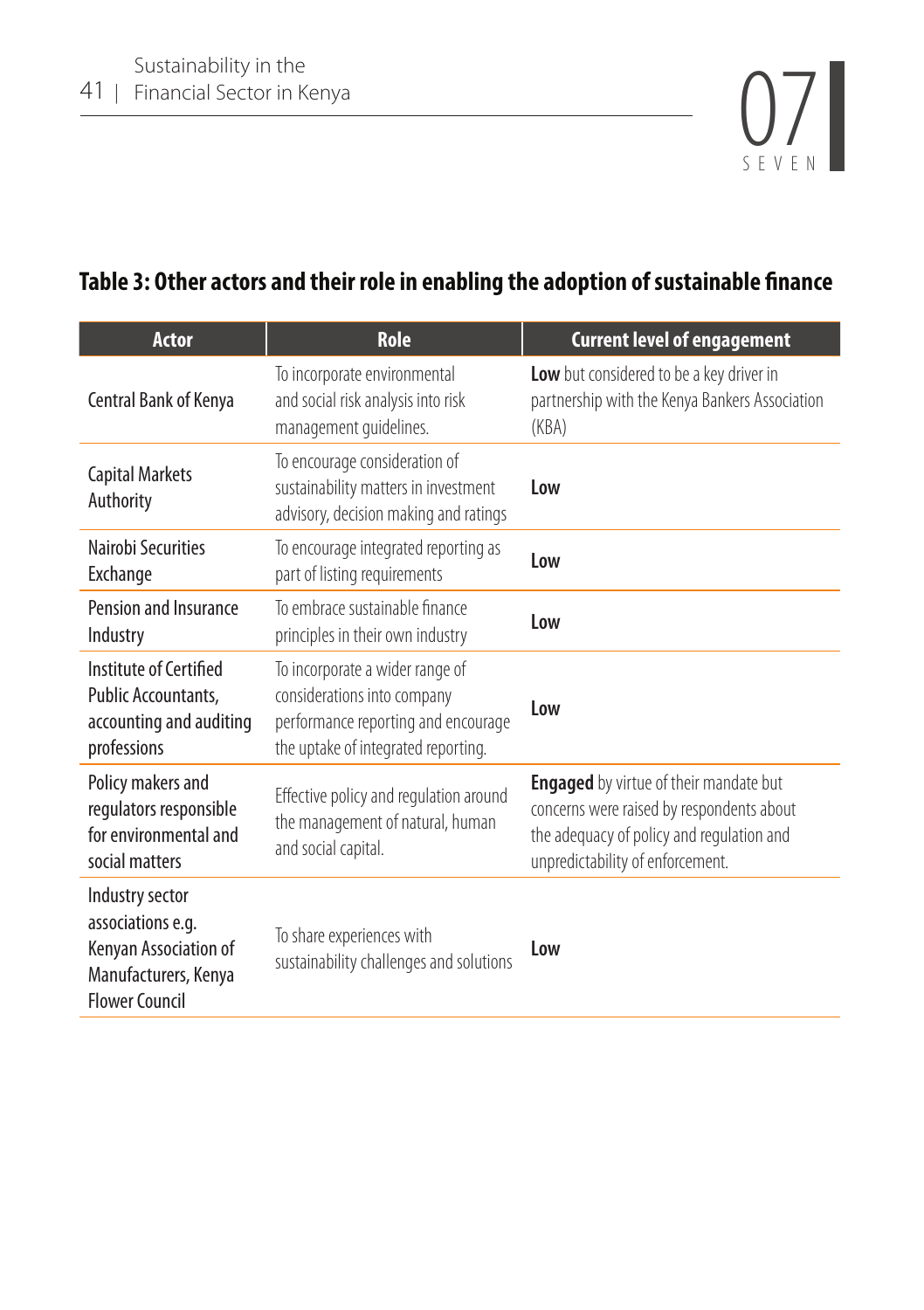

| <b>Actor</b>                   | <b>Role</b>                                                                | <b>Current level of engagement</b>                                                                                                                                                                                                     |
|--------------------------------|----------------------------------------------------------------------------|----------------------------------------------------------------------------------------------------------------------------------------------------------------------------------------------------------------------------------------|
| Tertiary education and         | To develop relevant courses at<br>undergraduate & post graduate level.     | Low. It is difficult to access technical<br>information able to inform decision making.<br>There is widespread belief that the research<br>capacity exists; problem is lack of incentive to<br>undertake research on SFI topics.       |
| research entities              | Undertake research.                                                        | <b>Potential</b> partner institutions identified by<br>respondents included: Strathmore, Nairobi<br>School of Economics, Kenya Centre for Monetary<br>Studies, Kenyatta University, United States<br>International University of Kenya |
| Civil society groups/<br>Media | Raising awareness of the public about<br>sustainability issues in general. | <b>Moderate.</b> There is some reporting by the<br>media and some activism but in general very<br>few voices and insufficient impact.                                                                                                  |
|                                |                                                                            | <b>Moderate.</b> They are aware that Clients<br>engage consultants particularly for Social and<br>Environmental Impact Assessments (SEIA).                                                                                             |
| Local consulting sector        | Provision of advisory services to Banks<br>and also to Banks Clients       | However, none had experience with local<br>consultants providing SFI training. Even in the<br>area of sustainability reporting the assignment is<br>typically resourced from consultants overseas.                                     |

Source: KBA SFI Needs Assessment Report, 2014.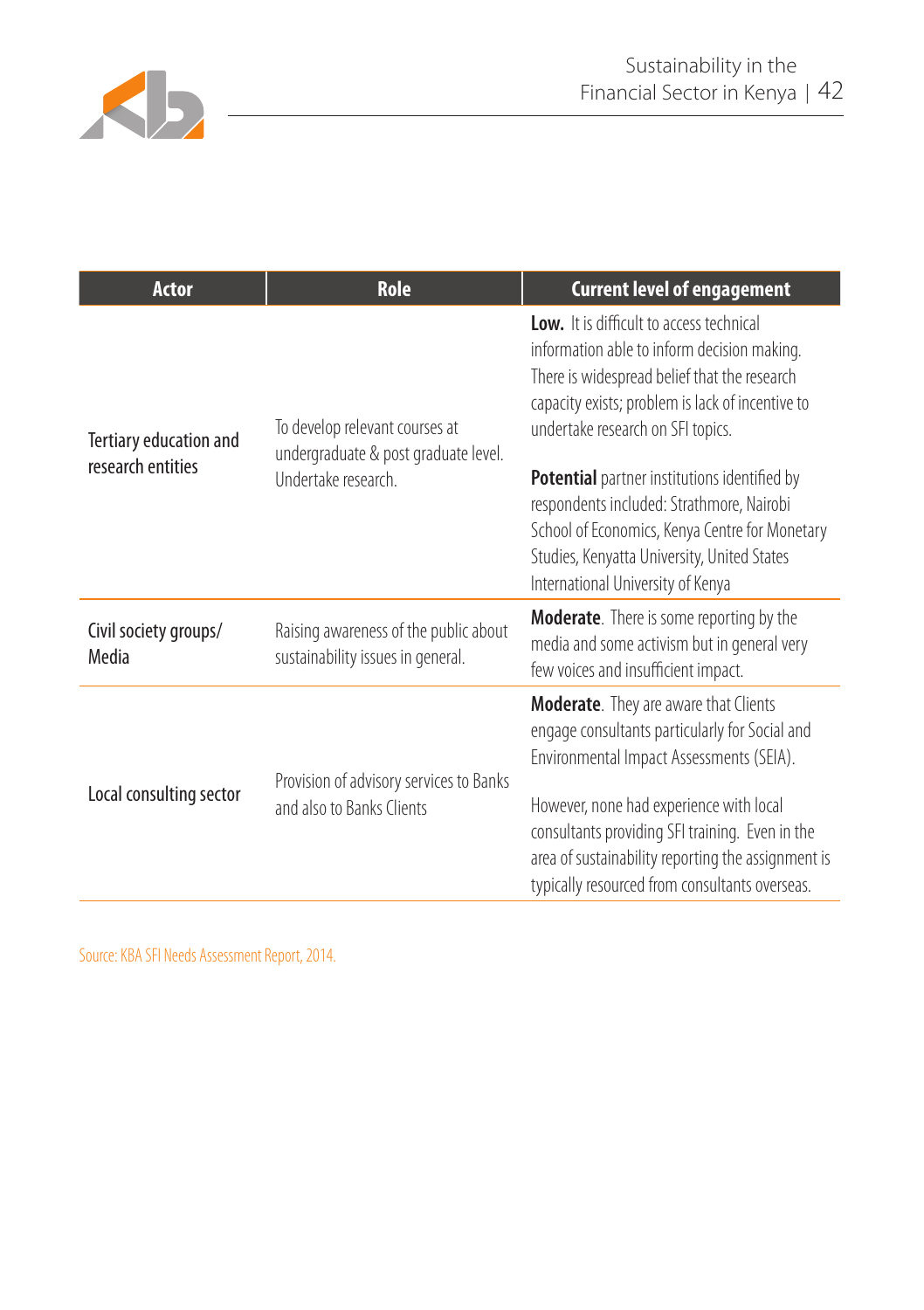Second, there should be a regulator preferably the Central Bank of Kenya to enforce the guidelines and ensure compliance. Although, individual banks should be left to implement and integrate the guidelines according to their credit risk policies, they should regularly report to the regulators on their progress in adoption, implementation and integration of the guidelines. This would avoid a scenario whereby financial institutions simply declare adherence to the Principles without explaining the steps they are taking to implement them. These should be a mechanism of holding signatories to the Principles accountable for non-implementation.

The Central Bank can then award incentives to compliant banks and if possible make license renewals conditional on sustainable reporting. Nigeria has adopted a similar approach successfully, although the implementation is still ongoing. The regulator can also ensure compliance by publishing a list of banks that do not comply with sustainable banking guidelines. Such a measure would not only expose a company to social backlash and loss of business, but would also expose a bank to legal risks. To encourage compliance amongst banks, the regulators will need to do capacity building and awareness raising campaigns on sustainable banking through seminars, workshops,

trainings and conferences to banks. Individual banks should then develop internal capacity to manage their environmental and social responsibilities, with a focus on commercial/credit risk management.

Third, the regulator should also track progress towards the implementation of sustainability. Here, reliance should not be placed only on the environmental impact assessments, but other tools such as sustainability impact assessments, regulatory impact assessments, poverty impact assessments, and strategic environmental assessments should be explored. These tools should be adopted as integral parts of assessing progress towards sustainable banking across all banks based on their capabilities. Such an approach combines both the voluntary elements of self-regulation and sanction-backed elements of the command and control approach.

Lastly, the role of donors needs to be reassessed. It was evident that the CSR programs undertaken by banks were being financed with donor money. Banks with access to donor funding were able to gain a competitive over others. However, it is not clear whether if donor funds were withdrawn the programmes will still be sustainable. Some regulation would level the playing field in this regard.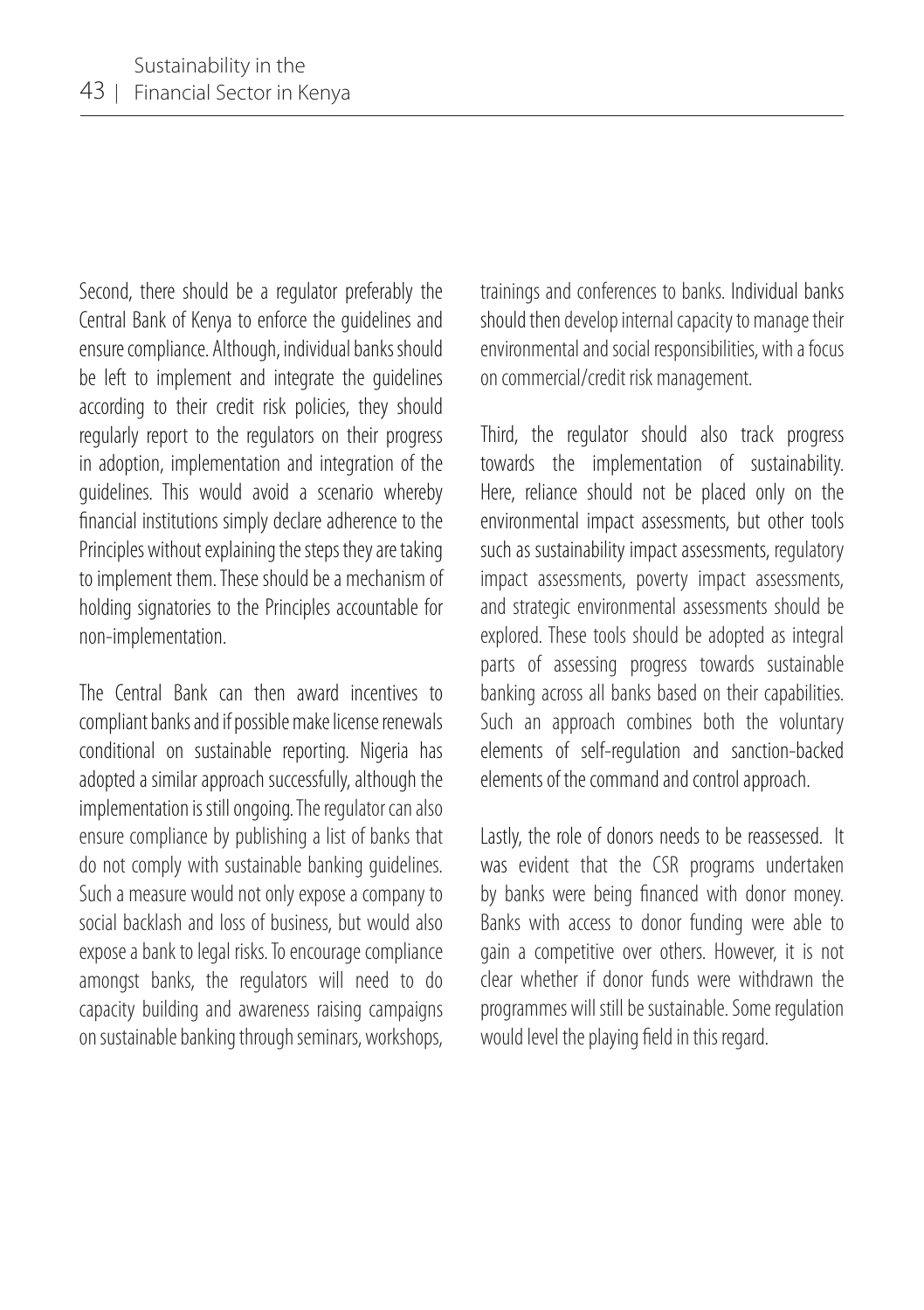

# **References**

- 1. A Report of UNEP FI & ATF, "*Banking on Value-A New Approach to Credit Risk*," (UNEP, 2007).
- 2. A. Hoijtink, "The Sustainability Attitude of Commercial Banks," University of Tilburg, September 2005.
- 3. A.M.E. Mendoza & C.T. Toralba, 'Shareholder Value and the Common Good,' in D. Lutz & P. Mimbi, *The Challenge of Business: Going Beyond Wealth Maximisation and Profit Maximisation*, (Law Africa, 2011).
- 4. B.J. Richardson, "Africa: from object to agent of socially responsible investment," in F.N. Botchway (ed), *Natural Resource Investment and Africa's Development*, (Edward Elgar Publishing, 2011).
- 5. Babalola, "Corporate Governance and Sustainable Banking Sector: Evidence from Nigeria," *Research Journal of Finance and Accounting*, Vol.5, No.12, 2014.
- 6. Best Practice Guide on Sustainable Finance, 2012 available at www. wwf.ru/data/docs/best-practice-guide-for-banks.doc*.*
- 7. Central Bank of Kenya, "Shareholding Information," CBK Website, 2014, available at https://www.centralbank.go.ke/index.php/ commercial-banks-mortgage-finance-institutions/shareholdinginformation, accessed on 28/10/2014.
- 8. Central Bank of Nigeria, "Implementation of sustainable Banking Principles by Banks, Discount Houses and Development Finance Institutions" *Circular FPR/DIR/CIR/GEN/01/33*, September 2012.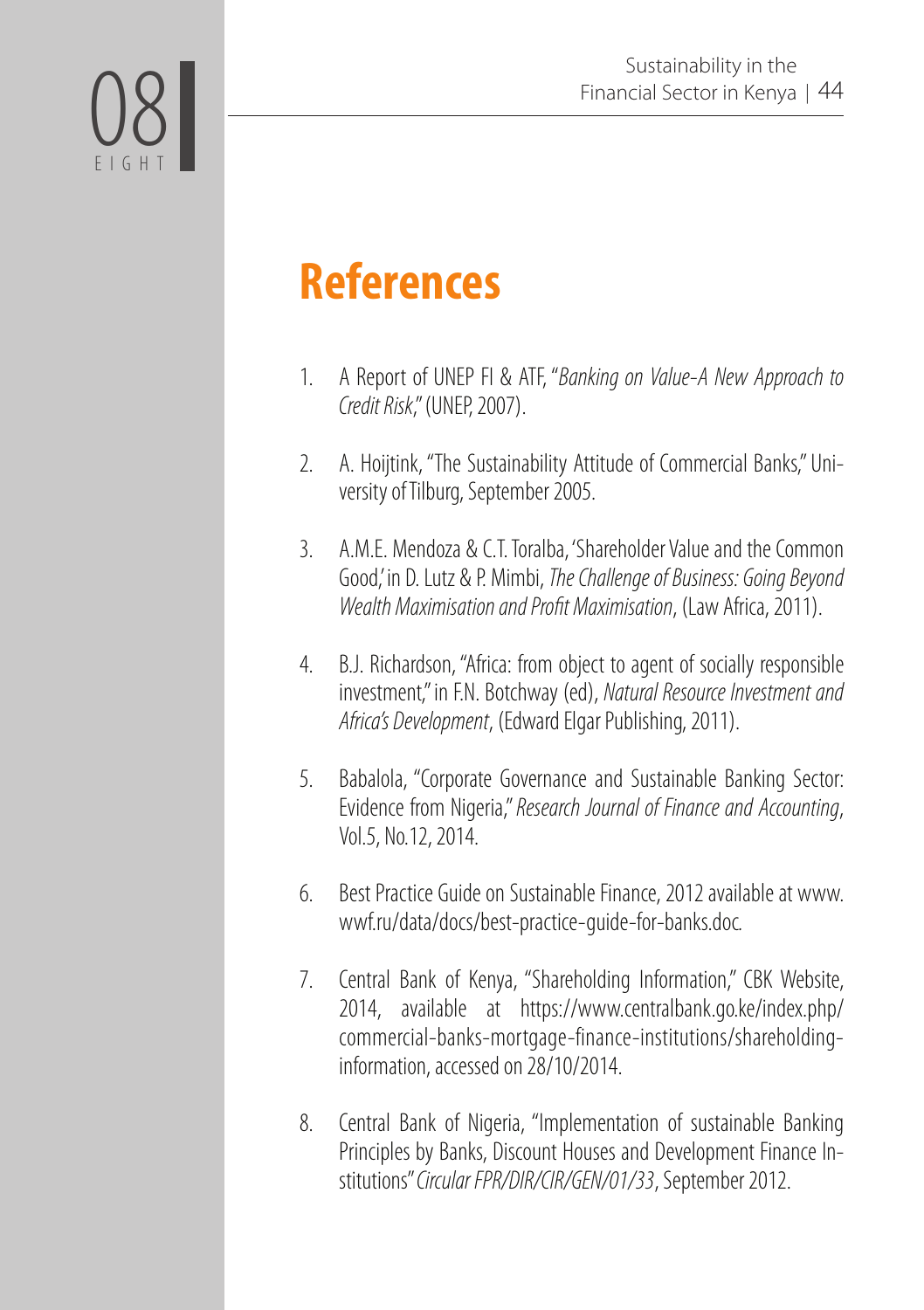- 9. F. Amalric, "The Equator principles: A Step towards Sustainability?" *Center for Corporate Responsibility Sustainability Working Paper Series*, (Working paper No. 1/05, 2005).
- 10. I. Sundar, *Environment and Sustainable Development*, (APH Publishing, 2006).
- 11. International Finance Corporation, *The Business Case for Sustainability*, IFC, 2012.
- 12. J. Harris, "Basic Principles of Sustainable Development," Global Development and Environment Institute, Working Paper 00-04 available at https://notendur. hi.is/bdavids/UAU101/Readings/Harris\_2000\_Sustainable\_development.pdf accessed on 26/06/2014.
- 13. J.W.Gelder, "The do's and don'ts of Sustainable Banking: A Bank Track Manual", available at www.banktrack.org/.../061129 the dos and donts of sustainablebanking, (accessed on 2/08/ 2014).
- 14. JM Gathungu & ZN Ratemo, 'An Assessment of the Impact of Corporate Social Responsibility on the Strategic Intent at Standard Chartered Bank Kenya Limited,' *International Journal of Education and Research, Vol.1 (5) May 2013*.
- 15. Kenya Bankers Association, *Banking Industry Development and Social Investment Report,* 2013.
- 16. M. Imeson & A. Sim, "Sustainable Banking: Why Help Communities and Saving the Planet is Good for Business", available athttp://www.sas.com/resources/ whitepaper/wp\_24356.pdf accessed on 23rd June 2014.
- 17. M. Jeucken, *Sustainable Finance and Banking; The Financial Sector and the Future of the Planet,* Earth scan Publications, London, 2002.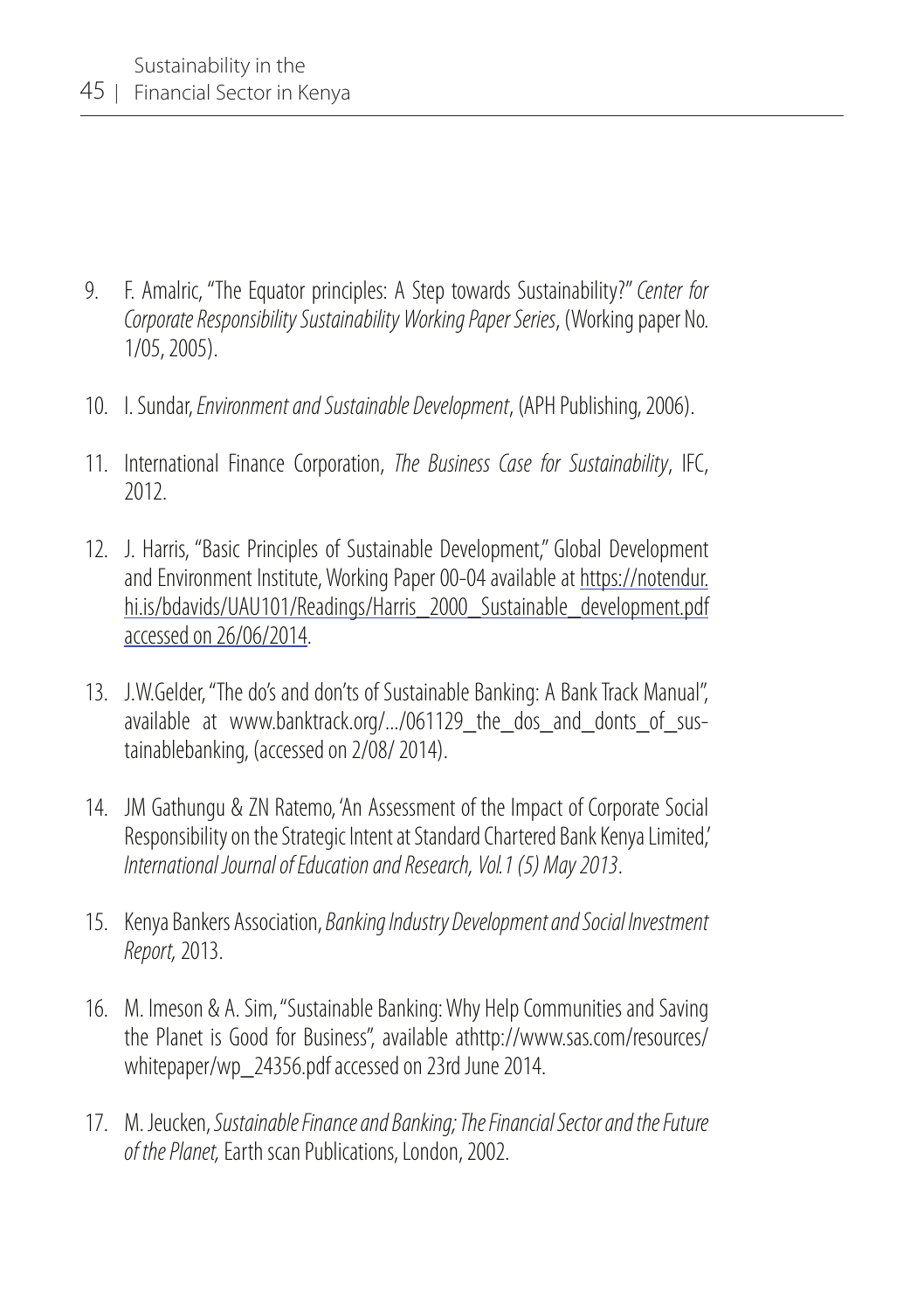

- 18. M.P. Todaro, *Theories of Development: A Comparative Analysis*, (Addison Wesley, 2000).
- 19. National Climate Change Action Plan, *Mainstreaming Kenya's National Climate Change Action Plan into the Financial Services Sector,* 2012.
- 20. O. Owiti, "Law, Ideology and Development: Dialectics or Eclecticism at Play?" in Y. Vyas *et al (eds), Law and Development in the Third World,* (University of Nairobi, 1994).
- 21. O.K. Edu, "Corporate Social Responsibility: Multinational Oil Companies in Nigeria," *Vol. 21, No.1, Journal of the Commonwealth Lawyers Association* (2012).
- 22. P. Bosshard, International Rivers Network, "An NGO Perspective on the Equator Principles," *Proceedings of DPP Workshop on Financing Dams and Sustainable Development,* held on 22-23 April,2004 in London.
- 23. R. Yadav & G.S. Pathak, "Environmental Sustainability through Green Banking: A Study on Private and Public Sector Banks in India," Available at http://www.ssrn. com/link/OIDA-Intl-Journal-Sustainable-Dev.html, (accessed on 10/07/2014).
- 24. R.F. Lawrence & W.L. Thomas, "The Equator Principles and Project Finance: Sustainability in Practice?" *Natural Resources & Environment, Vol. 19, No. 2* (Fall 2004).
- 25. R.G. Eccles, I. Ioannou & G. Serafeim, 'The Impact of Corporate Sustainability on Organizational Processes and Performance,' available at http://www.hbs.edu/ faculty/Publication%20Files/SSRN-id1964011\_6791edac-7daa-4603-a220- 4a0c6c7a3f7a.pdf, accessed on 12/08/2014.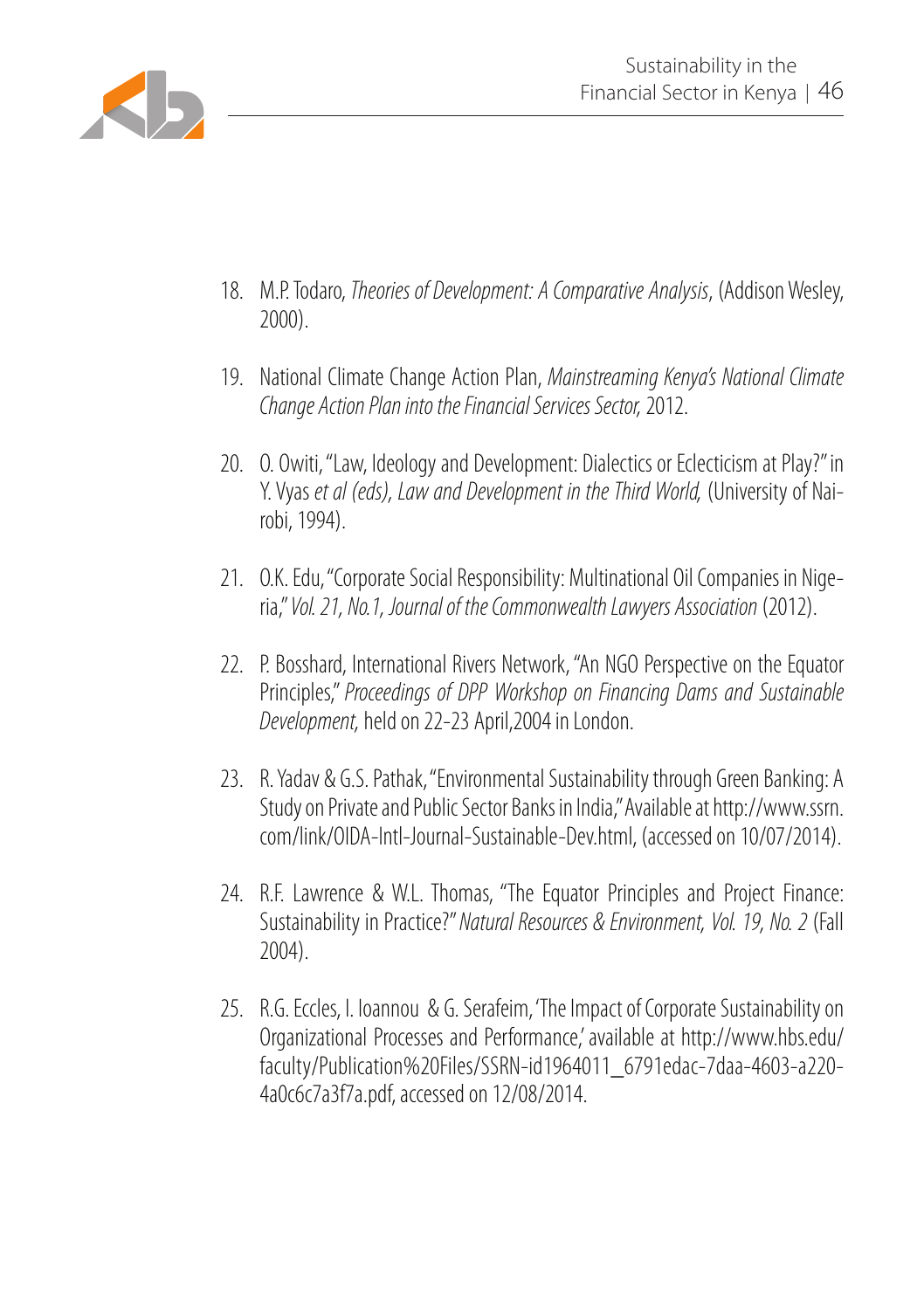- 26. Republic of Kenya, *Finance-Investment Climate for Climate Investment*, NCCAP, 2012.
- 27. Republic of Kenya, *National Climate Change Action Plan 2013-2017*, Government of Kenya, 2013.
- 28. Republic of Kenya, *National Climate Change Response Strategy*, Government of Kenya, 2010.
- 29. Republic of Kenya, *Vision 2030*, Government of Kenya, 2007.
- 30. T. Strange & A. Bayley, *Sustainable Development: Linking Economy, Society, Environment,* (OECD, 2008)
- 31. UNEP Finance Initiative, *Sustainability Banking- Africa Report*, (UNEP, Nairobi).
- 32. WCED, *Our Common Future* (Oxford: Oxford University Press, 1987).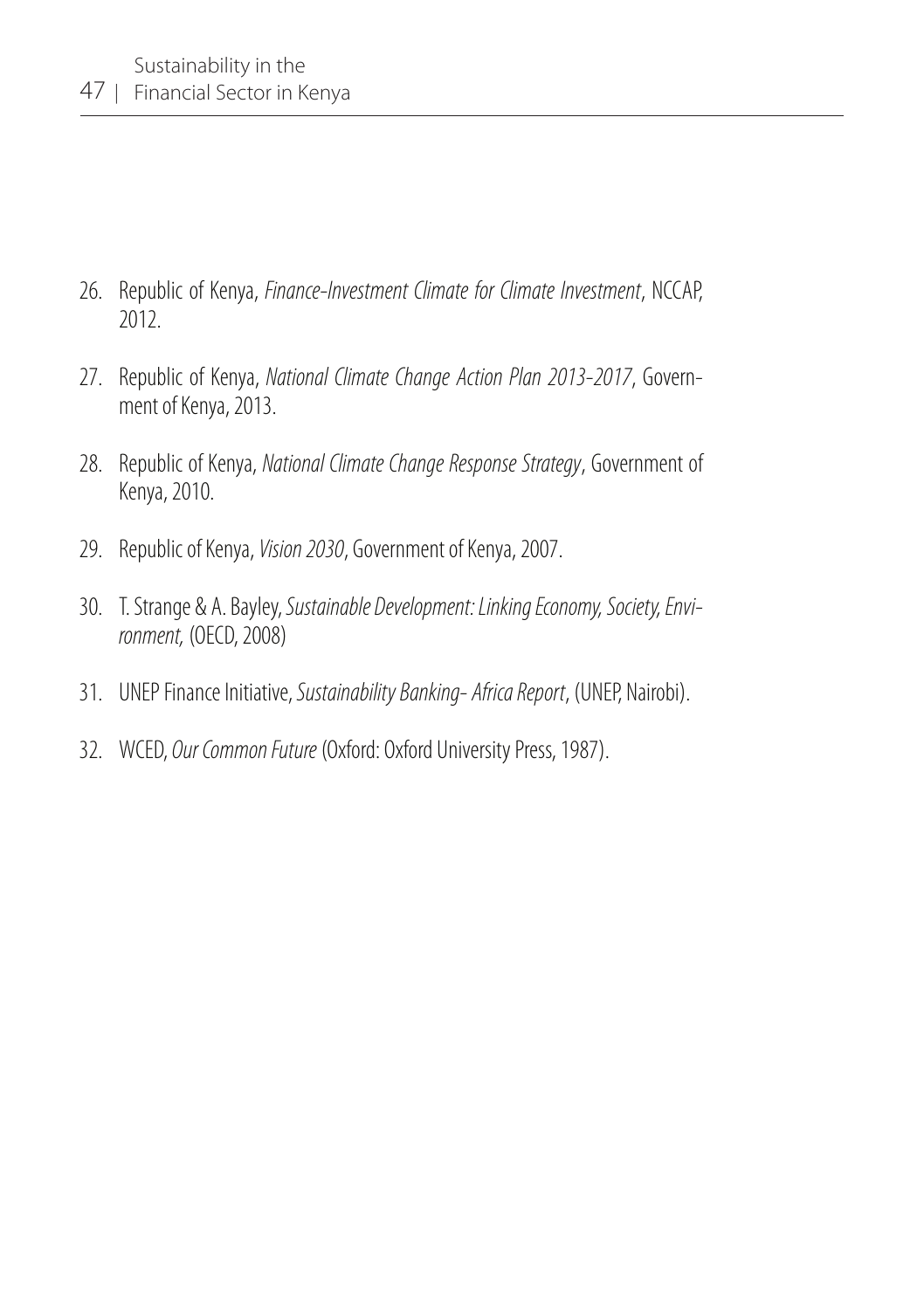## **Acknowledgement**

The author would like to acknowledge the following people: Nuru Mugambi, Jared Osoro, David Muriithi and Emma Caddy for their insightful comments made during the writing of the paper, Smith Otieno and Tabitha Adhyambo from the University of Nairobi for their commentary and contributions, the banks which responded to the author's survey, and the Kenya Bankers Association (KBA) consultants Melissa Makwarimba et. al. who undertook the sustainable finance needs assessment survey. The author also acknowledges the KBA Center for Research on Financial Markets and Policy®, the initial publisher of this paper under the KBA Working Paper Series.